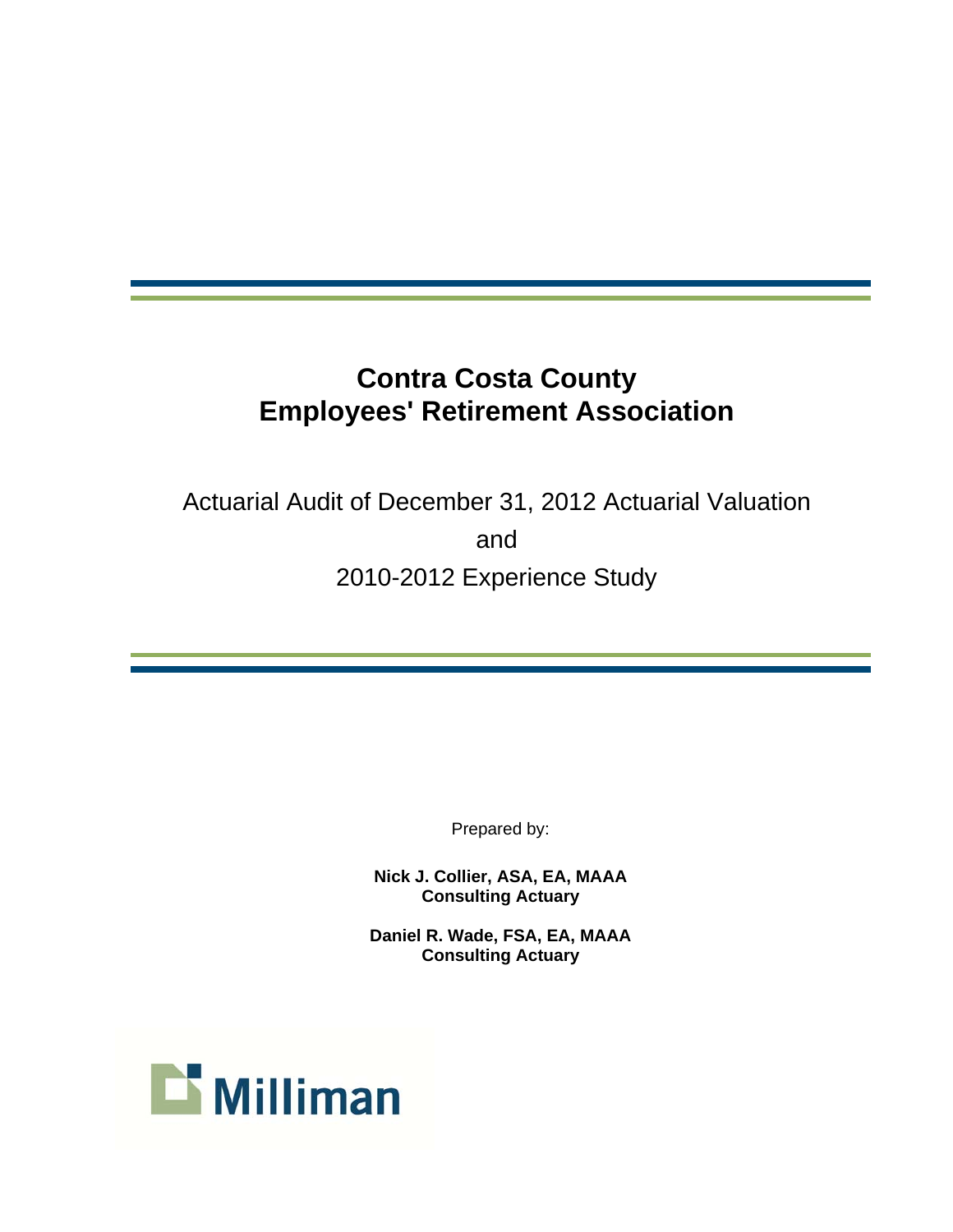

1301 Fifth Avenue Suite 3800 Seattle, WA 98101-2605 USA

Tel +1 206 624 7940 Fax +1 206 623 3485

milliman.com

April 10, 2014

Mr. Kurt Schneider Deputy Chief Executive Officer Contra Costa County Employees' Retirement Association 1355 Willow Way, Suite 221 Concord, CA 94520-5728

Re: Actuarial Audit Report

Dear Mr. Schneider:

The enclosed report presents the findings and comments resulting from a detailed review of the December 31, 2012 actuarial valuation and 2012 Experience Study performed by Segal Consulting (Segal) for the Contra Costa County Employees' Retirement Association (CCCERA). An overview of our major findings is included in the Executive Summary section of the report. More detailed commentary on our review process is included in the latter sections.

All calculations are based on CCCERA's plan provisions and the actuarial assumptions adopted by the Retirement Board. The plan provisions, assumptions and methods used are the same as those disclosed in Section 4 of Segal's December 31, 2012 actuarial valuation report. As discussed in our report, we believe the package of actuarial assumptions and methods is reasonable (taking into account the experience of CCCERA and reasonable expectations). Nevertheless, the emerging costs will vary from those presented in this report to the extent that actual experience differs from that projected by the actuarial assumptions. Future actuarial measurements may differ significantly from the current measurements presented in this report due to factors such as the following:

- **Plan experience differing from the actuarial assumptions,**
- **Future changes in the actuarial assumptions,**
- **Increases or decreases expected as part of the natural operation of the methodology** used for these measurements (such as potential additional contribution requirements due to changes in the plan's funded status), and
- Changes in the plan provisions or accounting standards.

Due to the scope of this assignment, we did not perform an analysis of the potential range of such measurements.

In preparing this report, we relied, without audit, on information (some oral and some in writing) supplied by CCCERA's staff. This information includes, but is not limited to, statutory provisions, employee data, and financial information. In our examination of these data, we have found them to be reasonably consistent and comparable with data used for other purposes. Since the audit results are dependent on the integrity of the data supplied, the results can be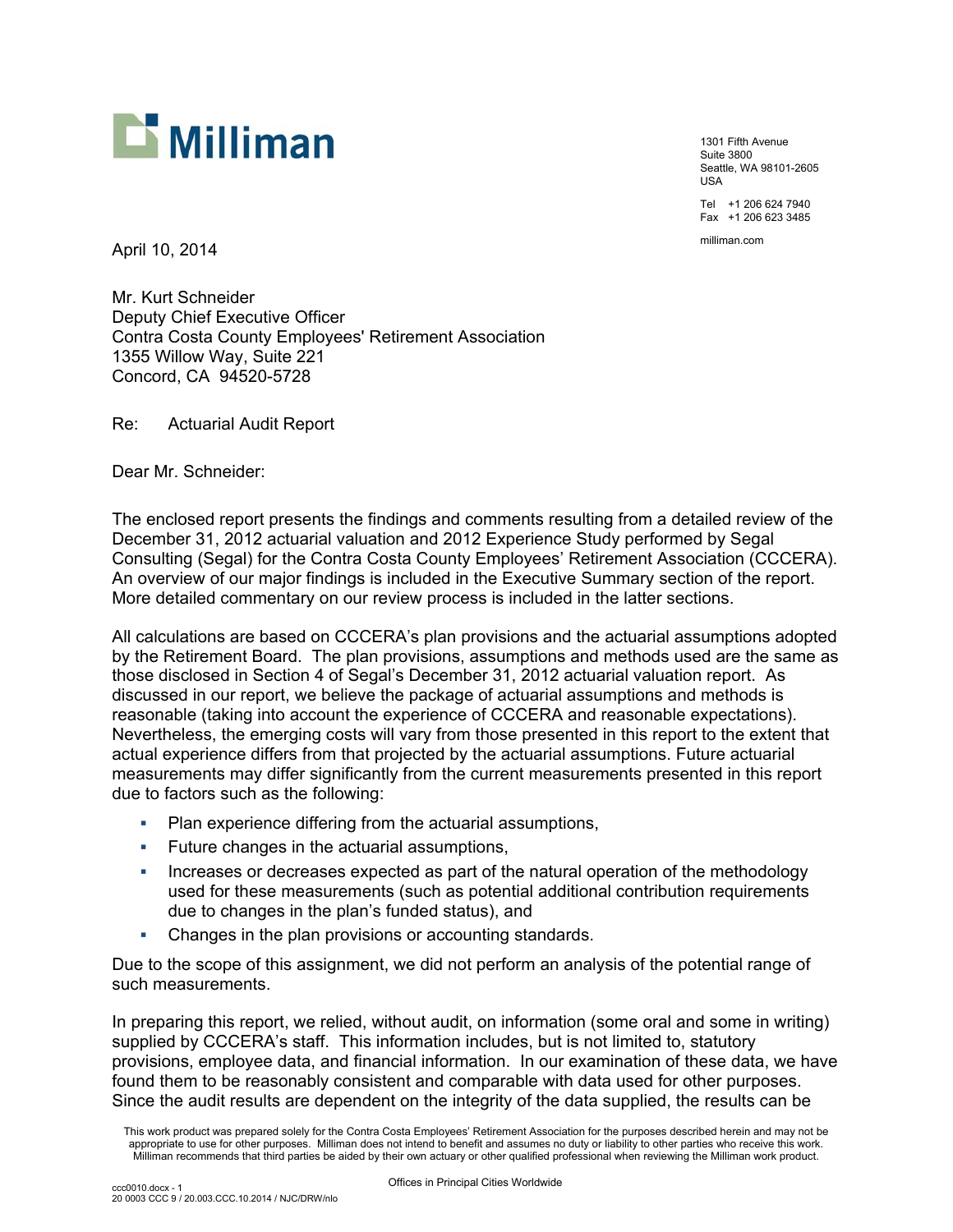

expected to differ if the underlying data is incomplete or missing. It should be noted that if any data or other information is inaccurate or incomplete, our calculations may need to be revised.

On the basis of the foregoing, we hereby certify that, to the best of our knowledge and belief, this report is complete and accurate and has been prepared in accordance with generally recognized and accepted actuarial principles and practices which are consistent with the Actuarial Standards of Practice promulgated by the Actuarial Standards Board and the applicable Guides to Professional Conduct, amplifying Opinions, and supporting Recommendations of the American Academy of Actuaries.

Milliman's work product was prepared exclusively for CCCERA for a specific and limited purpose. It is a complex, technical analysis that assumes a high level of knowledge concerning CCCERA's operations, and uses CCCERA's data, which Milliman has not audited. It is not for the use or benefit of any third party for any purpose. Any third party recipient of Milliman's work product who desires professional guidance should not rely upon Milliman's work product, but should engage qualified professionals for advice appropriate to its own specific needs.

The consultants who worked on this assignment are pension actuaries. Milliman's advice is not intended to be a substitute for qualified legal or accounting counsel.

We would like to express our appreciation to both the Segal and CCCERA staff for their assistance in supplying the data and information on which this report is based.

We are members of the American Academy of Actuaries and meet the Qualification Standards of the American Academy of Actuaries to render the actuarial opinion contained herein.

We respectfully submit the following report, and we look forward to discussing it with you.

Sincerely,

Uid Celli

Nick J. Collier, ASA, EA, MAAA Daniel R. Wade, FSA, EA, MAAA Consulting Actuary Consulting Actuary

NJC/DRW/nlo

Daniel World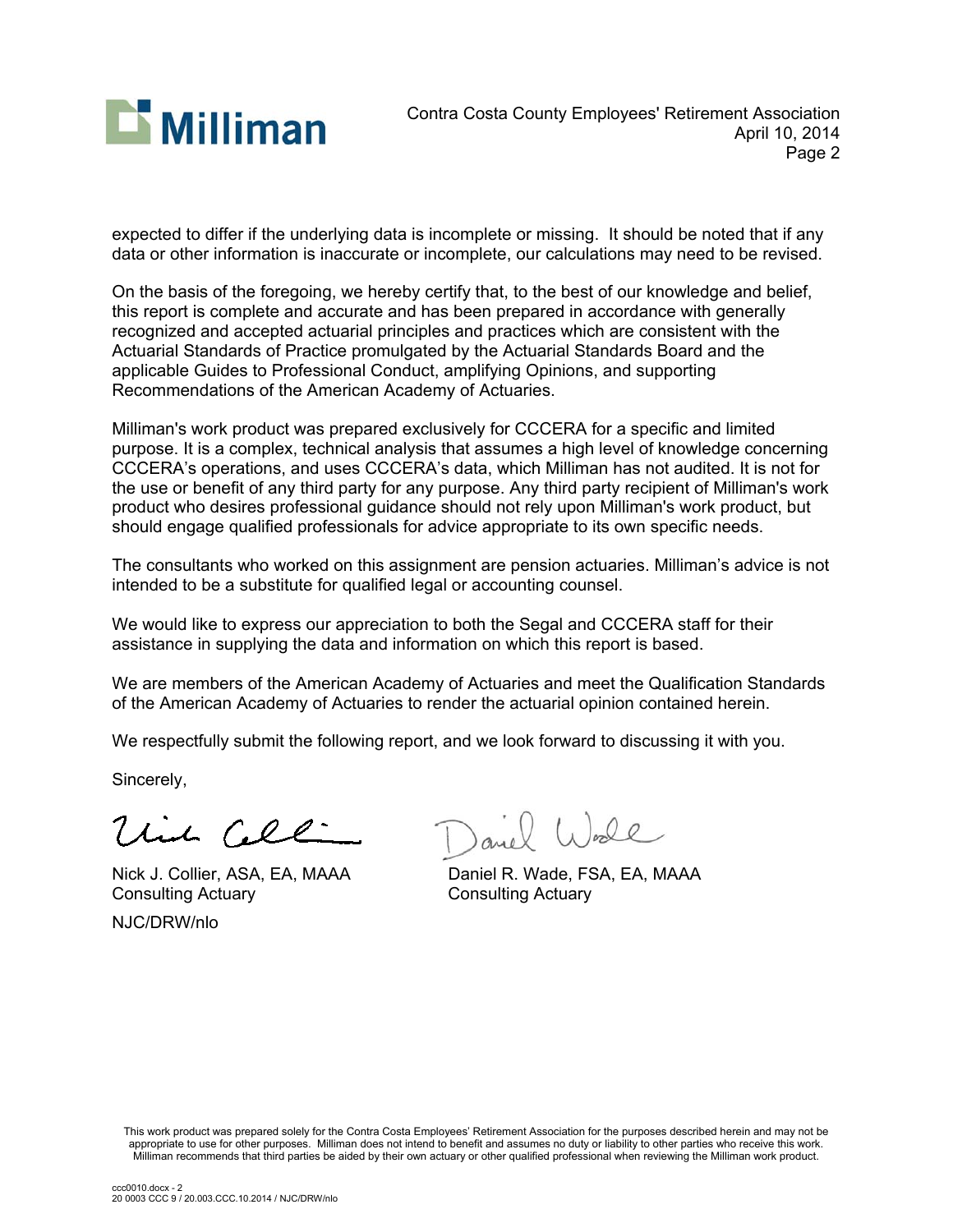# **Table of Contents**

**Page** 

| <b>Certification Letter</b> |  |
|-----------------------------|--|
| <b>Section 1</b>            |  |
| <b>Section 2</b>            |  |
| Exhibit 2-1                 |  |
| <b>Section 3</b>            |  |
| <b>Section 4</b>            |  |
| Exhibit 4-1                 |  |
| Exhibit 4-2                 |  |
| Exhibit 4-3                 |  |
| Exhibit 4-4                 |  |
| Exhibit 4-5                 |  |
| <b>Section 5</b>            |  |
| Exhibit 5-1                 |  |
| Exhibit 5-2                 |  |
| Section 6                   |  |
| Exhibit 6-1                 |  |
| Exhibit 6-2                 |  |
| <b>Section 7</b>            |  |
| <b>Section 8</b>            |  |
| <b>Section 9</b>            |  |
| <b>Appendix A</b>           |  |

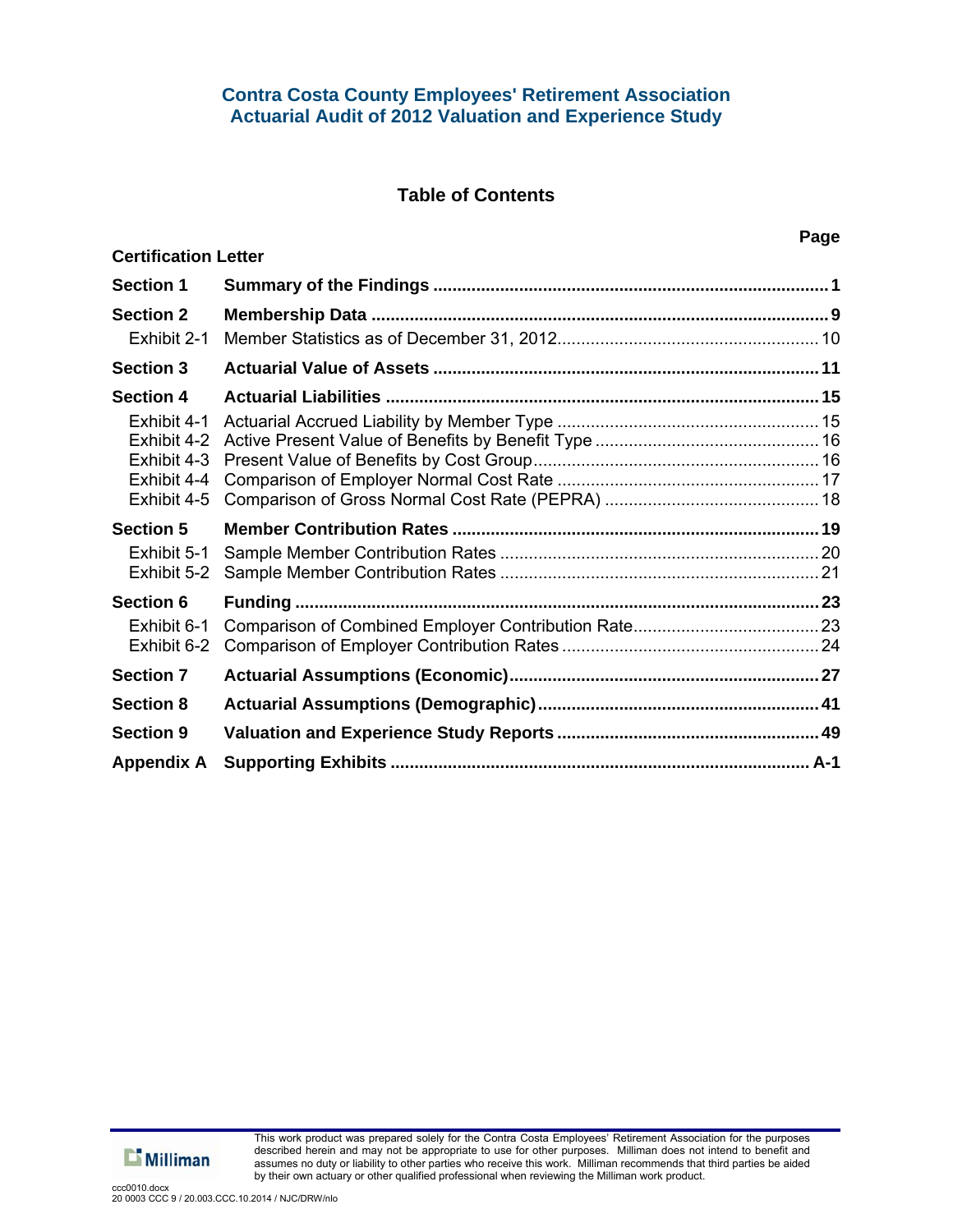# **Section 1 Summary of the Findings**

| <b>Purpose and</b>                            | This actuarial audit reviews the December 31, 2012 actuarial<br>valuation and the Experience Study for the period January 1, 2010 to<br>December 31, 2012 performed by CCCERA's retained actuary,<br>Segal. The purpose of this audit is to verify that the results of the<br>valuation are accurate and that the assumptions the valuation is<br>based upon are reasonable. The following tasks were performed in<br>this audit:          |
|-----------------------------------------------|--------------------------------------------------------------------------------------------------------------------------------------------------------------------------------------------------------------------------------------------------------------------------------------------------------------------------------------------------------------------------------------------------------------------------------------------|
| <b>Scope of the</b><br><b>Actuarial Audit</b> | $\checkmark$ Evaluation of the data used in the valuation and Experience<br>Study;                                                                                                                                                                                                                                                                                                                                                         |
|                                               | $\checkmark$<br>Full independent replication of the Experience Study;                                                                                                                                                                                                                                                                                                                                                                      |
|                                               | $\checkmark$ Full independent replication of the key valuation results;                                                                                                                                                                                                                                                                                                                                                                    |
|                                               | Evaluation of assumptions used in the valuation; and<br>$\checkmark$                                                                                                                                                                                                                                                                                                                                                                       |
|                                               | Analysis of valuation results and reconciliation of material<br>differences                                                                                                                                                                                                                                                                                                                                                                |
| <b>Audit Conclusion</b>                       |                                                                                                                                                                                                                                                                                                                                                                                                                                            |
| <b>Overall</b>                                | From an actuarial perspective, the results of this audit are very<br>positive. We found no material concerns. Specifically, we want to<br>highlight the following:                                                                                                                                                                                                                                                                         |
|                                               | • Strong Contributions toward Funding. CCCERA funds its<br>Unfunded Actuarial Accrued Liability (UAAL) over a shorter<br>period than most public sector retirement plans.                                                                                                                                                                                                                                                                  |
|                                               | <b>Reasonable Assumptions: CCCERA's investment return</b><br>assumption of 7.25% is lower than about 90% of large public<br>sector retirement systems. Given the continued decline in<br>expectations of future returns, we believe that CCCERA is<br>ahead of the curve in having a lower assumption.                                                                                                                                     |
|                                               | • Accurate Calculations: Our independent calculations matched<br>Segal's closely in all material aspects of the valuation.                                                                                                                                                                                                                                                                                                                 |
| <b>Experience Study</b>                       | Based upon our review of the Experience Study for the period ended<br>December 31, 2012, we found the package of recommended<br>assumptions is reasonable and appropriate. We have some<br>comments for Segal and CCCERA to consider in the future;<br>however, these changes are based on minor differences of opinions,<br>rather than differences of facts, and we are not proposing any<br>changes be reflected in the 2012 valuation. |



1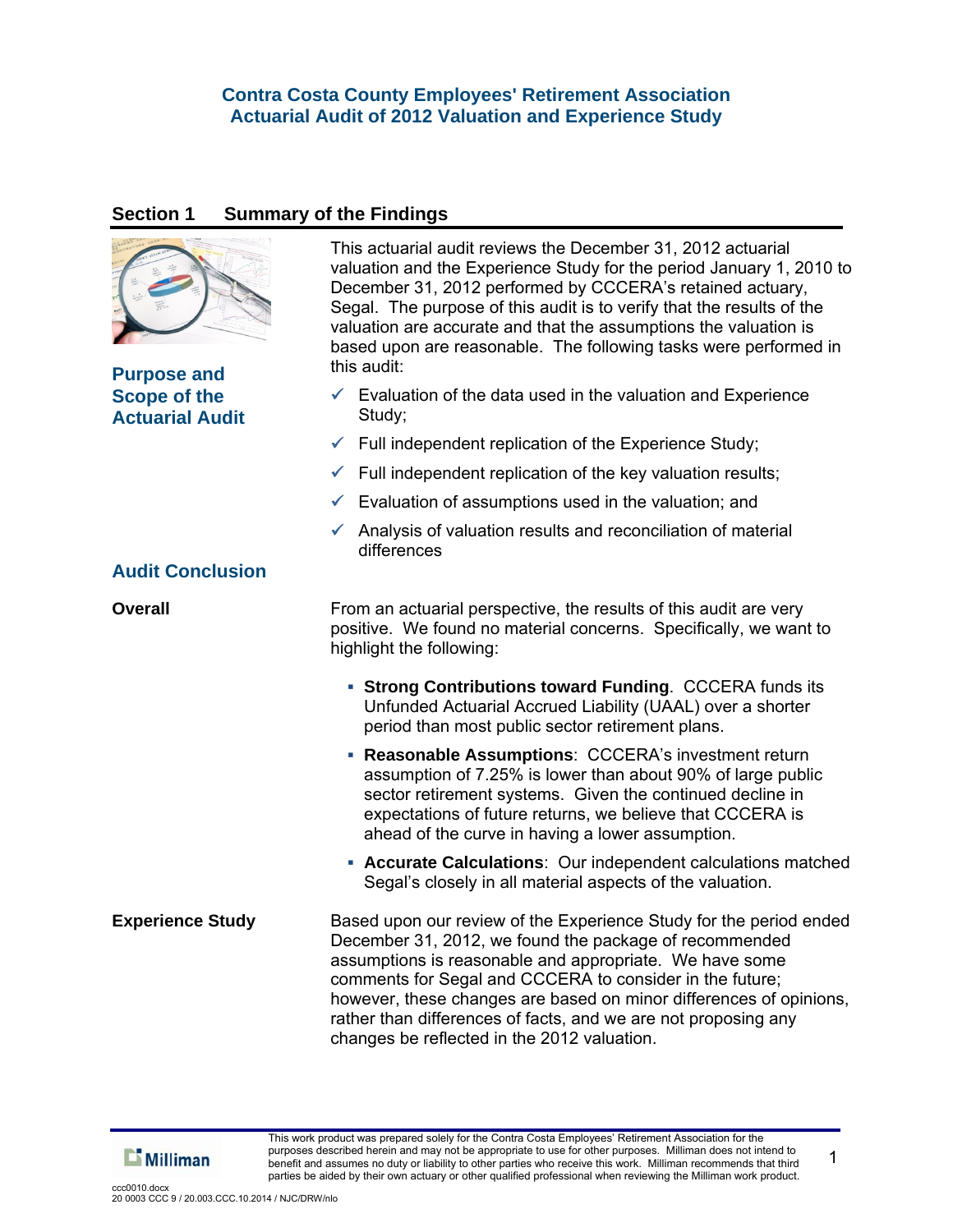**Actuarial Valuation** Based upon our review of the December 31, 2012 actuarial valuation, we found the actuarial work performed by Segal was reasonable, appropriate, and accurate. The following table shows that our independent calculations are very close to those determined by Segal and should give the Board a high level of confidence that the results of the valuation are accurate based on the current assumptions.

|                                      | <b>Segal</b> | Milliman |
|--------------------------------------|--------------|----------|
| Aggregate Employer Contribution Rate | 49.82%       | 49.53%   |
| <b>Funded Percentage</b>             | 70.6%        | 71.0%    |

We have made a few recommendations regarding the valuation; however, we do not consider any of these potential changes to be material to the overall results of the valuation.

**Changes Since Last Actuarial Audit**  We previously performed an actuarial audit of CCCERA as of December 31, 2007. There have been significant changes since that time. We have included analysis of these changes in this report:

- **Depooling**: CCCERA, with Segal's assistance, depooled the assets and liabilities effective with the contribution rates calculated in the December 31, 2008 valuation. We have reviewed the new structure as of the December 31, 2012 valuation, but we have not gone back to assess the original depooling.
- **New Plans**: New plans were added effective January 1, 2013. Although there were no active members in the plans as of December 31, 2012, we have confirmed the calculated contribution rates are reasonable based on the same hypothetical population used by Segal.
- **Terminal Pay**: The treatment of terminal pay for valuation purposes was revised for members entering the system after December 31, 2010. Additionally, new terminal pay assumptions were adopted with the most recent experience study. We reviewed these assumptions for reasonableness.
- **Amortization Method**: CCCERA changed from a closed to a layered amortization method since our last audit. This addressed our concerns that we had at that time about potential significant contribution rate volatility. We believe the new method strikes an appropriate balance between strong funding and contribution rate stability.
- **CAAP**: The California Actuary Advisory Panel (CAAP) has published papers on both model actuarial funding policies and model disclosure elements for actuarial valuation reports. These are just guidelines for actuarial work for California plans and not requirements. In our analysis, we found a high level of consistency between these guidelines and Segal's valuation report and CCCERA's funding policy.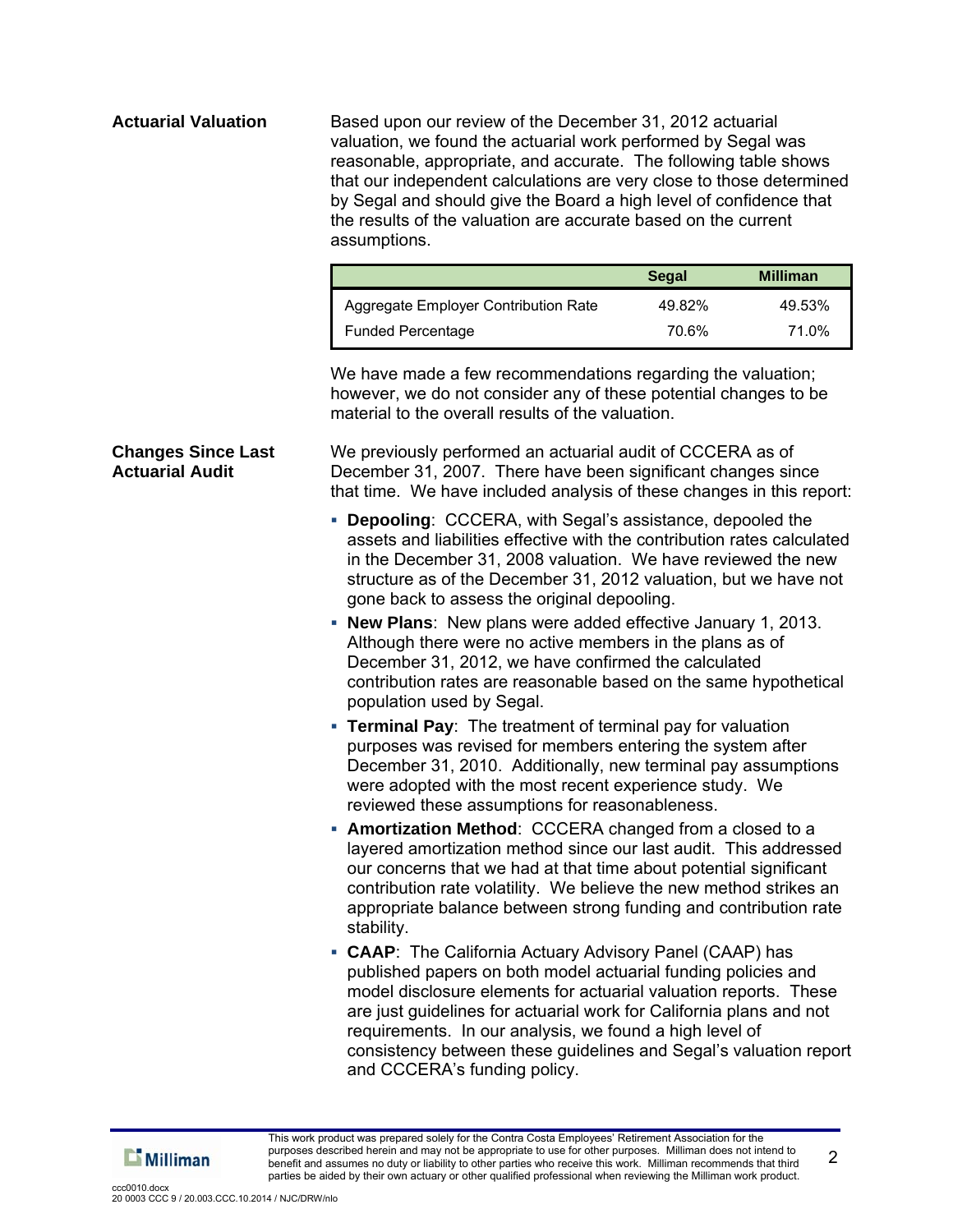# **Statement of Key Findings**

**Membership Data** We performed tests on both the raw data supplied by CCCERA staff and the processed data used by Segal in the valuation and the Experience Study. Based on this review, we feel the individual member data used in both projects is appropriate and complete. Note that this included analysis by cost group. A summary is shown in the chart below:

|                                |    | <b>Segal</b> |    | <b>Milliman</b> | Ratio<br>Segal/Milliman |
|--------------------------------|----|--------------|----|-----------------|-------------------------|
| <b>Active Members</b>          |    |              |    |                 |                         |
| Total Number                   |    | 8.640        |    | 8.619           | 100.2%                  |
| Average Service                |    | 10.2         |    | 10.1            | 100.6%                  |
| Average Compensation           | S  | 75.499       | S  | 75.411          | 100.1%                  |
| <b>Retirees and Survivors</b>  |    |              |    |                 |                         |
| Total Number                   |    | 8.517        |    | 8.482           | 100.4%                  |
| <b>Average Monthly Pension</b> | \$ | 3.518        | \$ | 3.521           | 99.9%                   |

**Actuarial Value of Assets**

 We have reviewed the calculation of the actuarial value of assets used in the December 31, 2012 valuation. We also reviewed the allocation of the valuation value of assets into the various cost groups. We found the calculations to be reasonable and the methodology to be appropriate and in compliance with Actuarial Standards of Practice.

**Actuarial Liabilities and Normal Cost** We independently calculated the normal cost rates and liabilities of CCCERA. We found that all significant benefit provisions were accounted for in an accurate manner, the actuarial assumptions and methods are being applied correctly, and that our total liabilities matched those calculated by Segal closely. This was true both in aggregate and by cost group.

> A summary of the results for the system in aggregate is shown in the chart below. Further breakdowns by cost group, as well as employer contribution rates for the new plans, are shown in Section 4. The Actuarial Accrued Liability is shown in millions.

|                                   | <b>Segal</b> | <b>Milliman</b> | <b>Ratio</b><br>Segal/Milliman |
|-----------------------------------|--------------|-----------------|--------------------------------|
| <b>Actuarial Accrued Liablity</b> | \$7.761.3    | \$7.723.2       | 100.5%                         |
| <b>Employer Normal Cost</b>       | 19.20%       | 19.21%          | 99.9%                          |

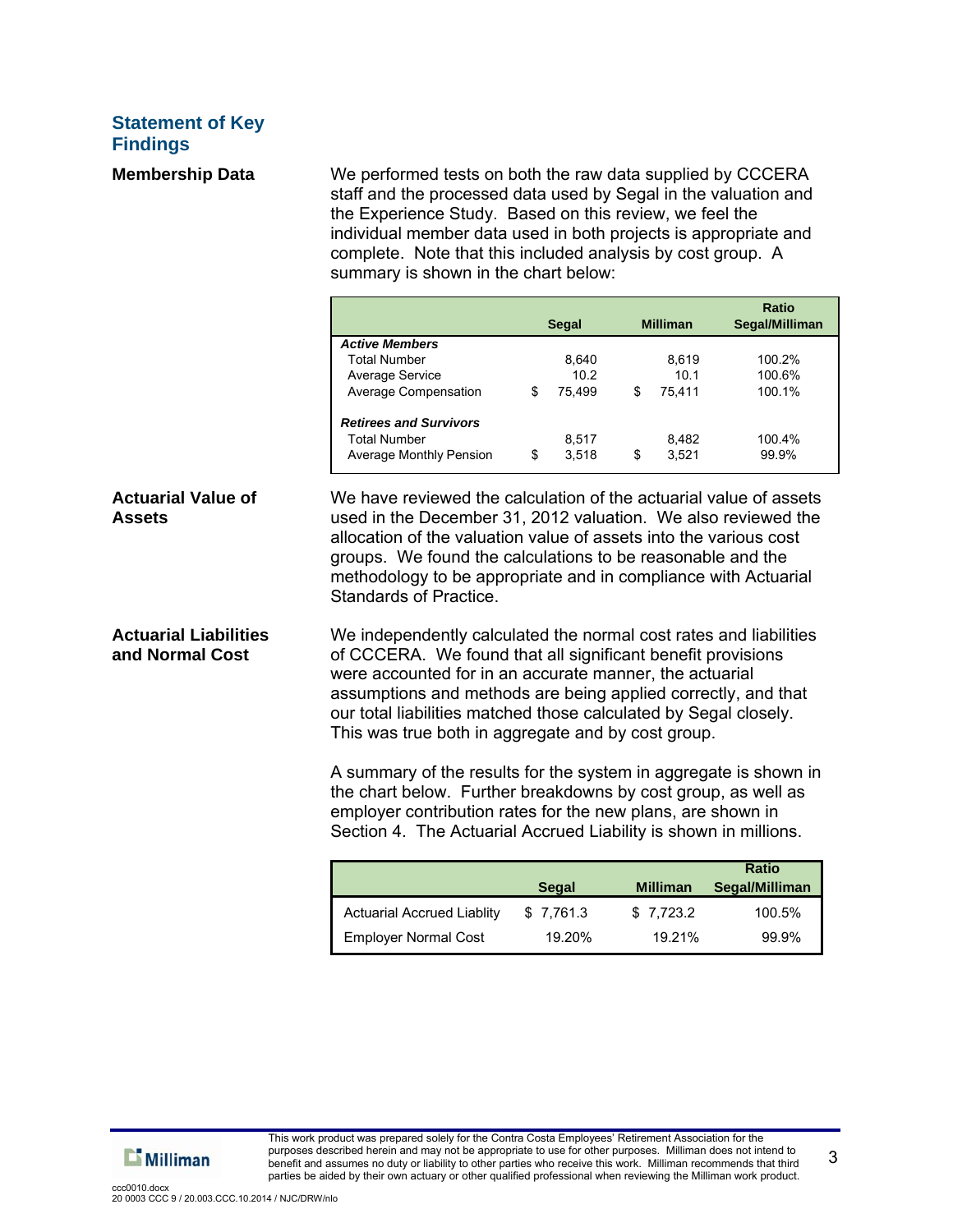### **Statement of Key Findings (continued)**

**Member Contribution Rates**

 We reviewed the current member contribution rates. We found that both the basic and COLA rates were determined in an appropriate manner.

The following chart compares the member contribution rates determined by Milliman with those calculated by Segal for a member entering at age 35 who entered prior to 2011. Member rates for all plans at selected entry ages are shown in Section 5, including those for post-2010 hires.

|                                   |                                  | Entry Age 35 Member Contribution Rate <sup>(1)</sup> |                                 |  |  |  |
|-----------------------------------|----------------------------------|------------------------------------------------------|---------------------------------|--|--|--|
| <b>Group</b>                      | <b>Segal</b>                     | <b>Milliman</b>                                      | <b>Segal</b><br><b>Milliman</b> |  |  |  |
| <b>General Members (Pre-2011)</b> |                                  |                                                      |                                 |  |  |  |
| Tier 1                            | 12.26%                           | 12.05%                                               | 101.8%                          |  |  |  |
| Tier 1 Enhanced                   | 11.42%                           | 11.42%                                               | 100.0%                          |  |  |  |
| Tier 3 Enhanced                   | 10.79%                           | 10.85%                                               | 99.4%                           |  |  |  |
|                                   | <b>Safety Members (Pre-2011)</b> |                                                      |                                 |  |  |  |
| Tier A                            | 17.89%                           | 17.63%                                               | 101.5%                          |  |  |  |
| <b>Tier A Enhanced</b>            | 19.31%                           | 19.37%                                               | 99.7%                           |  |  |  |
| Tier C Enhanced                   | 15.31%                           | 15.21%                                               | 100.6%                          |  |  |  |

*(1) Rates shown are for monthly pay greater than \$350 and exclude subvention.*

**Funding Transform Strutus** We reviewed the application of the funding method and find it is reasonable and that it meets generally accepted actuarial standards. Based on the system's funding methods and assumptions, we believe the employer contribution rates for each cost group are appropriately calculated.

> There are a number of adjustments to account for prior pension obligation bonds that add to the complexity of the employer rate calculations. We feel that making these adjustments is a reasonable approach to allocating costs by employer.

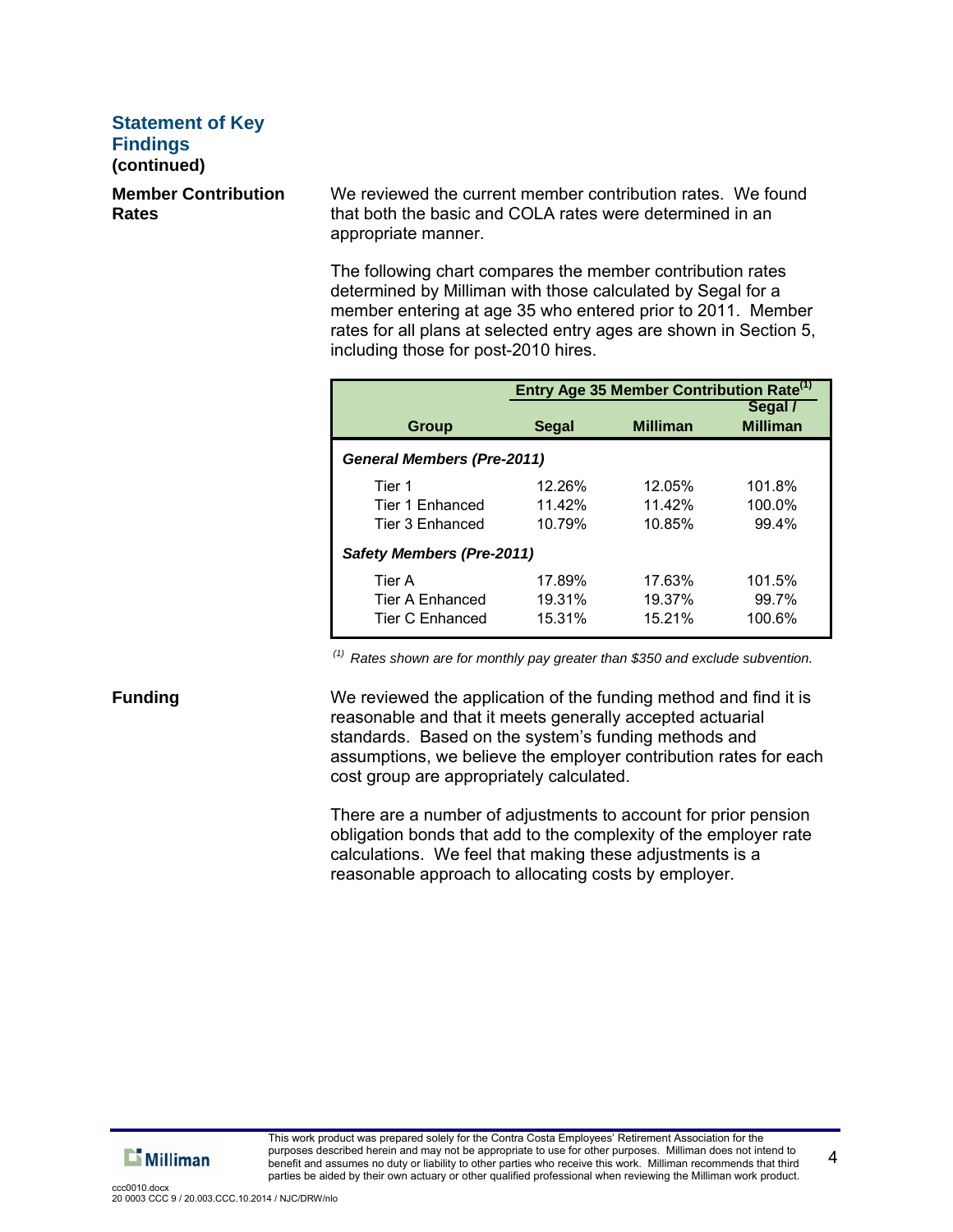### **Statement of Key Findings (continued)**

**Funding (continued)** A summary of the average employer rate for each cost group is shown in the following chart.

|                            |              |                 | <b>Ratio</b>   |
|----------------------------|--------------|-----------------|----------------|
| <b>Cost Group</b>          | <b>Segal</b> | <b>Milliman</b> | Segal/Milliman |
| Cost Group #1              | 41.59%       | 41.29%          | 100.7%         |
| Cost Group #2              | 37.08%       | 36.73%          | 101.0%         |
| Cost Group #3              | 73.93%       | 72.43%          | 102.1%         |
| Cost Group #4              | 47.04%       | 45.88%          | 102.5%         |
| Cost Group #5              | 42.81%       | 43.10%          | 99.3%          |
| Cost Group #6              | 32.16%       | 32.01%          | 100.5%         |
| Cost Group #7              | 89.83%       | 89.99%          | 99.8%          |
| Cost Group #8              | 89.79%       | 90.76%          | 98.9%          |
| Cost Group #9              | 81.53%       | 79.96%          | 102.0%         |
| Cost Group #10             | 80.03%       | 79.72%          | 100.4%         |
| Cost Group #11             | 95.39%       | 96.95%          | 98.4%          |
| Cost Group #12             | 110.02%      | 110.56%         | 99.5%          |
| <b>Total Employer Rate</b> | 49.82%       | 49.53%          | 100.6%         |

#### **Actuarial Assumptions (Economic)**

 We reviewed the economic assumptions used in the valuation and found them to be reasonable. The economic assumptions used were adopted based on Segal's Review of Economic Actuarial Assumptions completed in February 2013.

We have the following comments regarding the economic assumption:

- Our analysis supports the expected rate of return of 7.25%, given the building block approach and CCCERA's assumptions for inflation and expenses. The 7.25% is in line with recommendations we have made to our retained clients.
- The inflation assumption of 3.25% is reasonable, but it is toward the higher end of our best-estimate range.
- If should be noted that a recent change in the actuarial standards of practice pertaining to economic assumptions provides a more restrictive definition of what is "reasonable." The new standard will first be applicable for CCCERA with the December 31, 2014 valuation. This could impact the selection of the economic assumptions; however, based on the economic environment when the new assumptions were adopted, we believe they would satisfy the new actuarial standards of practice (if they had applied at that time).



5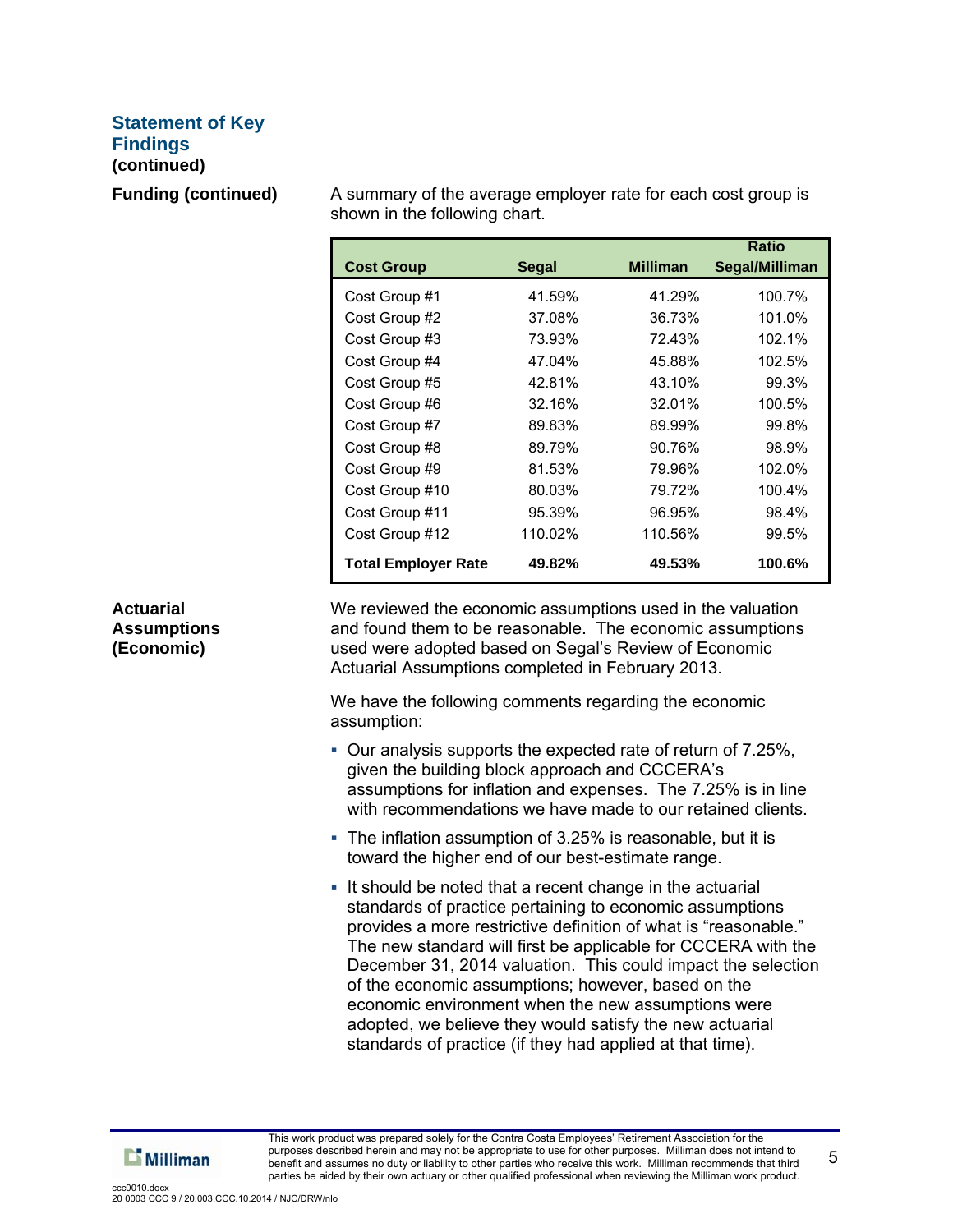### **Statement of Key Findings (continued)**

**Actuarial Assumptions (Economic) (continued)** 

 Although assumptions should not be set based on what other systems are doing, it is informative to see how CCCERA compares. Looking at other selected '37 Act systems, CCCERA's current assumption is below average, with the return assumptions for most systems being either 7.50% or 7.75%. Similar to statewide systems throughout the country, the trend among '37 Act Systems has been toward lower investment return assumptions.



**Actuarial Assumptions (Demographic)**

**Valuation & Experience Study Reports**

 We performed a full replication of the Experience Study. Based on this analysis, we reviewed the demographic assumptions used in the valuation and found them to be reasonable. We are making a few comments to consider for the next Experience Study. A more detailed summary of our analysis is shown in Section 8.

 Overall, we found Segal's reports to be clear and complete. We have made a few comments for consideration where additional information could be included to enhance the understanding of an outside reader.

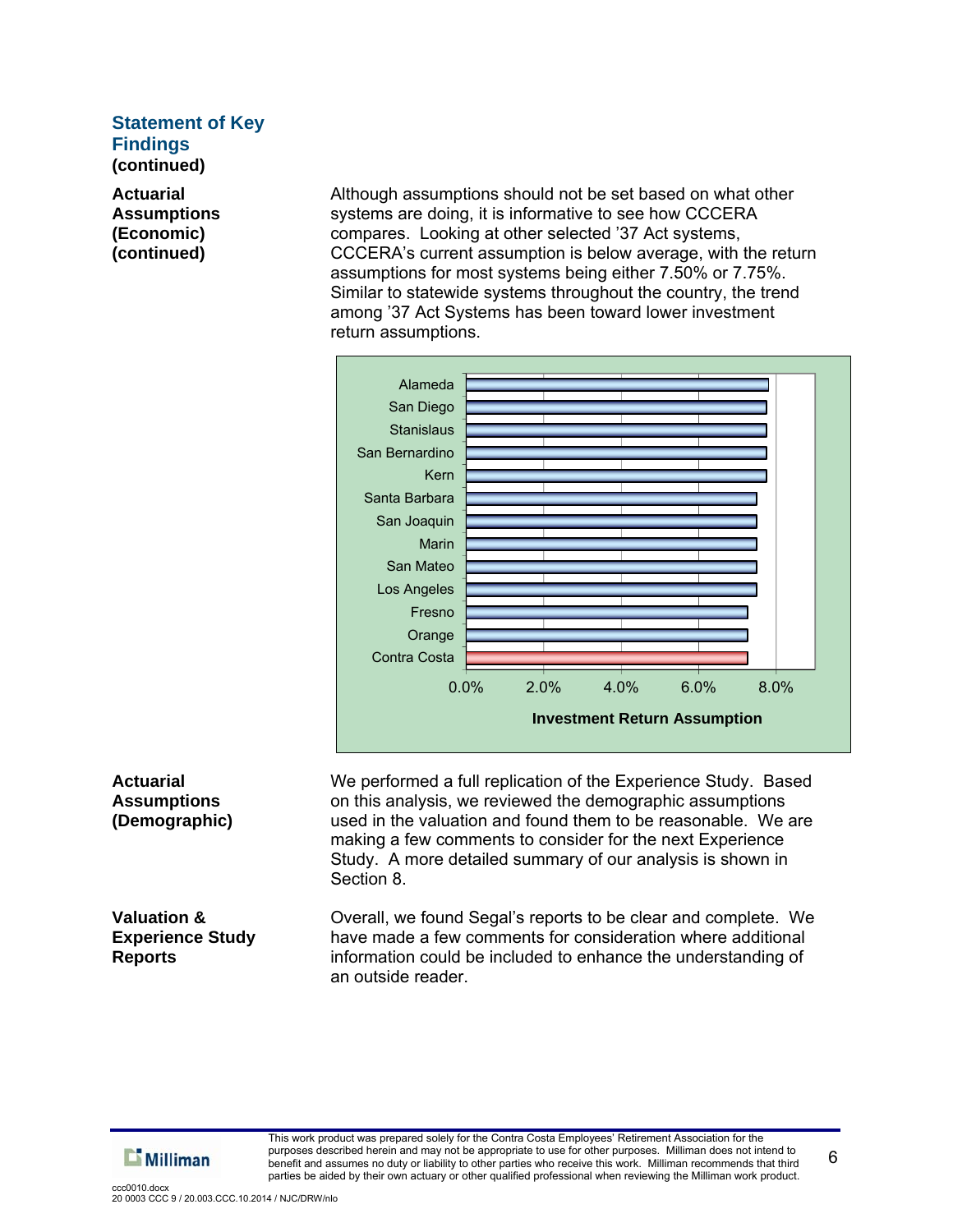# **Recommendations and Other Considerations**

 We are not recommending any changes be reflected in the December 31, 2012 valuation. There are a few changes that we are recommending CCCERA and Segal consider in the future.

### **Recommended Changes with a Material Impact**

We are not recommending any changes that would have a material impact on the valuation.

#### **Other Recommended Changes**

We recommend that Segal implement the following change:

 **Refundability Factor [page 22]:**Revise the method used in the calculation of the refundability factors. (Section 5)

#### **Considerations for the Future**

We recommend that Segal consider the following actions for future valuations or experience studies:

- **Payroll used in Amortization [page 23]:**Revising the method used to determine the valuation year payroll in the amortization of the Unfunded Actuarial Accrued Liability (UAAL).
- **Mortality Table [page 42]:** Increasing the margin in the post-retirement mortality assumption. The current assumption has some margin for future increases in life expectancies; however, a recent study by the Society of Actuaries indicates that an increased margin may be appropriate.
- **Termination Rates at More than 20 Years of Service [pages 46-47]:**Reducing the rates of termination for years of service at 20 years and later.
- **Assumed Deferred Safety Member Retirement [page 47]:** Lowering the age at which deferred Safety members are assumed to retire from age 54 to age 50.

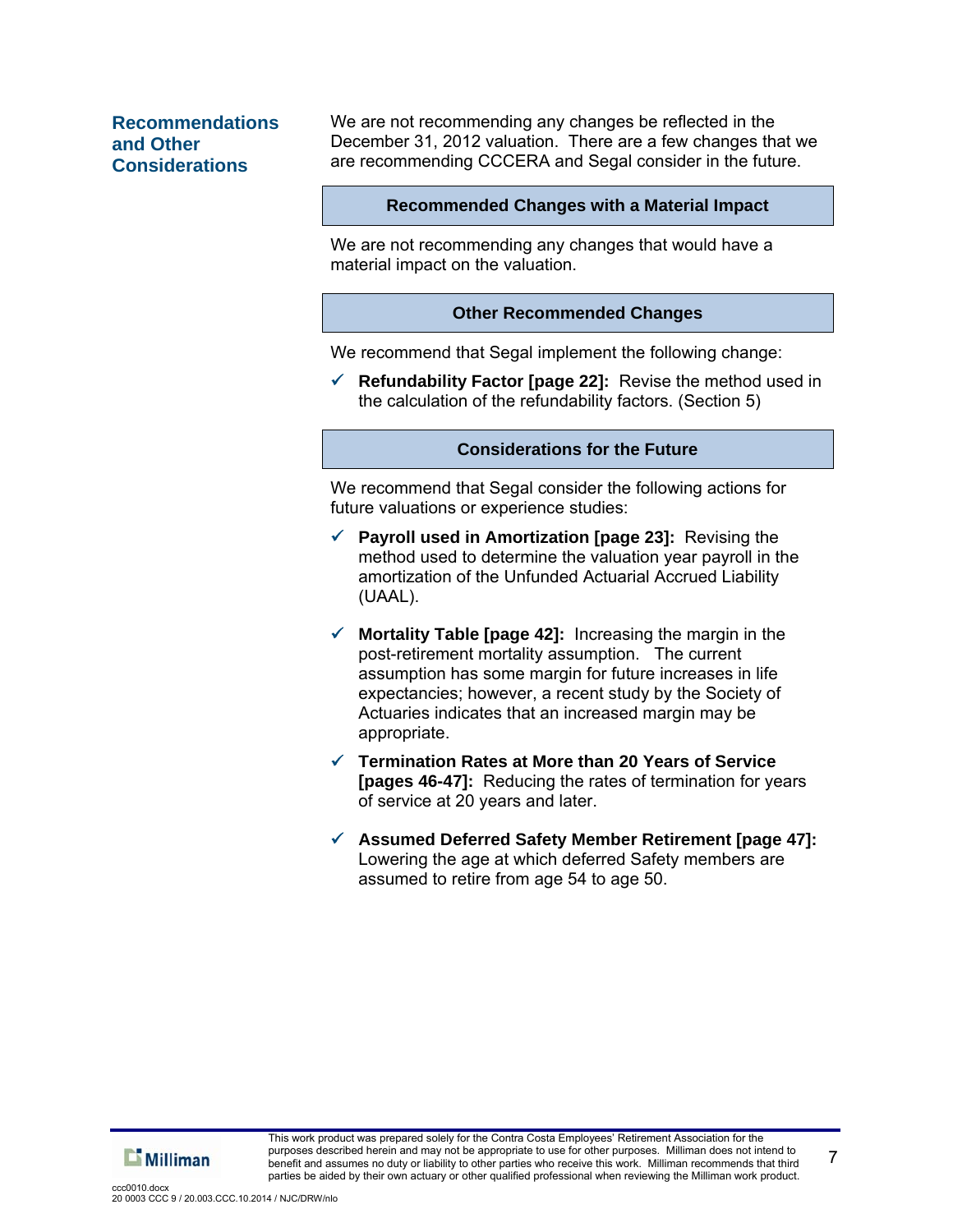This page intentionally left blank.

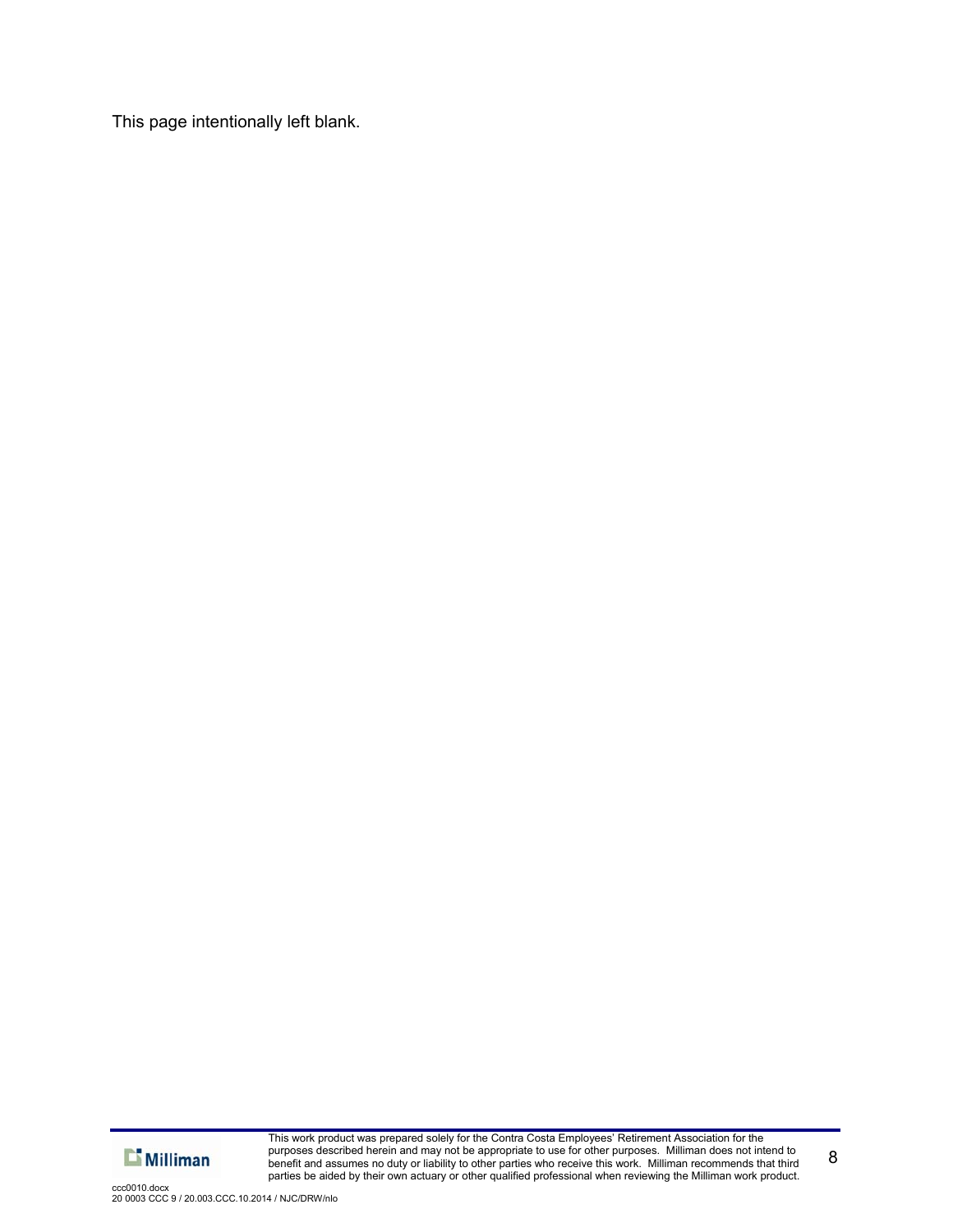# **Section 2 Membership Data**



**Audit Conclusion** We performed tests on both the raw data supplied by CCCERA staff and the processed data used by Segal in the valuation and the Experience Study. Based on this review, we feel the individual member data used in both projects is appropriate and complete. In particular, Segal has a detailed process to allocate the members correctly by cost group which we believe is reasonable.

**Comments Comments Conserved Comments Comments Comments Comments Conserved Conserved Conserved Conserved Conserved Conserved Conserved Conserved Conserved Conserved Conserved Conserved Conserved Conserved Conse** We would add the following comments:

- Raw Data: We were provided with the same data that was given by CCCERA staff to Segal for use in the actuarial valuation (and the preceding actuarial valuations for the Experience Study).
	- **Completeness:** The data contained all the necessary fields to perform both the actuarial valuation and the Experience Study.
	- $\checkmark$  Quality: Although we did not audit the data at the source, we performed some independent checks to confirm the overall reasonableness of the data. We compared the total retiree and beneficiary benefit amounts on the CCCERA data with the actual benefit payments made, as reported in CCCERA's asset statements. We also compared the total active member compensation on the CCCERA data with the estimated active payroll for the prior year. The estimated payroll was based on the actual employer and member contribution amounts divided the applicable rates for the prior year. Based on this analysis, we found the data to be reasonable.

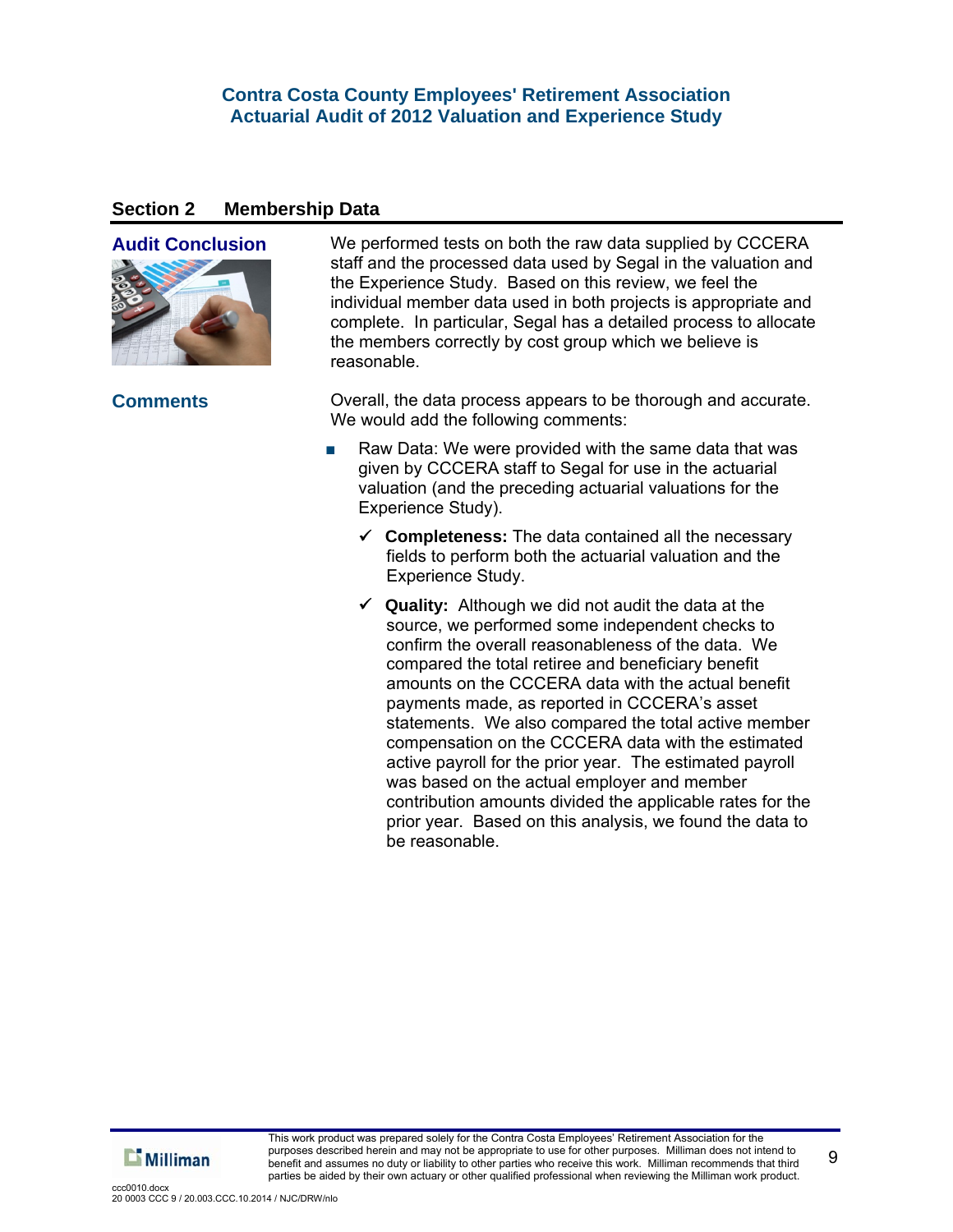Parallel Data Processing: We performed independent edits on the raw data and then compared our results with the valuation data used by Segal. We found our results to be consistent.

Our results do not match exactly. This is understandable since Segal, as the retained actuary, has more extensive data editing procedures. Overall, each key data component matched within an acceptable level and we believe the individual member data used by Segal was appropriate for valuation purposes.

One area we did note some small differences in CCCERA's data and the processed data used by Segal in the valuation was the allocation by cost group. Segal informed us that these differences were primarily due to a detailed check they do each year to make sure the cost group allocations for individuals are consistent with the original "depooling" of assets. We identified a number of individuals and sent them to CCCERA staff, who confirmed that Segal was assigning these individuals appropriately. We adjusted our data process to reflect this.

 A summary of the data in aggregate is shown in Exhibit 2-1. In all cases, we matched Segal's valuation data at a reasonable level. The "Milliman" column reflects the CCCERA data after adjustments by Milliman. The "Segal" column reflects the actual data used in Segal's valuation.

|                                                                                         |    | <b>Segal</b>                                 | <b>Milliman</b>                       | <b>Ratio</b><br>Segal/Milliman       |
|-----------------------------------------------------------------------------------------|----|----------------------------------------------|---------------------------------------|--------------------------------------|
| <b>Active Members</b>                                                                   |    |                                              |                                       |                                      |
| <b>Total Number</b><br>Average Age<br>Average Service<br>Average Projected Compensation | \$ | 8.640<br>45.9<br>10.2 <sub>1</sub><br>75,499 | \$<br>8,619<br>45.9<br>10.1<br>75,411 | 100.2%<br>100.0%<br>100.6%<br>100.1% |
| <b>Retirees and Survivors</b>                                                           |    |                                              |                                       |                                      |
| <b>Total Number</b><br>Average Age<br>Average Monthly Pension <sup>(1)</sup>            | \$ | 8,517<br>69.0<br>3,518                       | \$<br>8,482<br>69.1<br>3,521          | 100.4%<br>99.9%<br>99.9%             |
| <b>Vested Terminated Members</b>                                                        |    |                                              |                                       |                                      |
| <b>Total Number</b><br>Average Age                                                      |    | 2,288<br>46.8                                | 2,304<br>46.9                         | 99.3%<br>99.8%                       |

#### **Exhibit 2-1 Member Statistics as of December 31, 2012**

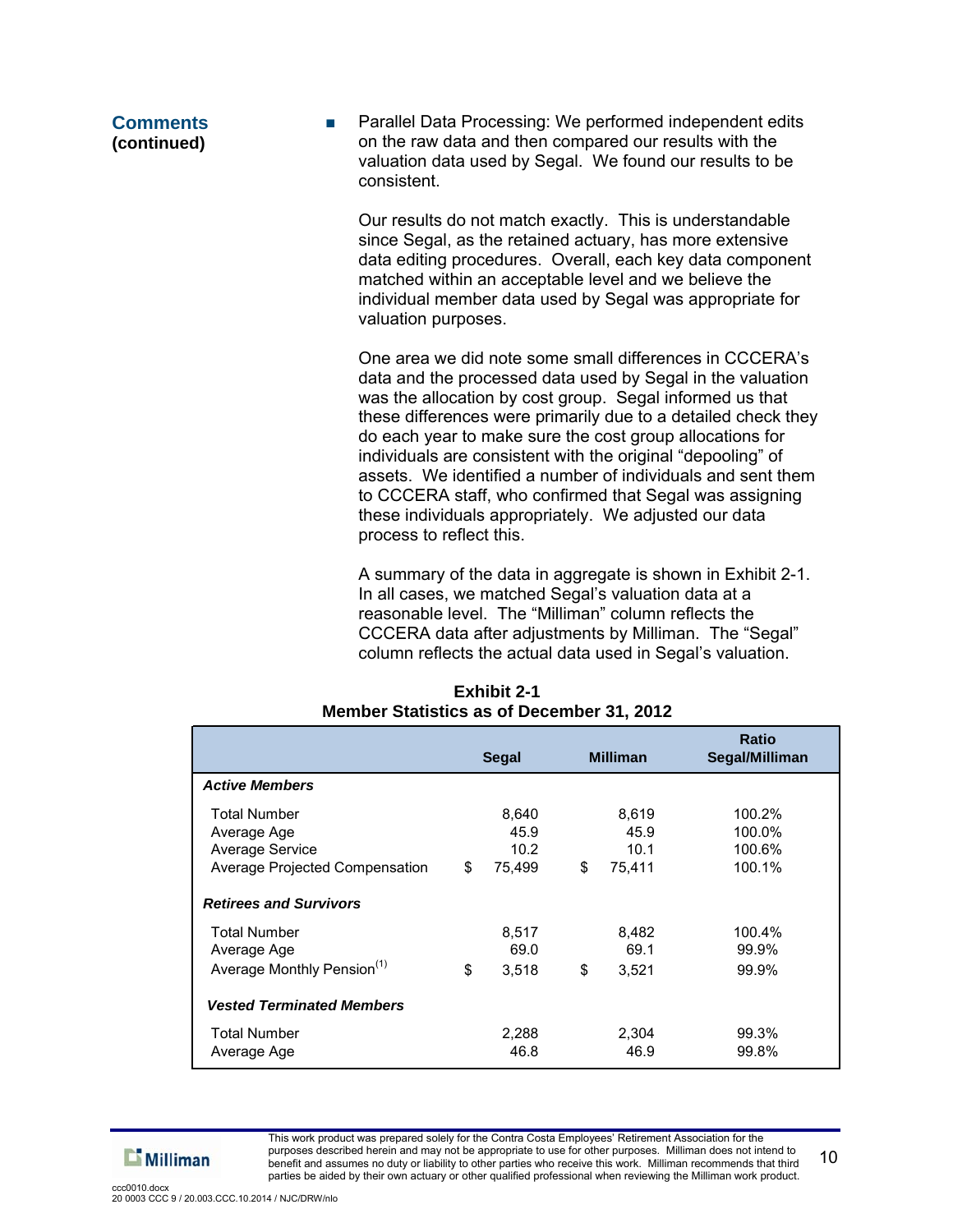# **Section 3 Actuarial Value of Assets**



**Audit Conclusion** We have reviewed the calculation of the actuarial value of assets used in the December 31, 2012 valuation. We also reviewed the allocation of the valuation value of assets into the various cost groups. We found the calculations to be reasonable and the methodology to be appropriate and in compliance with Actuarial Standards of Practice.

**Comments** The method used to determine the gross actuarial value of assets smoothes investment gains and losses by reflecting 10% of the difference between the market-related value and the expected market value for every six months over a five-year period. This value is then adjusted to remove any non-valuation reserves (currently equal to the Post-Retirement Death Benefit reserve), which results in the valuation assets used in the funding calculations.

> We reviewed the calculation of the actuarial value of assets and found it to be reasonable, and all adjustments were appropriate. This calculation is performed by CCCERA. Because the calculation is done on a six-month basis and full financial statements are not created on a six-month basis, we were not able to verify the results in full.

> We were able to verify that the total contributions for the past year matched the financial statements and that the benefit payments matched within 0.1%. We also verified that the formulas used matched our understanding of what the formulas should be, and thus the calculations are correct as long as the correct June 30 market values of assets are used between valuations.

The valuation assets are allocated to each cost group as part of the valuation process. Segal adjusts the beginning of year balance by the cash flow for the year and then allocates the total earnings for the fund on a proportional basis. We believe this is an appropriate method.

In order to calculate cash flow for the year, the total member contributions, employer contributions, and benefit payments were determined by cost group. Segal also made adjustments based on the extra UAAL payments made by the City of Pittsburg during 2012.

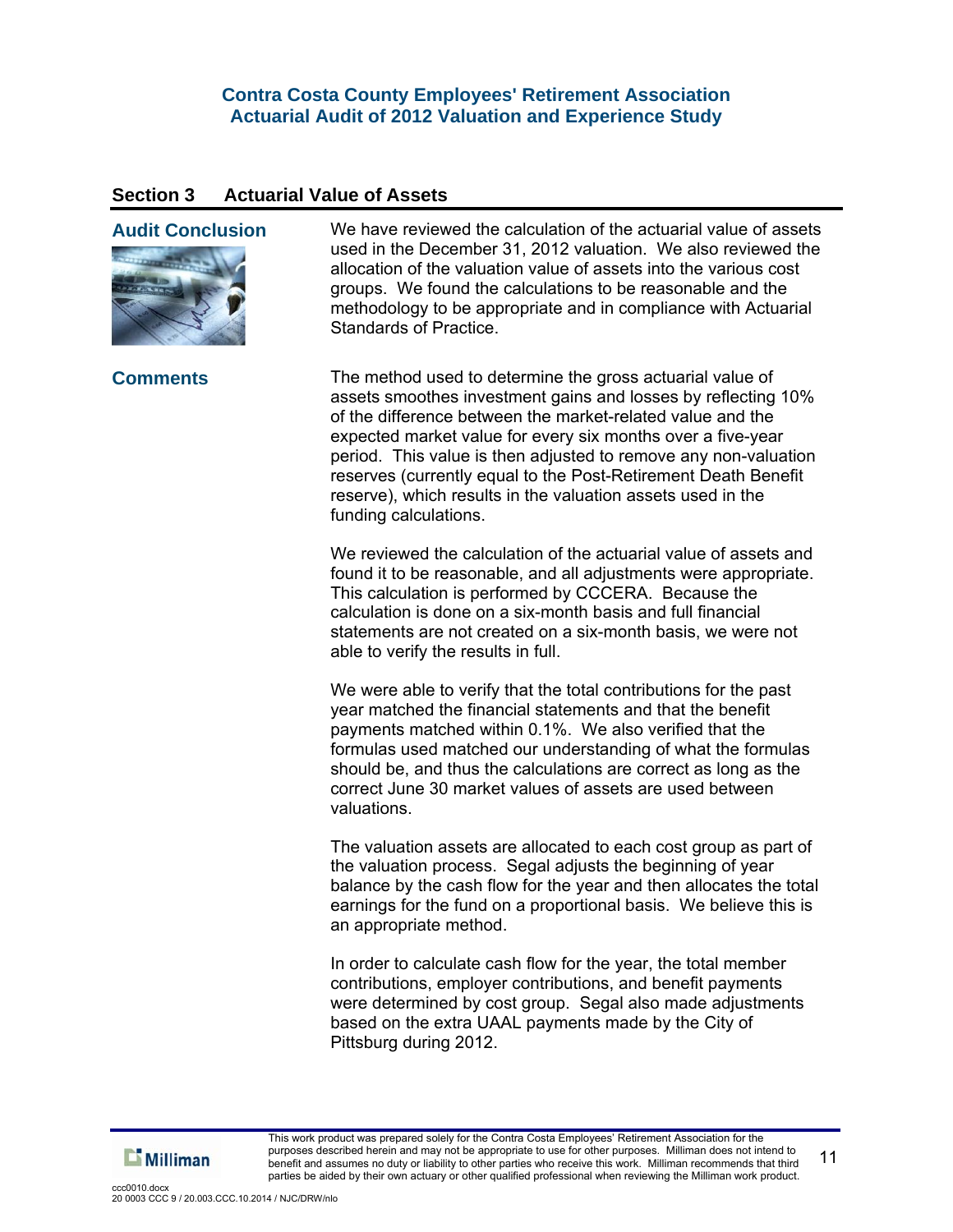For contribution amounts, CCCERA provided spreadsheets with both the member and employer contribution rates by employer and additional breakdowns necessary to assign contributions to cost groups. After these contributions were allocated to each cost group, an adjustment was necessary because the total contributions in the spreadsheets differed from the total contributions in the financial statements by approximately 0.5%. We were able to match Segal's calculations for the contributions precisely.

For benefit payments, CCCERA provided a large file with benefit payments by member for each month. We then assigned each payment to the appropriate cost group based on the valuation data. Again, an adjustment was necessary because the total benefit payments did not precisely match the total benefit payments from the financial statements. Segal's calculations appeared reasonable.

Based on the stated methodology, we were within 0.5% of Segal's calculations for each cost group.

 As discussed above, CCCERA uses an asset smoothing method to reduce volatility. The five-year smoothing method is the most commonly used among large public retirement systems. We believe the use of an asset smoothing method is appropriate, and we generally recommend this to our clients, particularly in systems where contribution rates change annually. We also believe a five-year period is reasonable.

When a smoothing method is applied, the actuarial value of assets will deviate from the market value of assets. Many public retirement systems apply a corridor; that is, the actuarial value of assets is not allowed to deviate from the market value by more than a certain percentage. The purpose of a corridor is to keep the actuarial value of assets within a reasonable range of the market value.

The current asset method does not have a corridor limiting the actuarial valuation of assets to be within a certain percentage of the market value (e.g., between 80% and 120% of market value). The downside of using a corridor is that it can cause significant contribution rate volatility when the assets are outside the corridor, which is likely to occur with many systems as the current market decline is reflected in the future. We believe a five-year smoothing period is short enough that a corridor is not necessary for compliance with ASOP No. 44, the actuarial standard of practice for the selection and use of asset valuation methods for pension valuations.

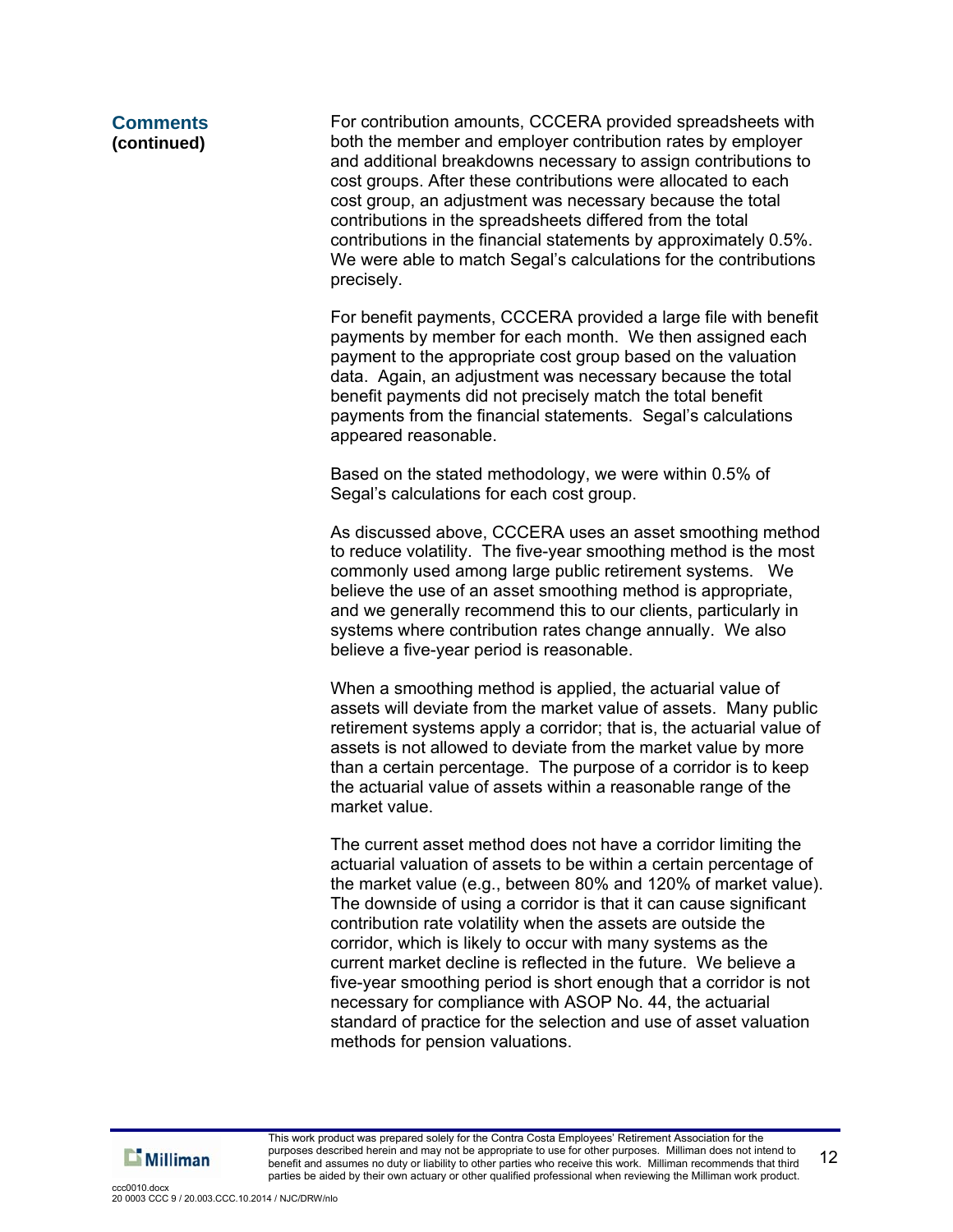The California Actuary Advisory Panel (CAAP) has published a paper on model actuarial funding policies which includes guidelines for asset smoothing. CCCERA's method of five-year smoothing without a corridor falls in the "Acceptable Practices" category under these guidelines (categories described below for reference). The only difference between CCCERA's method and the method described in the "Model Practices" is that the model practice method includes a corridor of no greater than 50% to 150%, and CCCERA has no corridor for five-year smoothing.

| <b>Categories Under CAAP Guidelines</b>        |                                                                                                                                                     |  |  |  |  |  |
|------------------------------------------------|-----------------------------------------------------------------------------------------------------------------------------------------------------|--|--|--|--|--|
| <b>Model Practices</b>                         | Those practices most consistent with the Level Cost<br>Allocation Model (LCAM) developed by CAAP.                                                   |  |  |  |  |  |
| <b>Acceptable Practices</b>                    | Generally those which, while not consistent with the LCAM,<br>are well established in practice and typically do not require<br>additional analysis. |  |  |  |  |  |
| <b>Acceptable Practices</b><br>with Conditions | May be acceptable in some circumstances either to reflect<br>different policy objectives or on the basis of additional<br>analysis.                 |  |  |  |  |  |
| Non-Recommended<br>Practices                   | Systems using these practices should acknowledge the<br>policy concerns identified in the CAAP Guidelines.                                          |  |  |  |  |  |
| Unacceptable<br>Practices                      | No description provided by CAAP, but implication appears<br>to be clear                                                                             |  |  |  |  |  |

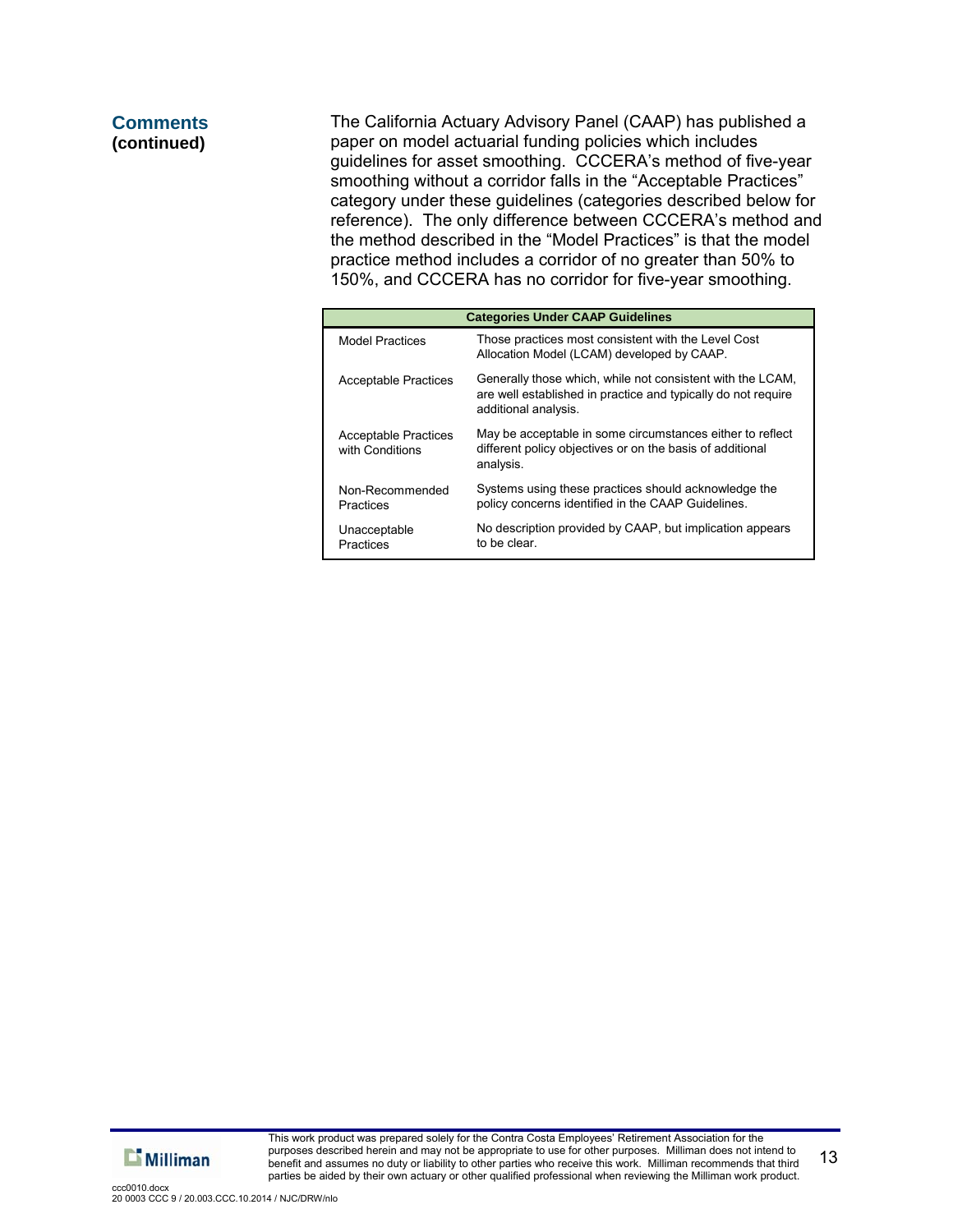This page intentionally left blank.

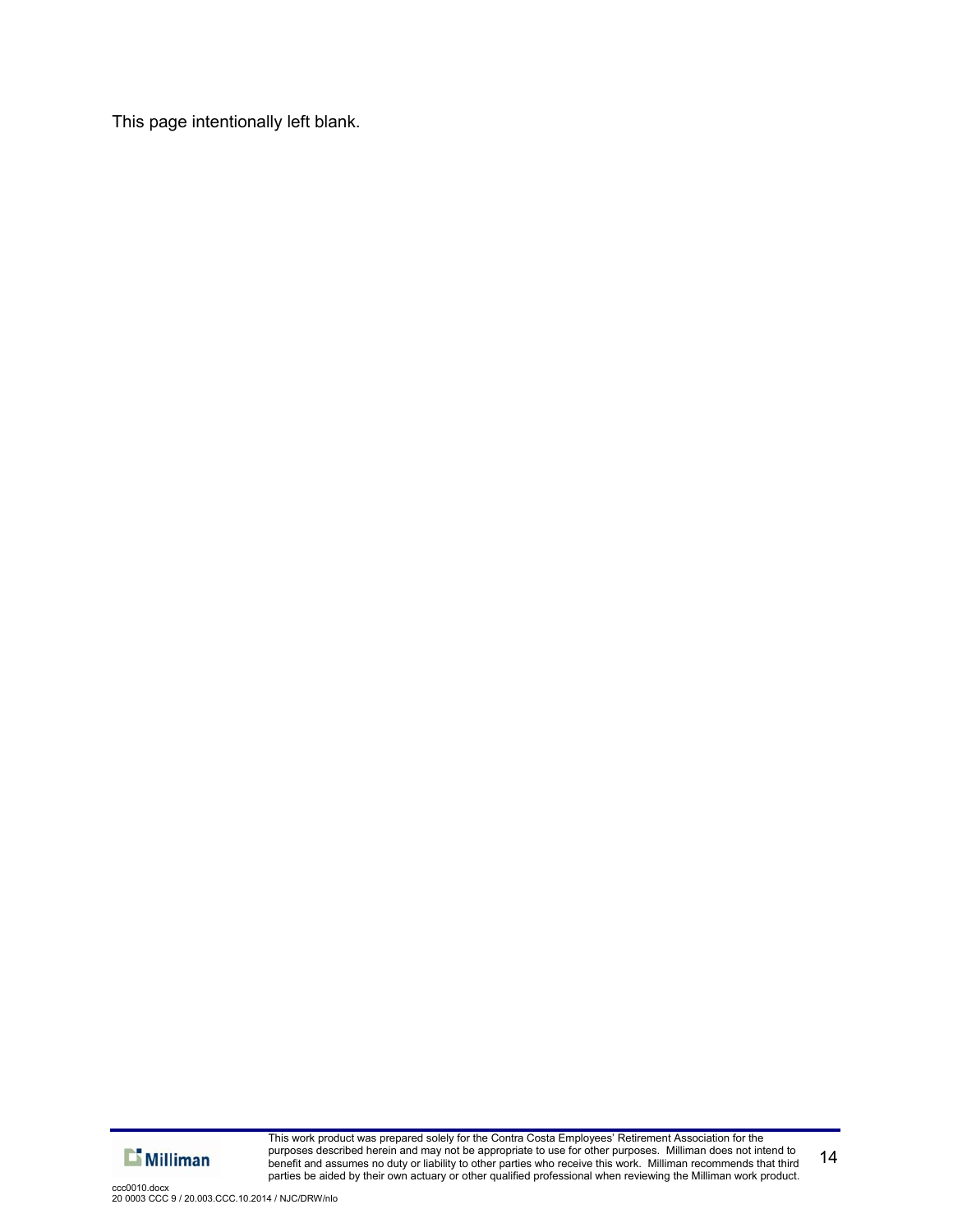# **Section 4 Actuarial Liabilities**



**Audit Conclusion** We independently calculated the normal cost rates and liabilities of CCCERA. We found that all significant benefit provisions were accounted for in an accurate manner, the actuarial assumptions and methods are being applied correctly, and that our total liabilities matched those calculated by Segal closely. This was true both in aggregate and by cost group.

**Comments** We incorporated the following information into our valuation system:

- $\checkmark$  **Data** We used the data provided by CCCERA. As discussed in Section 2, we confirmed that this data was consistent with the valuation data used by Segal.
- $\checkmark$  **Assumptions** We used the assumptions disclosed in the December 31, 2012 actuarial valuation report. This information was provided to us electronically by Segal. We confirmed the assumptions were consistent with those adopted based on the recent experience study report.
- $\checkmark$  Methods We used the actuarial methods disclosed in the December 31, 2012 actuarial valuation report. This was supplemented by discussions between Segal and Milliman on the technical application of these methods.
- $\checkmark$  **Benefits** We obtained this information from the CCCERA website and the relevant law.

 We then performed a parallel valuation as of December 31, 2012. Based on this valuation, we completed a detailed comparison of the actuarial accrued liability (AAL) computed in our independent valuation and the amount reported by Segal. Exhibit 4-1 shows a summary of this analysis for each member type. The results for each member group were reasonable, and our calculated AAL values match very closely with those reported in the valuation.

### **Exhibit 4-1 Actuarial Accrued Liability by Member Type**

(Dollar Amounts in Millions)

|                          |              |                 | <b>Ratio</b>   |
|--------------------------|--------------|-----------------|----------------|
|                          | <b>Segal</b> | <b>Milliman</b> | Segal/Milliman |
| Retirees & Beneficiaries | \$4.990.8    | \$4,983.7       | 100.1%         |
| Inactive Members         | 206.7        | 197.7           | 104.6%         |
| <b>Active Members</b>    | 2,563.8      | 2,541.8         | 100.9%         |
| <b>Total AAL</b>         | \$7,761.3    | \$7,723.2       | 100.5%         |

This work product was prepared solely for the Contra Costa Employees' Retirement Association for the purposes described herein and may not be appropriate to use for other purposes. Milliman does not intend to benefit and assumes no duty or liability to other parties who receive this work. Milliman recommends that third parties be aided by their own actuary or other qualified professional when reviewing the Milliman work product. 15

 $\blacksquare$  Milliman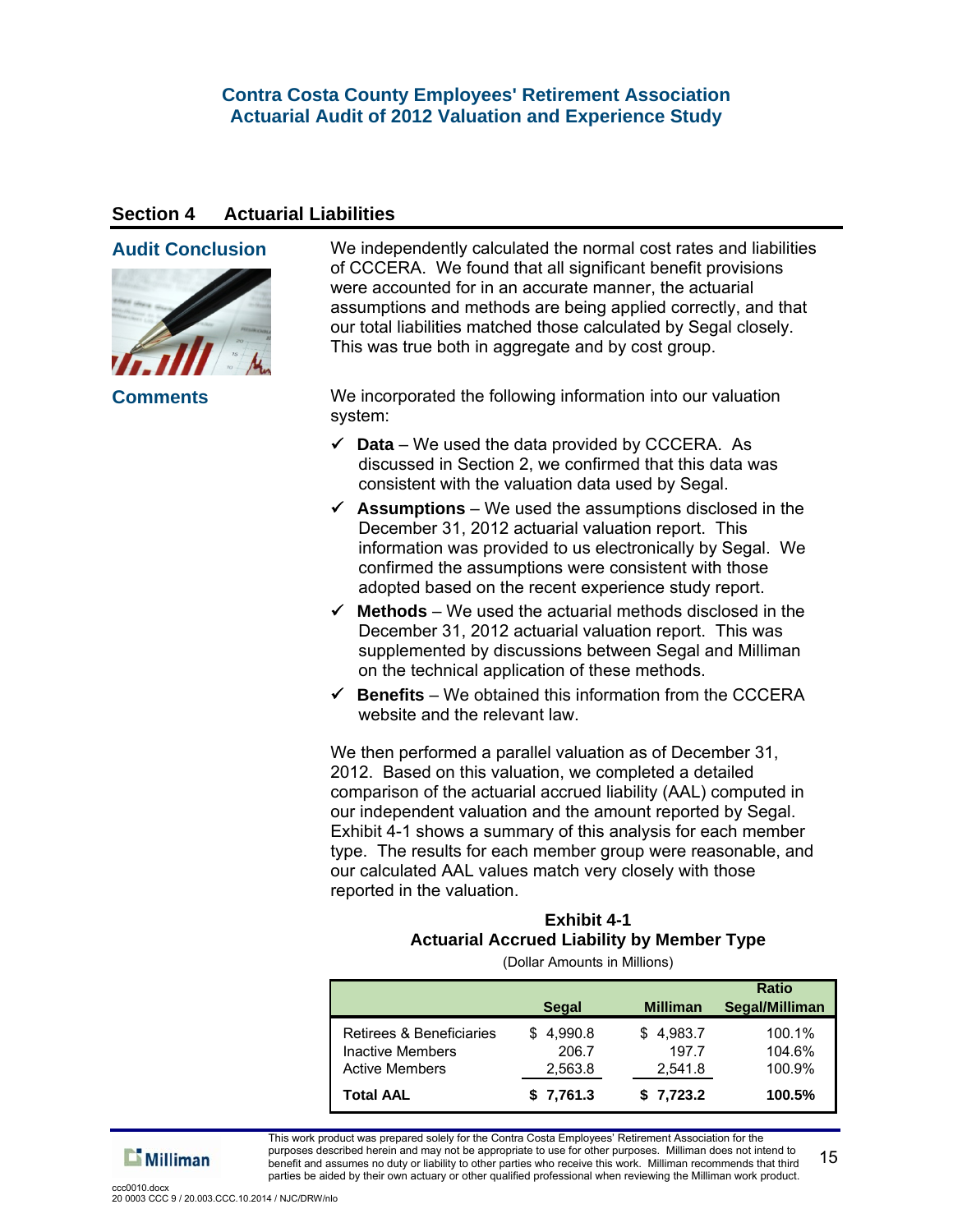Exhibit 4-2 shows the total (accrued and future) present value of benefits (PVB) for active members by benefit type. Similar to the AAL, our calculated PVB was close to Segal's in total. A summary of the total present value of benefits for active members is shown in the following chart:

# **Exhibit 4-2 Active Present Value of Benefits by Benefit Type**

(Dollar Amounts in Millions)

|                                                                                             |   | <b>Segal</b>                      |   | <b>Milliman</b>                   | <b>Ratio</b><br>Segal/Milliman     |
|---------------------------------------------------------------------------------------------|---|-----------------------------------|---|-----------------------------------|------------------------------------|
| Service Retirement<br>Vested Term & Refund<br><b>Disability</b><br>Death from Active Status | S | 3.590.6<br>191.4<br>298.3<br>63.0 | S | 3.608.4<br>181.5<br>304.6<br>62.2 | 99.5%<br>105.5%<br>97.9%<br>101.3% |
| <b>Total Active PVB</b>                                                                     |   | 4.143.3                           |   | 4,156.7                           | 99.7%                              |

 Exhibit 4-3 shows the PVB for all members by cost group. Our calculated PVB was within normal actuarial tolerances in all cases. A summary is shown in the following chart:

# **Exhibit 4-3 Present Value of Benefits by Cost Group**

(Dollar Amounts in Millions)

|                  |               |                 | <b>Ratio</b>   |
|------------------|---------------|-----------------|----------------|
|                  | <b>Segal</b>  | <b>Milliman</b> | Segal/Milliman |
| Cost Group #1    | \$<br>1,635.3 | \$<br>1,631.3   | 100.2%         |
| Cost Group #2    | 3.603.0       | 3.602.3         | 100.0%         |
| Cost Group #3    | 380.0         | 376.3           | 101.0%         |
| Cost Group #4    | 60.6          | 60.0            | 101.0%         |
| Cost Group #5    | 55.1          | 55.2            | 99.8%          |
| Cost Group #6    | 7.1           | 7.1             | 100.0%         |
| Cost Group #7    | 1,872.8       | 1,874.7         | 99.9%          |
| Cost Group #8    | 1.029.4       | 1.031.1         | 99.8%          |
| Cost Group #9    | 74.0          | 75.6            | 97.9%          |
| Cost Group #10   | 195.2         | 195.1           | 100.1%         |
| Cost Group #11   | 386.0         | 387.0           | 99.7%          |
| Cost Group #12   | 42.3          | 42.6            | 99.3%          |
| <b>Total PVB</b> | 9,340.8<br>S  | S<br>9,338.3    | 100.0%         |

 Note that there will always be differences in the calculated liabilities when different software is used by different actuaries; however, the results should not deviate significantly. The level of consistency we found in this audit provides a high level of assurance that the results of the valuation accurately reflect the liabilities of CCCERA based on the plan provisions, assumptions and methods.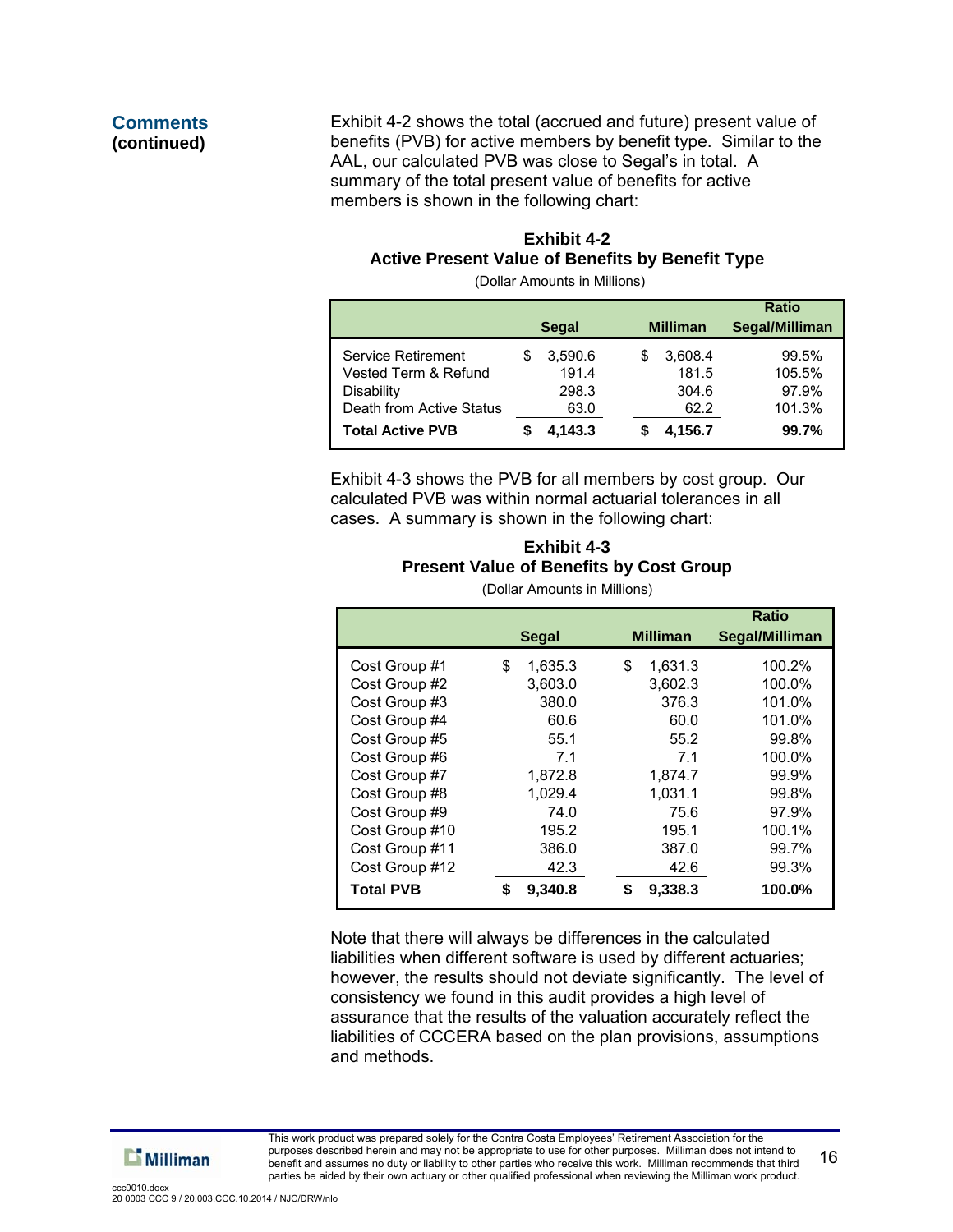There is a relatively minor technical issue with the timing of the benefit payments for future retirees. In a valuation, the actuary first projects the future benefit payments based on the data and assumptions. The actuary then places a value on each future benefit expected to be paid based on the investment return assumption. A dollar paid in the future is worth less than a dollar paid today due to the time value of money.

 Segal is effectively treating benefit payments for a given month as being paid on the first of that month in its calculations. CCCERA's benefit payments are actually made at the beginning of the following month for new retirees. For example, a member's payment for October is made in early November. Segal is treating the payment as being made on the retirement date.

We adjusted our valuation to be consistent with Segal's approach so this did not cause any differences. If we had not made this adjustment our numbers for the current active population would have been slightly lower (about ½%). Although we think that using our usual method (payments at the end of the month) better reflects CCCERA's processes, we believe Segal's method is reasonable. Note that currently retired members do receive the first payment after the valuation date at the beginning of January, so Segal's methodology for current retirees is not an issue.

 We also looked at the normal cost rate (the allocated cost of benefits earned during the year). Exhibit 4-4 shows the aggregate results. In the many audits we have performed, this is usually the area where we see the greatest differences. Although there were some differences, the overall match was close and deviation by cost group fell within an acceptable level in all cases.

# **Exhibit 4-4 Comparison of Employer Normal Cost Rate**

(Expressed as a Percent of Payroll)

|                                 |              |                 | <b>Ratio</b>   |
|---------------------------------|--------------|-----------------|----------------|
|                                 | <b>Segal</b> | <b>Milliman</b> | Segal/Milliman |
|                                 |              |                 |                |
| <b>Employer NC Rate (Total)</b> |              |                 |                |
| Basic                           | 14.70%       | 14.92%          | 98.5%          |
| COLA                            | 4.50%        | 4.29%           | 105.0%         |
| Total                           | 19.20%       | 19.21%          | 99.9%          |

 Although there were no members subject to PEPRA included in the valuation, there will be when the contribution rates take effect. Therefore, Segal determined Normal Cost rates for the new tiers that are used in determining the employer and member rate.

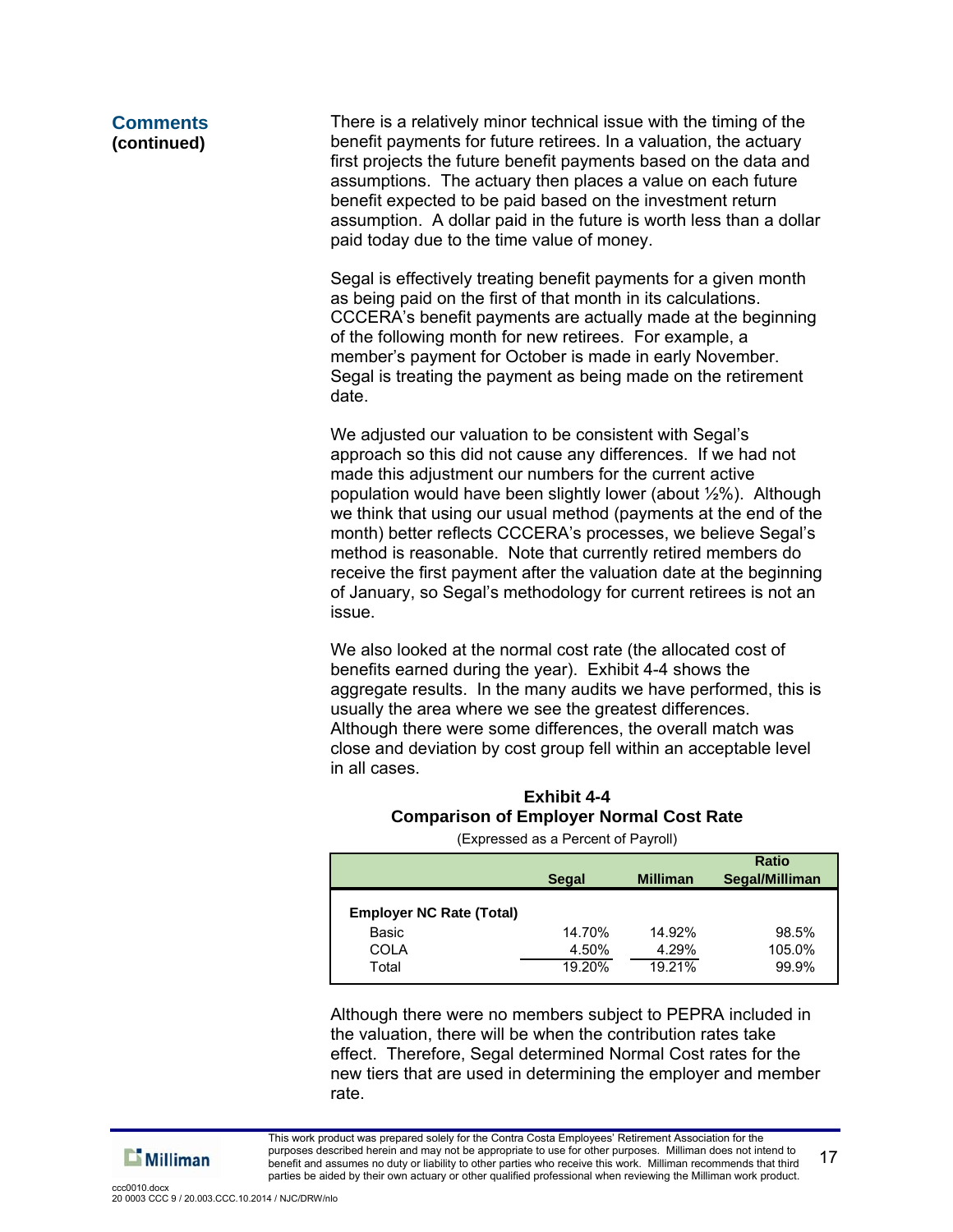Exhibit 4-5 shows the results for the new tiers. Note that this exhibit shows the gross Normal Cost rate; whereas, the previous exhibit showed the employer Normal Cost rate. The net employer Normal Cost rate would be approximately one-half of the gross Normal Cost rate, since members pay for approximately half of the cost.

# **Exhibit 4-5 Comparison of Gross Normal Cost Rate (PEPRA)**

(Expressed as a Percent of Payroll)

|                                  |              |                 | Ratio          |
|----------------------------------|--------------|-----------------|----------------|
|                                  | <b>Segal</b> | <b>Milliman</b> | Segal/Milliman |
| <b>Total NC Rate (New Tiers)</b> |              |                 |                |
| General 4 (Maximum 2% COLA)      | 19.60%       | 19.82%          | 98.9%          |
| General 5 (Maximum 2% COLA)      | 18.66%       | 19.18%          | 97.3%          |
| General 4 (Maximum 3% COLA)      | 21.92%       | 22.03%          | 99.5%          |
| General 5 (Maximum 3% COLA)      | 20.80%       | 21.02%          | 99.0%          |
| Safety D (Maximum 3% COLA)       | 34.34%       | 34.92%          | 98.3%          |
| Safety E (Maximum 2% COLA)       | 29.34%       | 29.46%          | 99.6%          |

 Based on these results, we feel that Segal is valuing all significant plan provisions in an accurate manner.

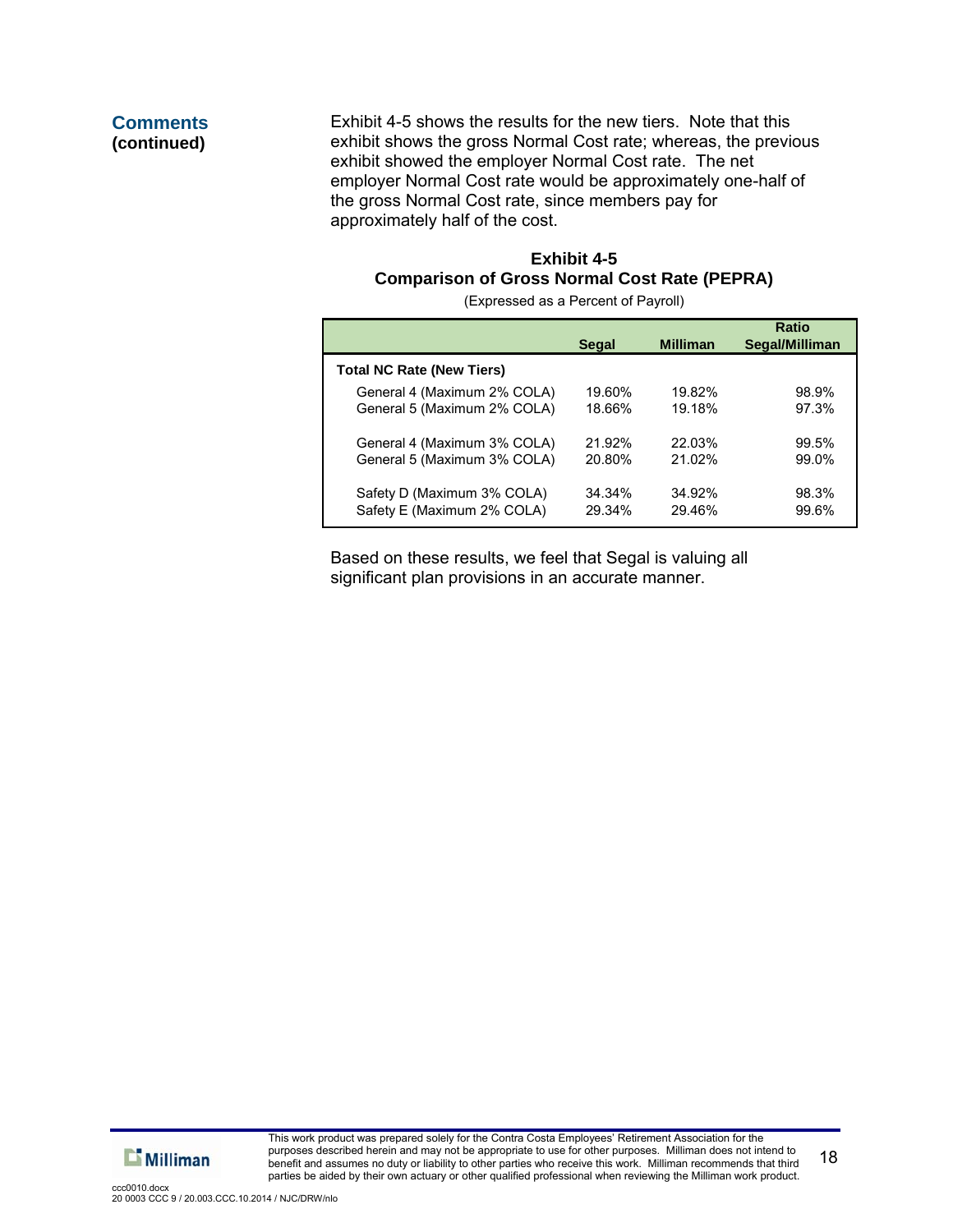# **Section 5 Member Contribution Rates**



**Audit Conclusion** We reviewed the current member contribution rates. We found that both the basic and COLA rates were determined in an appropriate manner.

**Comments Member contributions are of two types: Basic contributions and** cost-of-living contributions. Basic contributions for each tier are defined in the County Employees Retirement Law as follows:

| Tier                                                                                                                                  | <b>Formula</b>                                                                                                                                                                                                 |
|---------------------------------------------------------------------------------------------------------------------------------------|----------------------------------------------------------------------------------------------------------------------------------------------------------------------------------------------------------------|
| General 1 Non-Enhanced<br>General 1 Enhanced<br>General 3 Enhanced<br>Safety A Non-Enhanced<br>Safety A Enhanced<br>Safety C Enhanced | 1/120th of 1-Year FAC at age 55<br>1/120th of 1-Year FAC at age 60<br>1/120th of 1-Year FAC at age 60<br>1/100th of 1-Year FAC at age 50<br>1/100th of 1-Year FAC at age 50<br>1/100th of 3-Year FAC at age 50 |
|                                                                                                                                       |                                                                                                                                                                                                                |

*FAC = Final Average Compensation* 

 Basic member contributions are determined using the Entry Age Normal Actuarial Cost Method and the following actuarial assumptions:

- 1. Expected rate of return on assets
- 2. Individual salary increase rate (wage growth + merit)
- 3. Mortality for members after service retirement

The determination of the member cost-of-living contributions is based on Section 31873 of the County Employees Retirement Law. This section requires that the cost of this benefit be shared equally between members and the employer.

For both the basic and COLA portions, we found our results to be consistent with Segal's. Member contribution rates for sample ages are shown in the following exhibit.

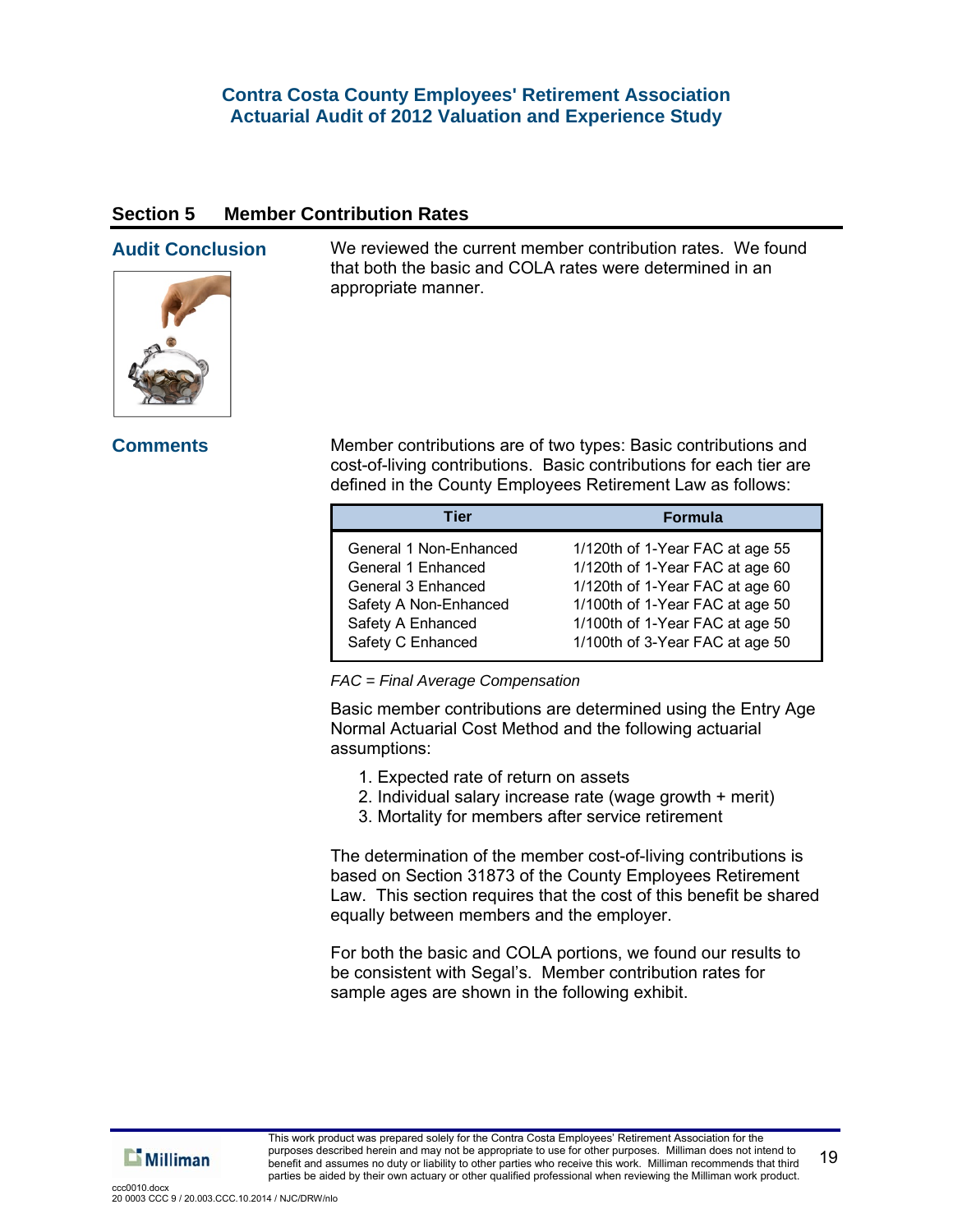# **Exhibit 5-1 Sample Member Contribution Rates Pre-2011 Hires**

|                                            | Member Contribution Rate <sup>(1)</sup> |                 |                 |
|--------------------------------------------|-----------------------------------------|-----------------|-----------------|
|                                            |                                         |                 | Segal /         |
| <b>Group</b>                               | <b>Segal</b>                            | <b>Milliman</b> | <b>Milliman</b> |
| <b>General Tier 1 Non-enhanced Members</b> |                                         |                 |                 |
| Entry Age 25                               | 10.68%                                  | 10.51%          | 101.6%          |
| Entry Age 35                               | 12.26%                                  | 12.05%          | 101.8%          |
| Entry Age 45                               | 14.24%                                  | 14.00%          | 101.7%          |
| <b>General Tier 1 Enhanced Members</b>     |                                         |                 |                 |
| Entry Age 25                               | 9.96%                                   | 9.97%           | 99.9%           |
| Entry Age 35                               | 11.42%                                  | 11.42%          | 100.0%          |
| Entry Age 45                               | 13.15%                                  | 13.13%          | 100.1%          |
|                                            |                                         |                 |                 |
| <b>General Tier 3 Enhanced Members</b>     |                                         |                 |                 |
| Entry Age 25                               | 9.41%                                   | 9.47%           | 99.3%           |
| Entry Age 35                               | 10.79%                                  | 10.85%          | 99.4%           |
| Entry Age 45                               | 12.42%                                  | 12.48%          | 99.5%           |
| <b>Safety Tier A Non-enhanced Members</b>  |                                         |                 |                 |
| Entry Age 25                               | 15.56%                                  | 15.35%          | 101.4%          |
| Entry Age 35                               | 17.89%                                  | 17.63%          | 101.5%          |
| Entry Age 45                               | 21.28%                                  | 20.95%          | 101.6%          |
|                                            |                                         |                 |                 |
| <b>Safety Tier A Enhanced Members</b>      |                                         |                 |                 |
| Entry Age 25                               | 16.79%                                  | 16.86%          | 99.6%           |
| Entry Age 35                               | 19.31%                                  | 19.37%          | 99.7%           |
| Entry Age 45                               | 22.97%                                  | 23.02%          | 99.8%           |
| <b>Safety Tier C Enhanced Members</b>      |                                         |                 |                 |
|                                            |                                         |                 |                 |
| Entry Age 25                               | 13.31%                                  | 13.25%          | 100.5%          |
| Entry Age 35                               | 15.31%                                  | 15.21%          | 100.6%          |
| Entry Age 45                               | 17.63%                                  | 17.49%          | 100.8%          |

*(1) Rates shown are before any employer subvention and are on a refundable basis.* 

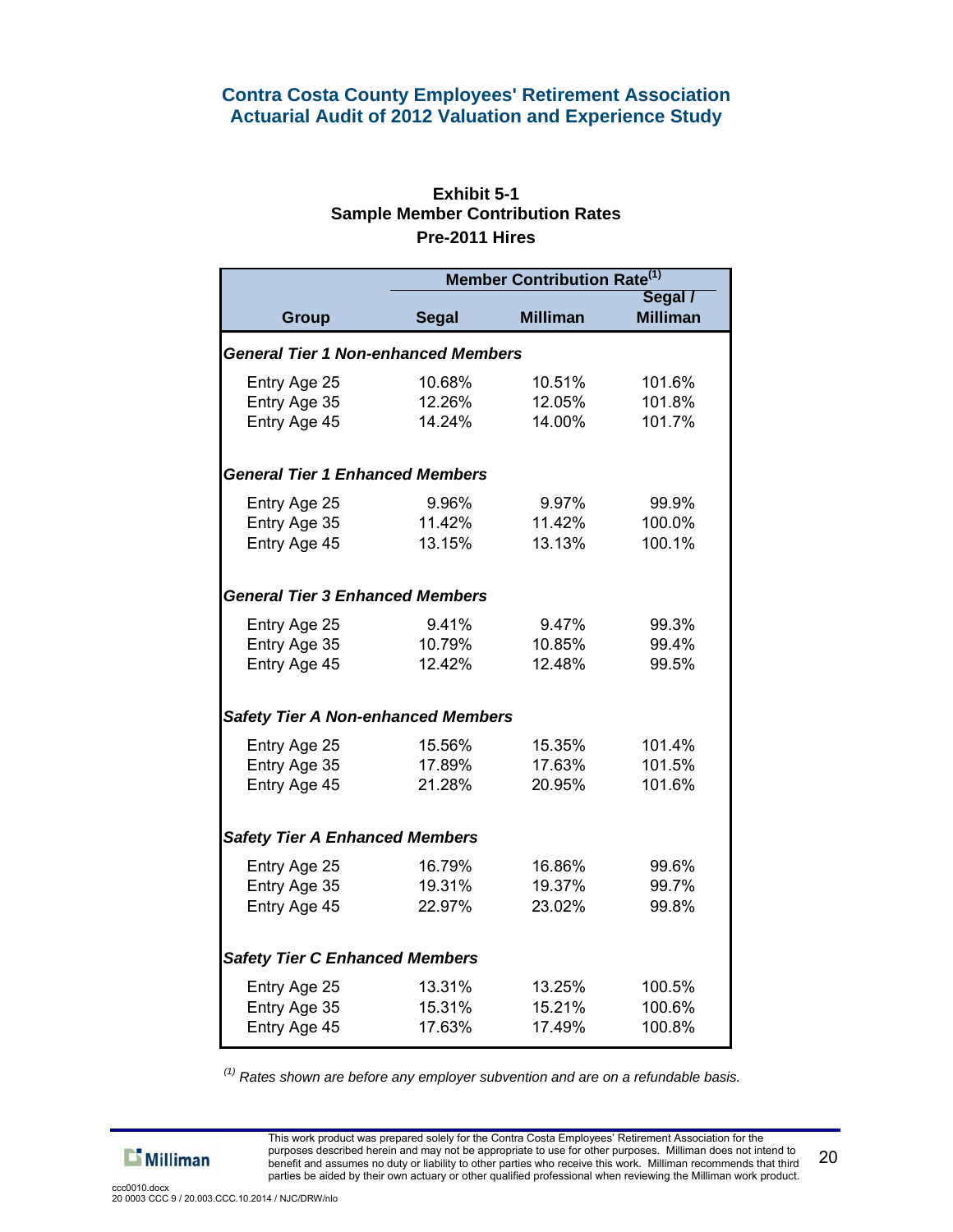# **Exhibit 5-2 Sample Member Contribution Rates Hires in 2011 and 2012**

|                                                   | Member Contribution Rate <sup>(1)</sup> |                 |                 |
|---------------------------------------------------|-----------------------------------------|-----------------|-----------------|
|                                                   |                                         |                 | Segal /         |
| <b>Group</b>                                      | <b>Segal</b>                            | <b>Milliman</b> | <b>Milliman</b> |
| <b>General Tier 1 Non-enhanced Members</b>        |                                         |                 |                 |
| Entry Age 25                                      | 10.25%                                  | 10.21%          | 100.4%          |
| Entry Age 35                                      | 11.76%                                  | 11.70%          | 100.5%          |
| Entry Age 45                                      | 13.66%                                  | 13.60%          | 100.5%          |
| <b>General Tier 1 Enhanced Members</b>            |                                         |                 |                 |
| Entry Age 25                                      | 9.75%                                   | 9.70%           | 100.5%          |
| Entry Age 35                                      | 11.19%                                  | 11.12%          | 100.7%          |
| Entry Age 45                                      | 12.88%                                  | 12.78%          | 100.7%          |
| <b>General Tier 3 Enhanced Members</b>            |                                         |                 |                 |
| Entry Age 25                                      | 9.12%                                   | 9.17%           | 99.5%           |
| Entry Age 35                                      | 10.46%                                  | 10.50%          | 99.6%           |
| Entry Age 45                                      | 12.04%                                  | 12.08%          | 99.7%           |
| Safety Tier A Non-enhanced Members <sup>(2)</sup> |                                         |                 |                 |
| Entry Age 25                                      | 15.06%                                  | 15.05%          | 100.1%          |
| Entry Age 35                                      | 17.32%                                  | 17.29%          | 100.2%          |
| Entry Age 45                                      | 20.61%                                  | 20.55%          | 100.3%          |
| <b>Safety Tier A Enhanced Members</b>             |                                         |                 |                 |
| Entry Age 25                                      | 16.30%                                  | 16.23%          | 100.4%          |
| Entry Age 35                                      | 18.74%                                  | 18.65%          | 100.5%          |
| Entry Age 45                                      | 22.30%                                  | 22.16%          | 100.7%          |
| <b>Safety Tier C Enhanced Members</b>             |                                         |                 |                 |
| Entry Age 25                                      | 13.13%                                  | 13.06%          | 100.5%          |
| Entry Age 35                                      | 15.11%                                  | 15.00%          | 100.8%          |
| Entry Age 45                                      | 17.39%                                  | 17.24%          | 100.9%          |
|                                                   |                                         |                 |                 |

*(1) Rates shown are before any employer subvention and are on a refundable basis. (2) Used Segal's COLA load.* 

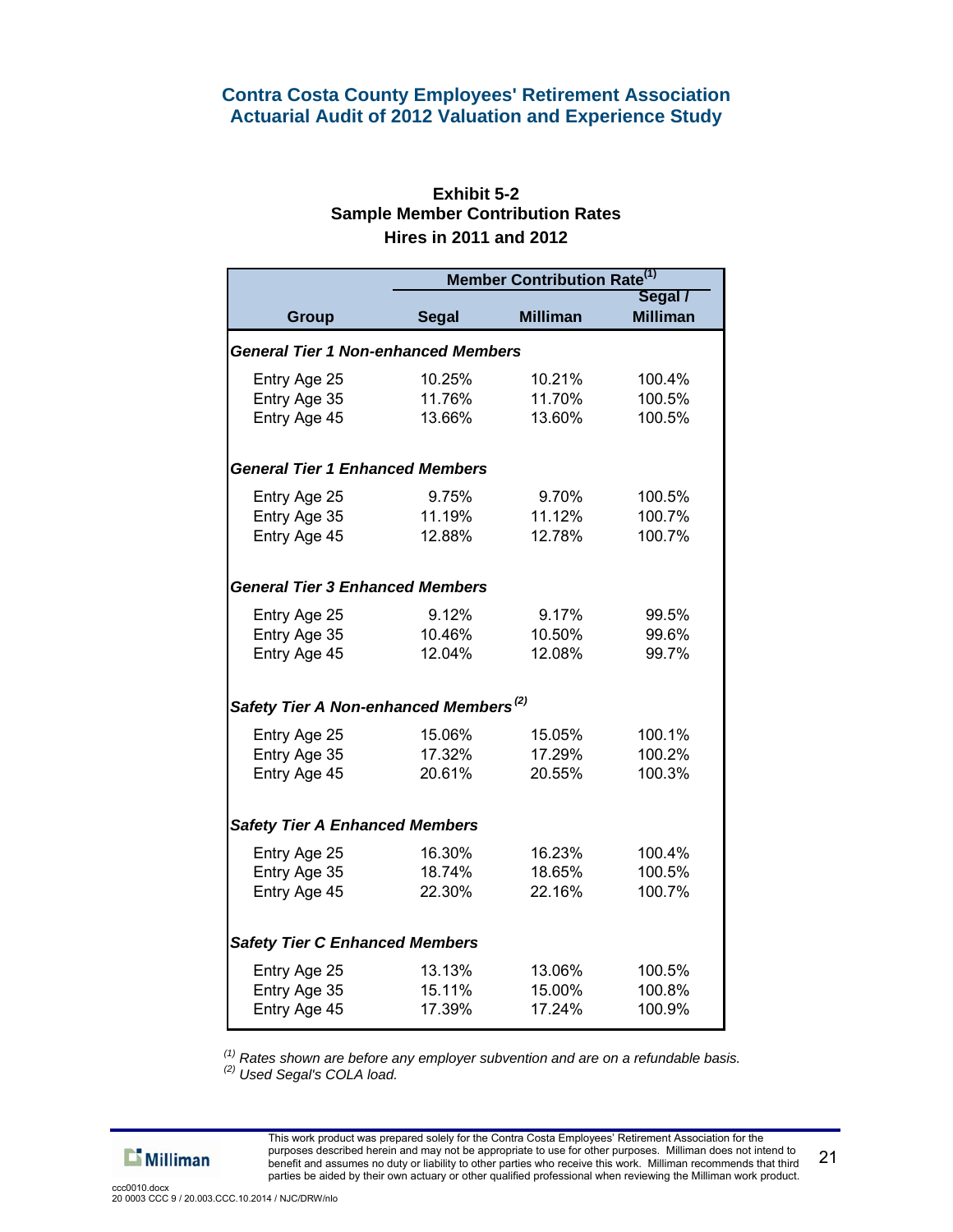### **New Plans Subject to PEPRA**

 Member contribution rates for members first hired after December 31, 2012 are subject to the California Public Employees' Pension Reform Act (PEPRA) and are equal to onehalf of the total Normal Cost Rate. The rates do not vary based on entry age. Further, for the December 31, 2012 actuarial valuation, these rates are rounded to the nearest  $\frac{1}{4}\%$ . We verified that Segal's calculations were reasonable.

|                                                          |                  |                  | <b>Ratio</b>    |
|----------------------------------------------------------|------------------|------------------|-----------------|
|                                                          | <b>Segal</b>     | <b>Milliman</b>  | Segal/Milliman  |
| <b>Total NC Rate (New Tiers)</b>                         |                  |                  |                 |
| General 4 (Maximum 2% COLA)                              | 9.75%            | 10.00%           | 97.5%           |
| General 5 (Maximum 2% COLA)                              | 9.25%            | 9.50%            | 97.4%           |
| General 4 (Maximum 3% COLA)                              | 11.00%           | 11.00%           | 100.0%          |
| General 5 (Maximum 3% COLA)                              | 10.50%           | 10.50%           | 100.0%          |
| Safety D (Maximum 3% COLA)<br>Safety E (Maximum 2% COLA) | 17.25%<br>14.75% | 17.50%<br>14.75% | 98.6%<br>100.0% |

 It is our understanding that after the valuation was completed CCCERA elected to no longer apply the ¼% rounding. Recent changes in the law made this an option instead of a requirement. We believe that this change is reasonable and is consistent with the trend among our clients and other '37 Act systems.

**Refundability Factors**  Segal calculates refundability factors. These factors are based on the portion of annual member contributions that are expected to be refunded. Note that these could also be referred to as "non-refundability" factors, since, for example, a factor of 0.9800 indicates that there is a 98% probability that the contributions will not be refunded and a 2% probability the factors will be refunded at some point in the future.

> The refundability factors are used to adjust both the member and employer subvention contributions. Additionally, they are used by Segal in the determination of the COLA load portion of the member contribution rates.

> We observed some differences in our calculations in certain cost groups. We discussed these differences with Segal and they felt that a modification in their calculation method would be appropriate. The overall impact of this change is expected to be small.

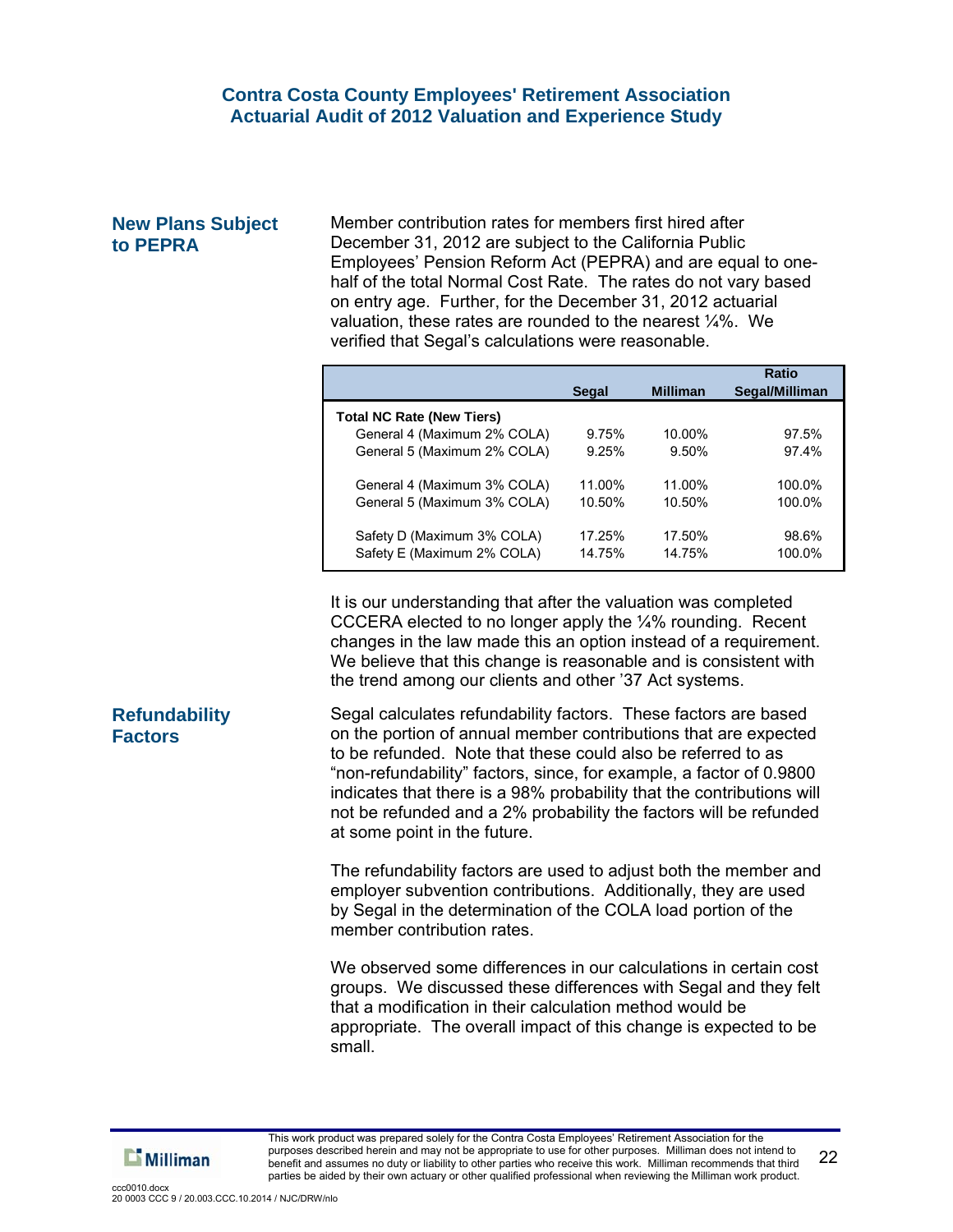# **Section 6 Funding**



**Audit Conclusion** We reviewed the application of the funding method and find it is reasonable and that it meets generally accepted actuarial standards. Based on the system's funding methods and assumptions, we believe the employer contribution rates for each cost group are appropriately calculated.

> There are a number of adjustments to account for prior pension obligation bonds that adds to the complexity of the employer rate calculations. We have reviewed these adjustments and feel they are a reasonable approach to allocating cost by employer.

# **Comments**

**Total Employer Contribution Rates**  We independently calculated the aggregate employer contribution rates based on our parallel valuation. We found that all rates were reasonable and matched Segal's calculations very closely in total. A summary comparison of our results is shown below.

# **Exhibit 6-1 Comparison of Combined Employer Contribution Rate**

(as a Percentage of Payroll)

| <b>Cost Group</b>                    | <b>Segal</b>     | <b>Milliman</b>  | <b>Ratio</b><br>Segal/Milliman |
|--------------------------------------|------------------|------------------|--------------------------------|
| Employer NC Rate<br><b>UAAL Rate</b> | 19.20%<br>30.62% | 19.21%<br>30.31% | 99.9%<br>101.0%                |
| <b>Total Employer Rate</b>           | 49.82%           | 49.53%           | 100.6%                         |

 Segal uses a slightly different method in determining the UAAL contribution rate than we do. Specifically, Segal projects the payroll used in the first year of the amortization calculation assuming no change in the active population (i.e., no terminations, retirements, new hires, etc.). This effectively assumes that the payroll will increase by the wage growth and the merit assumptions which results in an increase of about 5.3%. In each succeeding year, they assume the payroll increases by the actuarial assumption of 4.0%. We start with the prior year's annualized pay for the current active population and assume the payroll will increase by 4.0% in each succeeding year. Using our method would result in a slightly lower future payroll and therefore a slightly higher UAAL rate, as the UAAL is paid as a percentage of payroll. We have used Segal's method in our analysis for consistency.

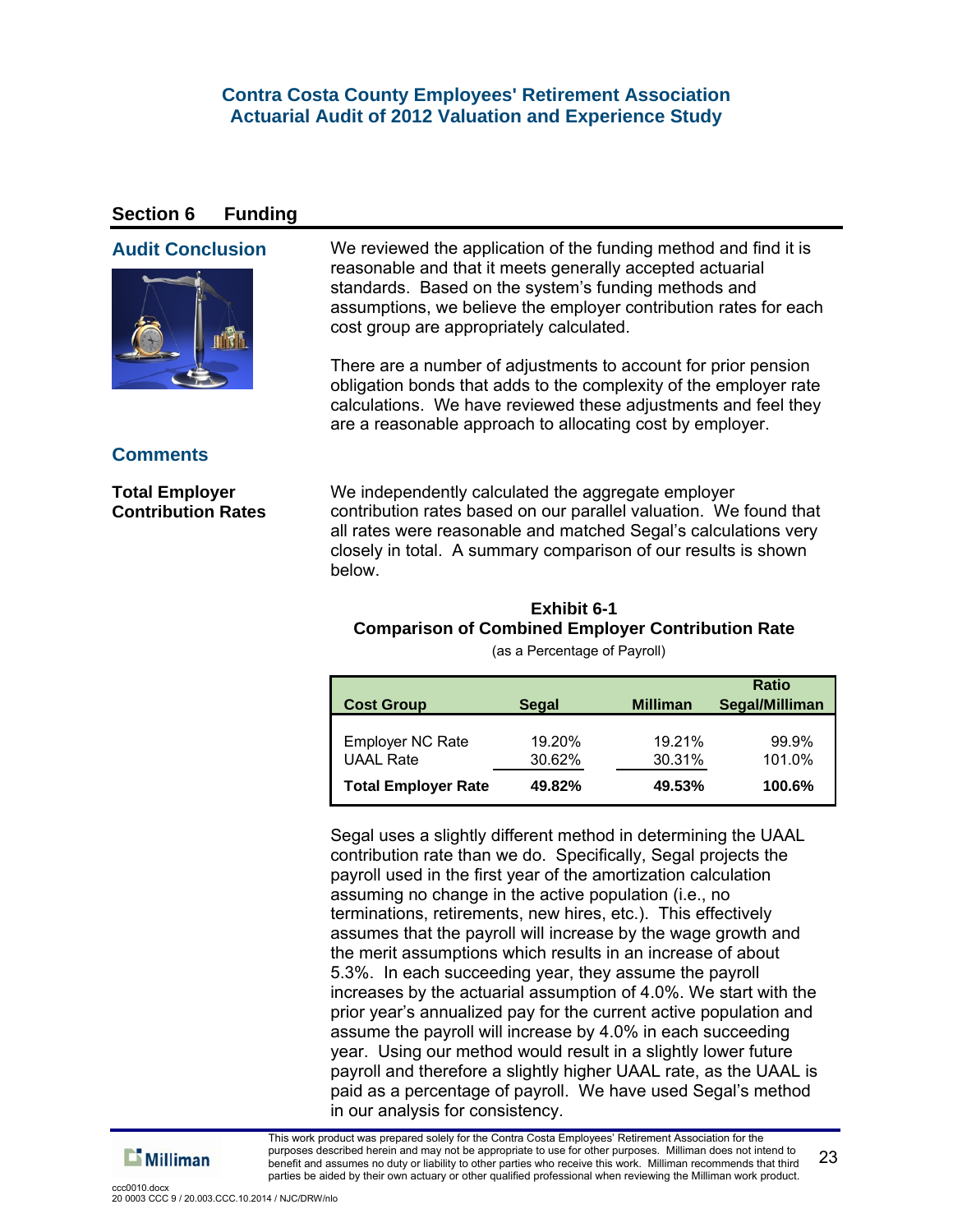#### **Individual Employer Contribution Rates**

 Additionally, we reviewed the employer contribution rates for each individual cost group and found them to be reasonable. A complete list of all employer groups within each cost group is shown in Exhibit A-1 in Appendix 1.

#### **Exhibit 6-2 Comparison of Employer Contribution Rates**  (as a Percentage of Payroll)

|                            |              | <b>Milliman</b> | <b>Ratio</b>   |
|----------------------------|--------------|-----------------|----------------|
| <b>Cost Group</b>          | <b>Segal</b> |                 | Segal/Milliman |
| Cost Group #1              | 41.59%       | 41.29%          | 100.7%         |
| Cost Group #2              | 37.08%       | 36.73%          | 101.0%         |
| Cost Group #3              | 73.93%       | 72.43%          | 102.1%         |
| Cost Group #4              | 47.04%       | 45.88%          | 102.5%         |
| Cost Group #5              | 42.81%       | 43.10%          | 99.3%          |
| Cost Group #6              | 32.16%       | 32.01%          | 100.5%         |
| Cost Group #7              | 89.83%       | 89.99%          | 99.8%          |
| Cost Group #8              | 89.79%       | 90.76%          | 98.9%          |
| Cost Group #9              | 81.53%       | 79.96%          | 102.0%         |
| Cost Group #10             | 80.03%       | 79.72%          | 100.4%         |
| Cost Group #11             | 95.39%       | 96.95%          | 98.4%          |
| Cost Group #12             | 110.02%      | 110.56%         | 99.5%          |
| <b>Total Employer Rate</b> | 49.82%       | 49.53%          | 100.6%         |

**Contribution Adequacy** 

 The Government Accounting Standards Board (GASB) provides general guidelines on the appropriate annual pension cost for financial reporting purposes. The Annual Required Contribution (ARC) of the employer is based on certain minimum requirements and is measured on the basis of an actuarially sound funding methodology. These requirements for determining a system's ARC are generally the same as those used for funding purposes. Thus, the GASB requirements are often used as a benchmark for determining funding adequacy for a retirement system.

In general, the guidelines expect each system to receive contributions equal to the normal cost plus a payment to amortize either the UAAL or any surplus amount. Under GASB, the payment on a positive UAAL amount should be at least equal to a 30-year amortization payment. We generally recommend a shorter period, consistent with CCCERA's current practice.

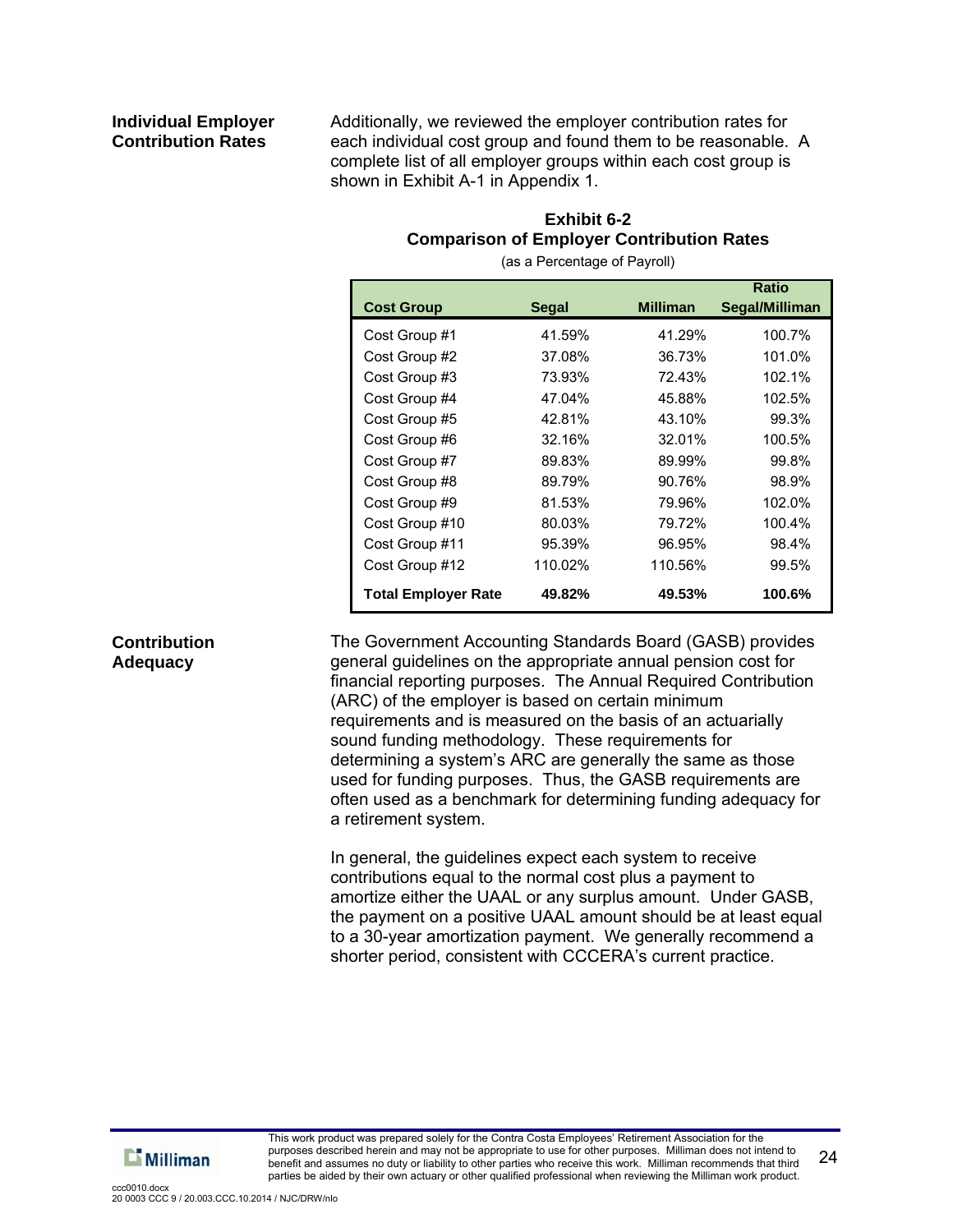| <b>Contribution</b><br><b>Adequacy</b><br>(continued) | It should be noted that GASB recently adopted Statements<br>No. 67 and No. 68 dealing with accounting disclosure for public<br>retirement systems; however, these new statements are not<br>effective for the December 31, 2012 valuation and associated<br>reporting. Under the new standards, accounting and funding are<br>explicitly separated. Therefore, it is unlikely that the funding of<br>CCCERA, nor virtually any retirement system, will match the<br>expense calculation in its accounting disclosures in the future.                                                                                                                                                                   |
|-------------------------------------------------------|--------------------------------------------------------------------------------------------------------------------------------------------------------------------------------------------------------------------------------------------------------------------------------------------------------------------------------------------------------------------------------------------------------------------------------------------------------------------------------------------------------------------------------------------------------------------------------------------------------------------------------------------------------------------------------------------------------|
|                                                       | CCCERA is funding the UAAL over closed (i.e., declining)<br>18-year periods (referred to as bases or layers). This approach<br>is in line with what we have recommended to a number of our<br>clients. It will almost always exceed the generally accepted<br>minimum requirements for the ARC, and we believe it is<br>appropriate for use by CCCERA.                                                                                                                                                                                                                                                                                                                                                 |
|                                                       | We would note that it is possible, albeit unlikely, for a calculated<br>contribution rate under this method to be less than the<br>contribution rate under a 30-year amortization of the aggregate<br>UAAL, which is the minimum required under the '37 Act. This<br>comparison should be done every year to make sure that the<br>contribution rate meets this requirement.                                                                                                                                                                                                                                                                                                                           |
|                                                       | CCCERA's funding policy falls in the "Model Practice" category<br>under the Actuarial Funding Policies and Practices for Public<br>Pension Plans guidelines issued by the California Actuarial<br>Advisory Panel.                                                                                                                                                                                                                                                                                                                                                                                                                                                                                      |
| <b>Actuarial Cost</b><br><b>Method</b>                | CCCERA uses the Entry Age Actuarial Cost Method. We agree<br>that it is appropriate for valuing the costs and liabilities of<br>CCCERA, and it is the cost method that we usually recommend.                                                                                                                                                                                                                                                                                                                                                                                                                                                                                                           |
|                                                       | <b>Purpose of a Cost Method:</b> The purpose of any cost method is<br>to allocate the cost of future benefits to specific time periods.<br>Most public plans follow one of a group of generally accepted<br>funding methods, which allocate the cost over the members'<br>working years. In this way, benefits are financed during the time<br>in which services are provided.                                                                                                                                                                                                                                                                                                                         |
|                                                       | Most Common Public Plan Cost Method (Entry Age): The<br>most common cost method used by public plans is the Entry Age<br>Actuarial Cost Method. The focus of the Entry Age Cost Method<br>is the level allocation of costs over the member's working<br>lifetime. For a public plan this means current taxpayers pay their<br>fair share of the pensions of the public employees who are<br>currently providing services. Current taxpayers are not expected<br>to pay for services received by a past generation, nor are they<br>expected to pay for the services that will be received by a future<br>generation. The cost method does not anticipate increases or<br>decreases in allocated costs. |

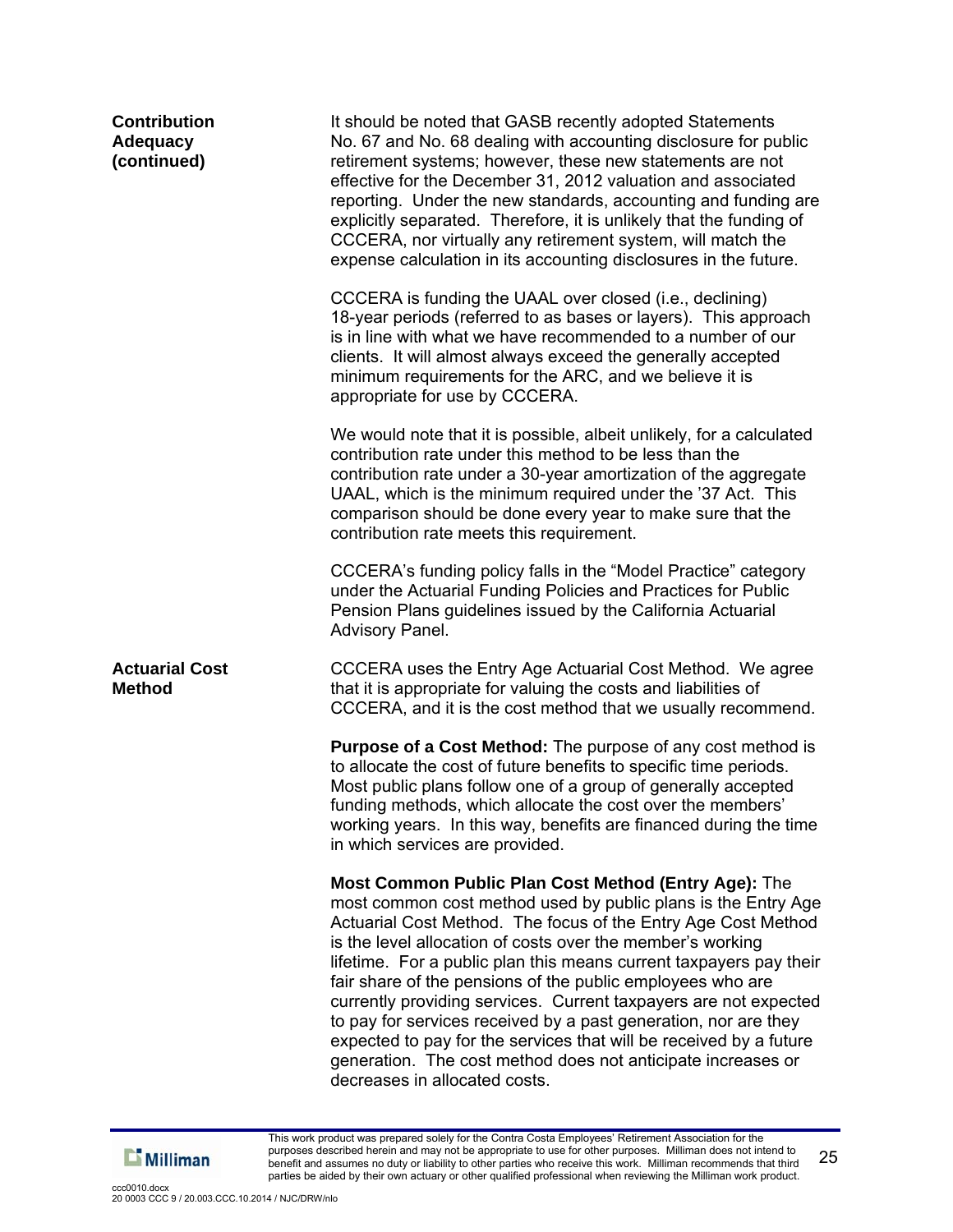| <b>Actuarial Cost</b><br><b>Method</b><br>(continued) | The 2012 Public Fund Survey shows that about 70% of the<br>retirement systems surveyed are using the Entry Age Cost<br>Method. We believe that the use of this cost method satisfies<br>the requirements of CERL 31453.5.                                                                                                      |
|-------------------------------------------------------|--------------------------------------------------------------------------------------------------------------------------------------------------------------------------------------------------------------------------------------------------------------------------------------------------------------------------------|
|                                                       | Note that when GASB Statements No. 67 and No. 68 become<br>effective, the Entry Age Actuarial Cost Method will be the only<br>permissible cost method for financial reporting purposes.                                                                                                                                        |
|                                                       | The Entry Age Actuarial Cost Method with separate Normal Cost<br>rates calculated for each tier falls in the "Model Practice"<br>category under the Actuarial Funding Policies and Practices for<br>Public Pension Plans guidelines issued by the California<br><b>Actuarial Advisory Panel.</b>                               |
| <b>GASB Reporting</b>                                 | We reviewed the items shown in Exhibits I, II, & III of Section 4 in<br>the December 31, 2012 valuation report. Based on our review of<br>the valuation, we believe the valuation performed for funding<br>purposes meets the guidelines for financial reporting specified by<br>GASB applicable at the time of the valuation. |

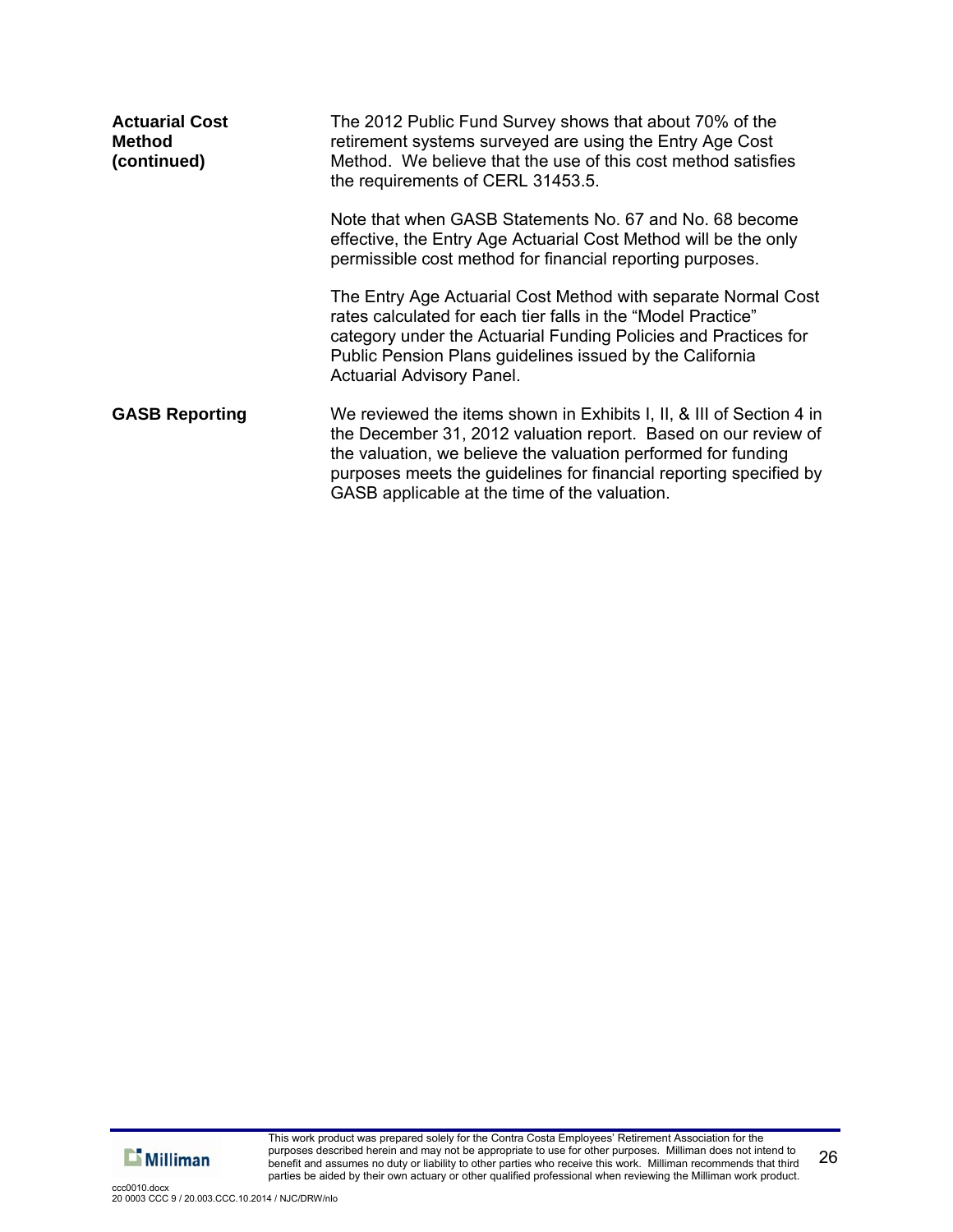# **Section 7 Actuarial Assumptions (Economic)**

**Audit Conclusion** We reviewed the economic assumptions used in the valuation and found them to be reasonable. The economic assumptions used were adopted based on Segal's Review of Economic Actuarial Assumptions completed in February 2013.

> We have the following comments regarding the economic assumption:

- Our analysis supports the expected rate of return of 7.25%, given the building block approach and CCCERA's assumptions for inflation and expenses. The 7.25% is in line with recommendations we have made to our retained clients.
- The inflation assumption of 3.25% is reasonable, but it is toward the higher end of our best-estimate range.
- If should be noted that a recent change in the actuarial standards of practice pertaining to economic assumptions provides a more restrictive definition of what is "reasonable." The new standard will first be applicable for CCCERA with the December 31, 2014 valuation. This could impact the selection of the economic assumptions; however, based on the economic environment when the new assumptions were adopted, we believe they would satisfy the new actuarial standards of practice (if they had applied at that time).

**Comments** The purpose of the actuarial valuation is to analyze the resources needed to meet the current and future obligations of the system. To provide the best estimate of the long-term funded status of the system, the actuarial valuation must be predicated on methods and assumptions that will estimate the future obligations of the system in a reasonably accurate manner.

> An actuarial valuation uses various methods and two different types of assumptions: economic and demographic. Economic assumptions are related to the general economy and its longterm impact on the system, or to the operation of the system itself. Demographic assumptions are based on the emergence of the specific experience of the system's members.

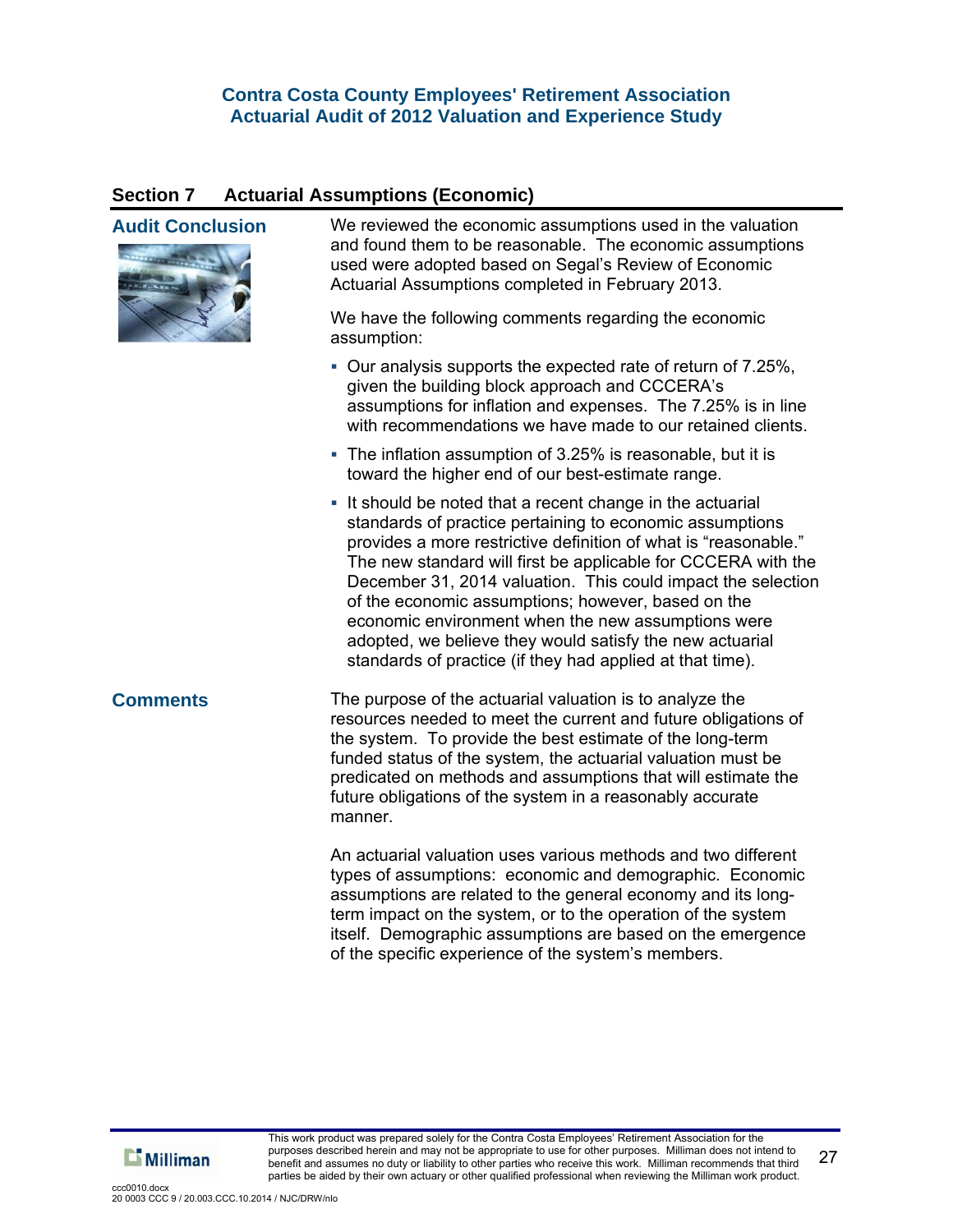# **Actuarial Standard of Practice No. 27: Selection of Economic Assumptions**

 The Actuarial Standards Board has adopted Actuarial Standard of Practice (ASOP) No. 27, *Selection of Economic Assumptions for Measuring Pension Obligations*. This standard provides guidance to actuaries giving advice on selecting economic assumptions for measuring obligations under defined benefit plans, such as CCCERA.

A revision to ASOP 27 was adopted in September 2013. Since this Standard will first be effective for any actuarial work product with a measurement date on or after September 30, 2014, the focus of our analysis will be on the Standard that is currently in effect. The first scheduled valuation for the new Standard will be December 31, 2014 and the new Standard should be considered at the time of the 2015 Review of Economic Actuarial Assumptions.

As no one knows what the future holds, the best an actuary can do is to use professional judgment to estimate possible future economic outcomes. These estimates are based on a mixture of past experience, future expectations, and professional judgment. The actuary should consider a number of factors, including the purpose and nature of the measurement, and appropriate recent and long-term historical economic data. Both the current and the new Standard explicitly advise the actuary not to give undue weight to recent experience.

 Recognizing that there is not one "right answer," the current Standard calls for the actuary to develop a best-estimate range for each economic assumption, and then recommend a specific point within that range. Each economic assumption should individually satisfy this Standard.

After completing the selection process, the actuary should review the set of economic assumptions for consistency. This may require the actuary to use the same inflation component in each of the economic assumptions selected.

An actuary's best-estimate range with respect to a particular measurement of pension obligations may change from time to time due to changing conditions or emerging plan experiences. Even if assumptions are not changed, we believe that the actuary should be satisfied that each of the economic assumptions selected for a particular measurement complies with Actuarial Standard of Practice No. 27, unless that assumption has been prescribed by someone with the authority to do so.

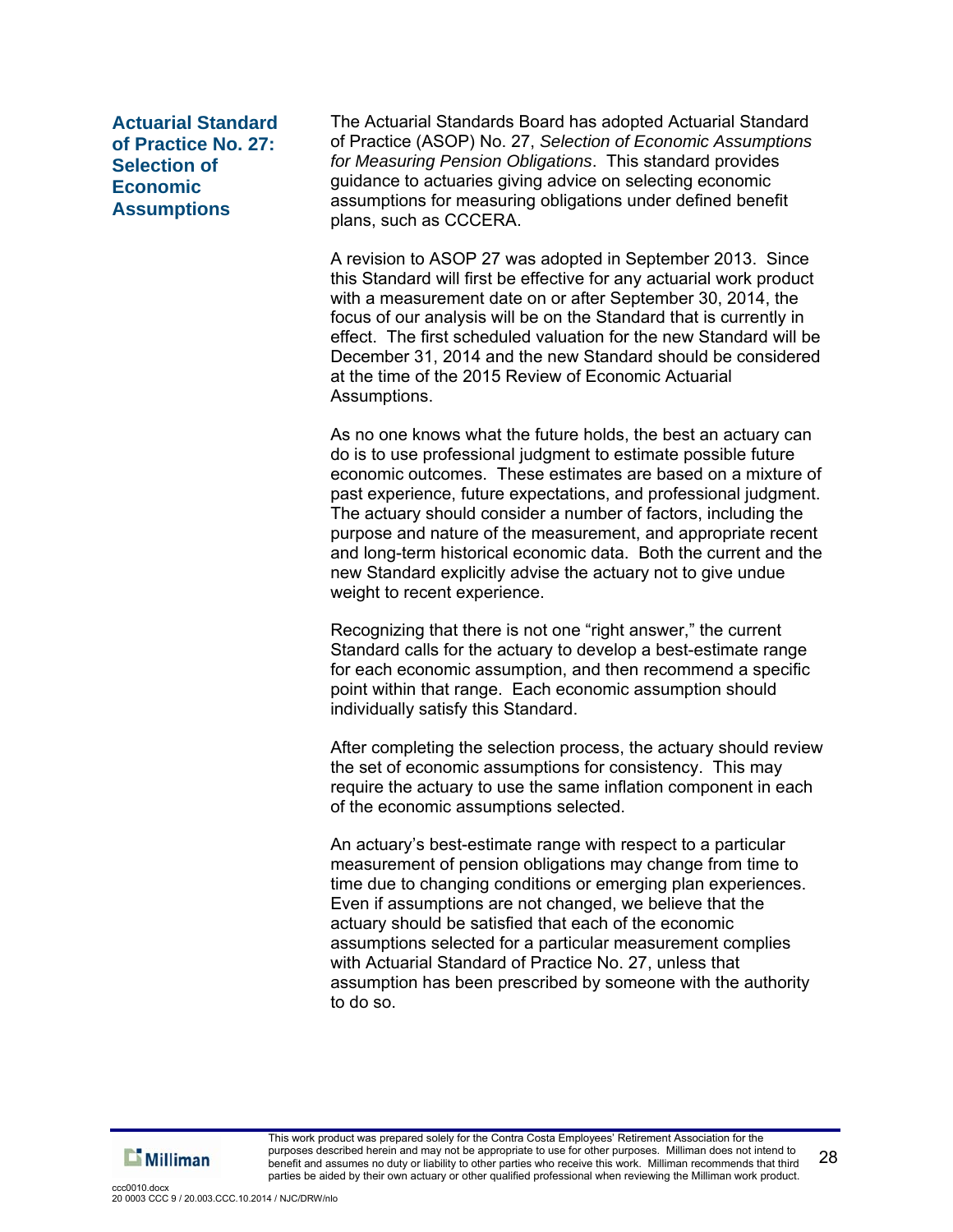# **Economic Assumptions**

 Based on the information and economic environment present as of the date of Segal's analysis, we believe the economic assumptions used by Segal in the December 31, 2012 actuarial valuation are reasonable. In our opinion, the inflation assumption is toward the top of the best-estimate range, and the investment return assumption is reasonable and in line with what we have been recommending to our other clients.

The current economic assumptions are as follows:

| <b>Assumption</b>              | Rate  |
|--------------------------------|-------|
| Price Inflation                | 3.25% |
| <b>Real Investment Return</b>  | 4.00% |
| <b>Total Investment Return</b> | 7.25% |
| Price Inflation                | 3.25% |
| Real Wage Growth               | 0.75% |
| <b>Total Wage Growth</b>       | 4.00% |
| Payroll Growth                 | 4.00% |

 The Board should be aware that the liabilities and normal cost are directly impacted by these important assumptions. The most critical assumption in determining the present value of benefits is the total investment return assumption.

In our opinion, the current package of economic assumptions is reasonable. The following portion of this report discusses four of the key economic assumptions (inflation, wage growth, investment return, and COLA).

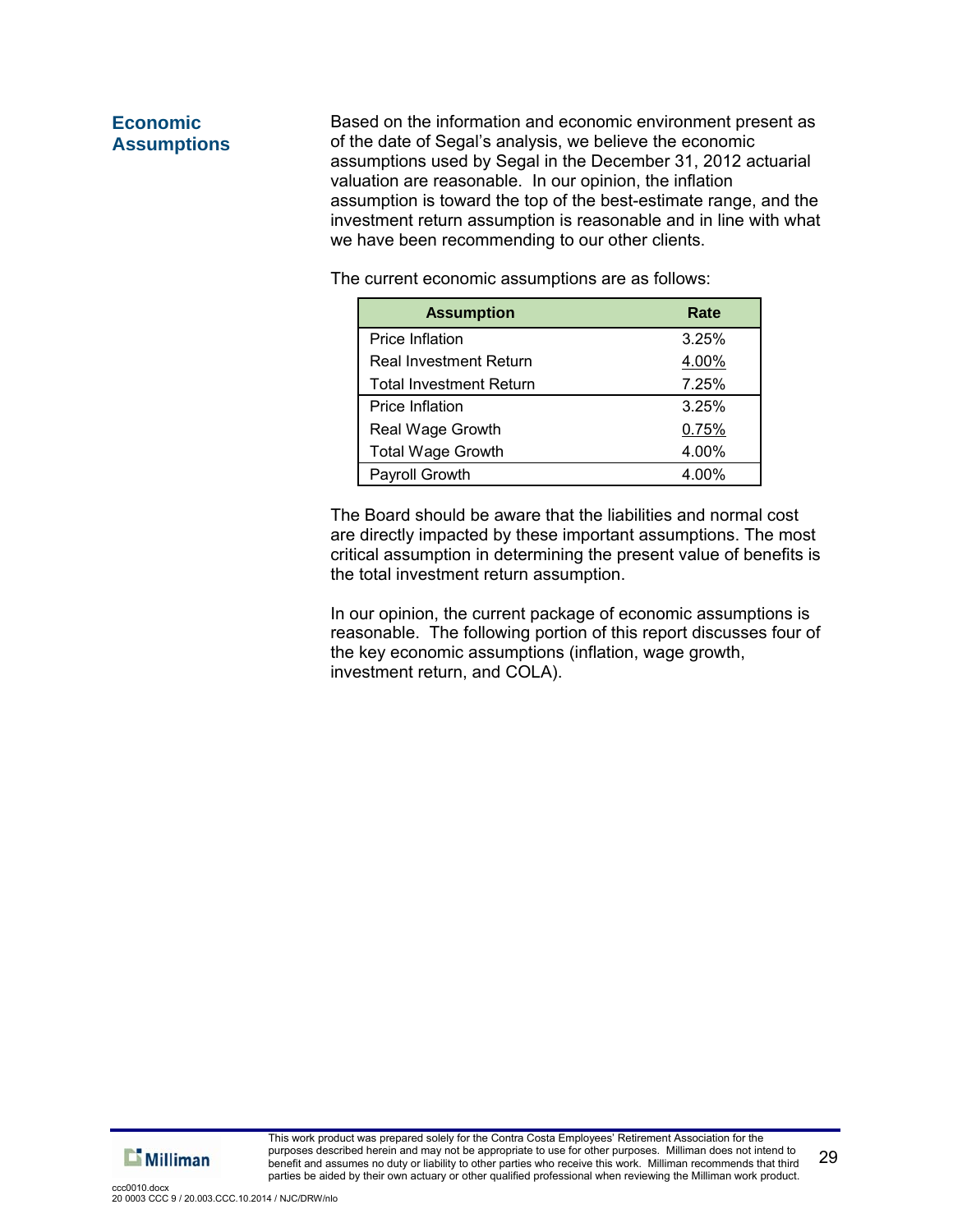**Inflation** Use in the Valuation: Inflation, as referred to here, means price inflation. The inflation assumption has an indirect impact on the results of the actuarial valuation through the development of the assumptions for investment return, general wage increases, payroll increase, and the cost-of-living adjustments for retirees and survivors. Please see the end of Section 7 for further discussion of the COLA assumption.

> There is expected to be a long-term relationship between inflation and the investment return assumption. The basic principle is that the investors demand a "real return" – the excess of actual investment returns over inflation. If inflation rates are expected to be high, investors will demand expected investment returns that are also expected to be high enough to exceed inflation, while lower inflation rates will result in lower demanded expected investment returns, at least in the long run.

**Historical Perspective:** The data for inflation shown below is based on the national Consumer Price Index, US City Average, All Urban Consumers (CPI-U) as published by the Bureau of Labor Statistics.

There are numerous ways to review historical data, with significantly differing results. Segal used 15-year and 30-year moving averages for its summary of historical CPI. Using moving averages, in particular 30-year periods, gives significantly more weight to old information than it gives to recent information. For instance, it includes 30-year-old information 30 times, while only considering the past year's information for one of the 30-year periods.

The table below shows the compounded annual inflation rate for the last five 10-year periods, and for the 75-year period ended in December 2012.

|                       | <b>CPI</b>      |
|-----------------------|-----------------|
| <b>Decade</b>         | <b>Increase</b> |
| 2003-2012             | 2.4%            |
| 1993-2002             | 2.5%            |
| 1983-1992             | 3.8%            |
| 1973-1982             | 8.7%            |
| 1963-1972             | 3.4%            |
| <b>Prior 75 Years</b> |                 |
| 1938-2012             | 3.8%            |

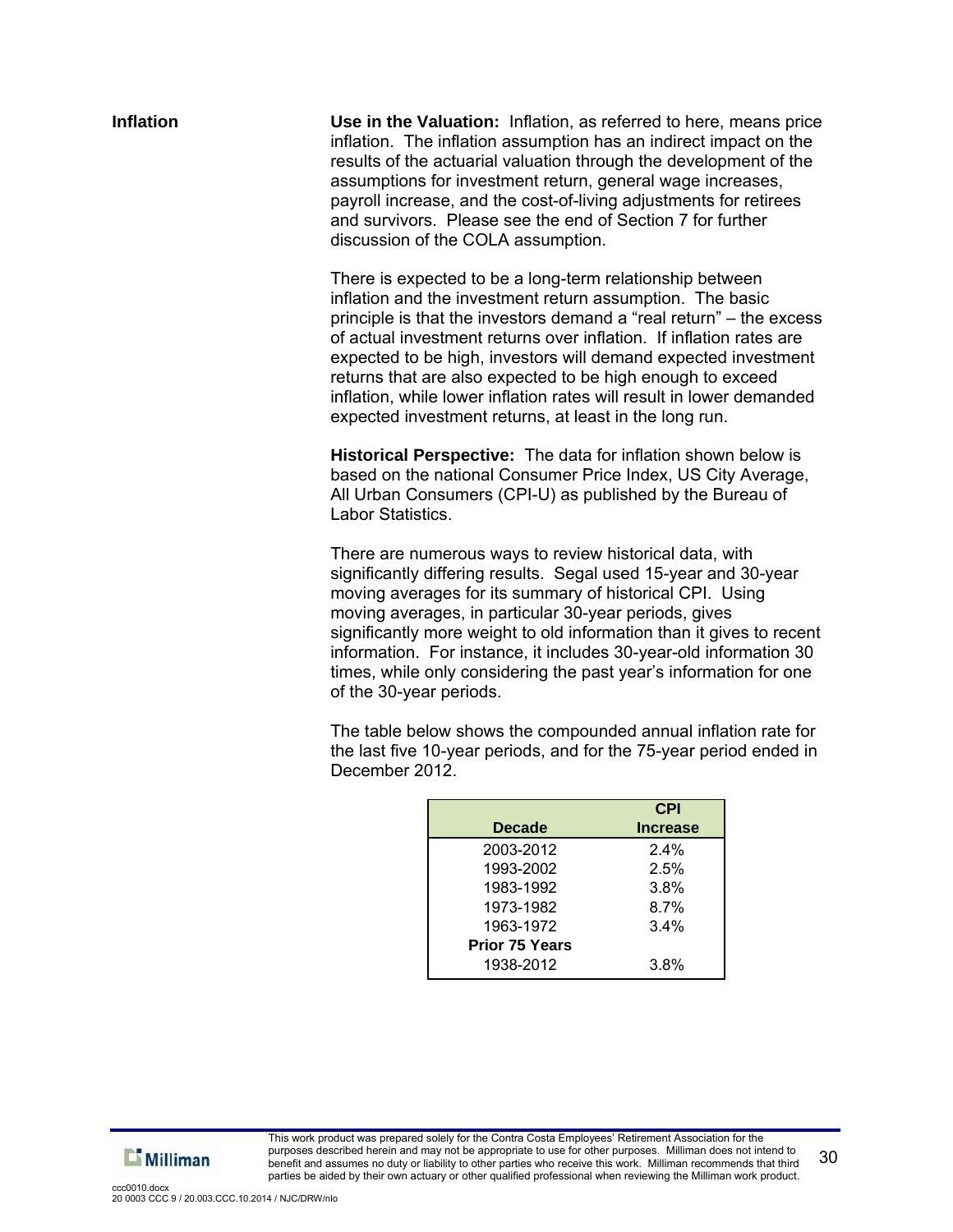### **Inflation (continued)**

 The following graphs show historical national CPI increases after 1990. Note that the actual CPI increases have been less than 3.25% for all but four of the past 22 years.



 Before that time, high inflation was more common and inflation exceeded the current assumption 39 times in the past century.



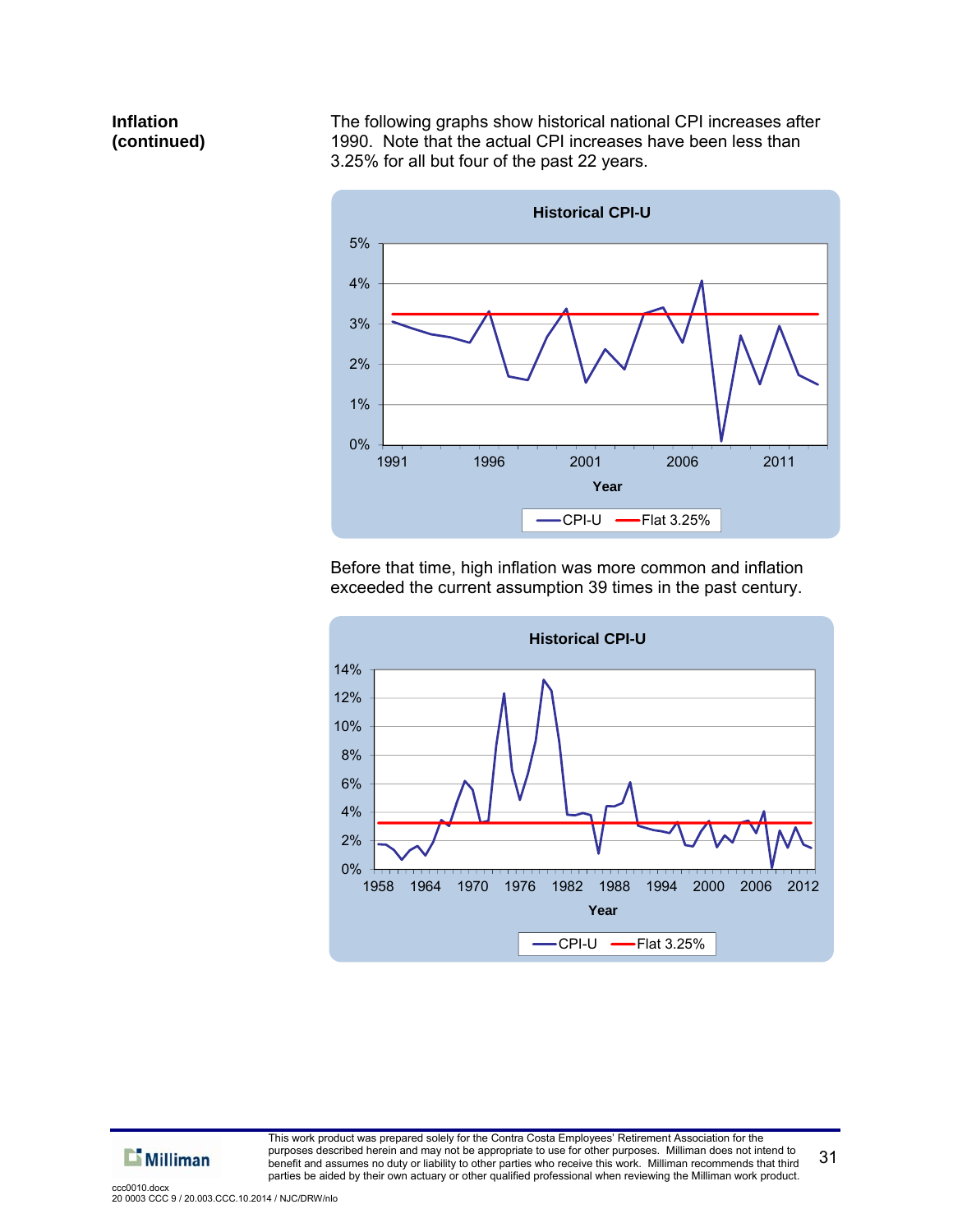**Inflation (continued)**  **Forecasts of Inflation:** Since the U.S. Treasury started issuing inflation indexed bonds (TIPS), it is possible to determine the approximate rate of inflation anticipated by the financial markets by comparing the yields on inflation indexed bonds with traditional fixed government bonds. As of February 2014, market prices suggested investors expected inflation to be about 2.25% over the next thirty years. As Segal noted, TIPS yields provided an estimate of 2.55% for inflation at the time of the Review of Economic Actuarial Assumptions for the December 31, 2012 Actuarial Valuation.

Although most investment consultants and economists forecast lower inflation, they are generally looking at a shorter time horizon than is appropriate for a pension valuation. To consider a longer, similar time frame, we looked at the expected increase in the CPI by the Office of the Chief Actuary for the Social Security Administration. In the 2013 Trustees Report, the projected average annual increase in the CPI over the next 75 years under the intermediate cost assumptions was 2.80%. The low-cost, high-cost range was stated as 1.80% to 3.80%.

**Peer System Comparison:** Although assumptions should not be set based on what other systems are doing, it is informative to see how CCCERA compares.

According to the 2013 *Public Fund Survey* (a survey of approximately 100 statewide systems), the average inflation assumption for statewide systems has been steadily declining. As of the most recent study, the average rate is 3.17%, the median was 3.00%, and 3.00% was the most common.

**Reasonable (Best Estimate) Range:** We believe that a range for inflation between 2.00% and 3.50% is reasonable for an actuarial valuation of a retirement system. It should be noted that the current inflation assumption is lower than what had been used for the actuarial valuations from 2009 through 2011. We believe that the change in 2012 was a step in the right direction, but that the Board should consider further reductions.

| <b>Consumer Price Inflation</b>                 |  |  |  |
|-------------------------------------------------|--|--|--|
| <b>Current Assumption</b><br>3.25%              |  |  |  |
| $2.00\% - 3.50\%$<br><b>Best-Estimate Range</b> |  |  |  |

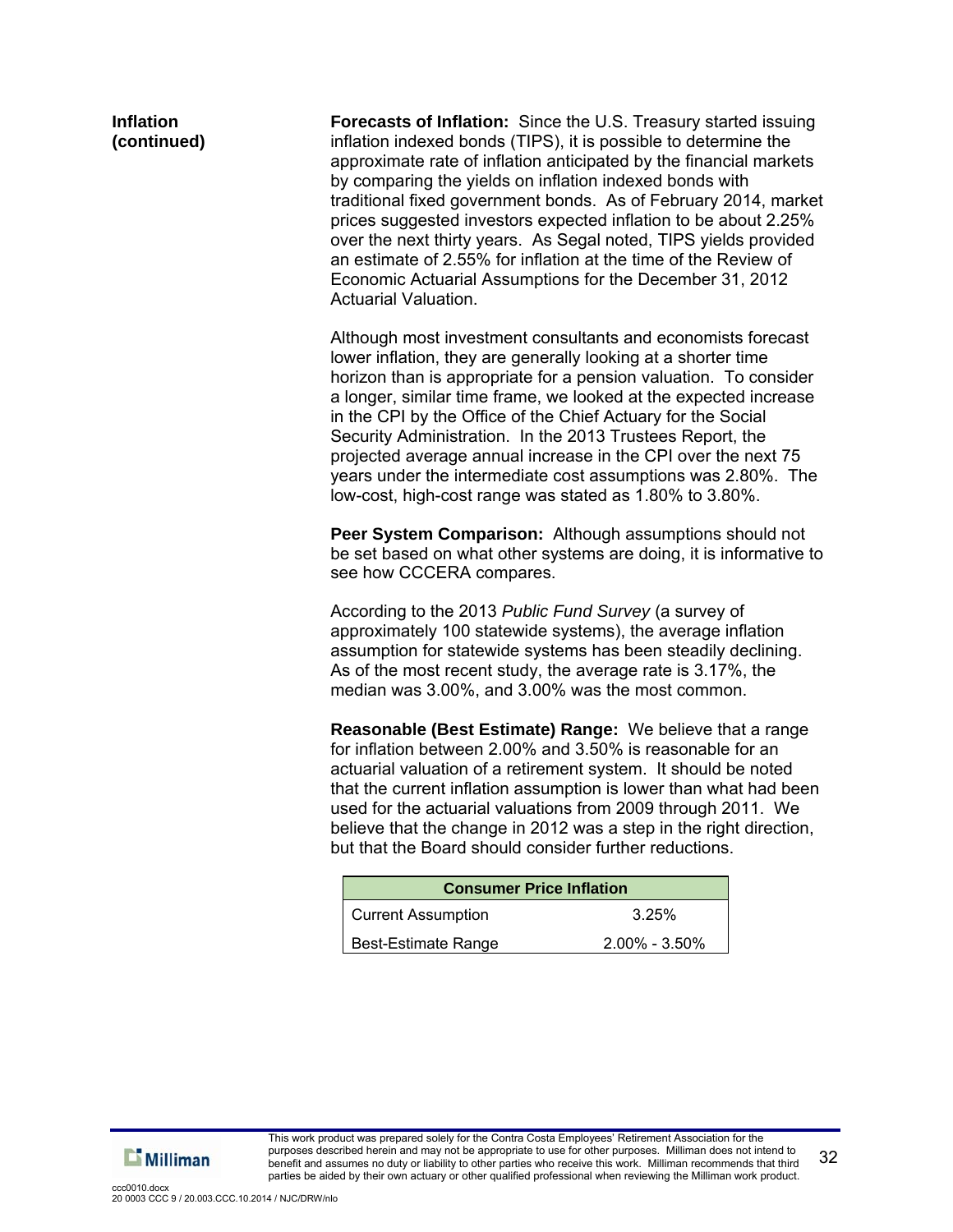**Investment Return Use in the Valuation:** The investment return assumption is one of the primary determinants in the calculation of the expected cost of CCCERA's benefits, providing a discount of the estimated future benefit payments to reflect the time value of money. This assumption has a direct impact on the calculations of actuarial accrued liabilities, normal cost, and member and employer contribution rates.

> The discount rate is the rate used to discount future benefit payments into an actuarial present value. The traditional actuarial approach used in the public sector sets the discount rate equal to the expected investment return. Under current standards set by the GASB, the terms "discount rate" and "investment return assumption" are used interchangeably and that rate "should be based on an estimated long-term investment yield on the investments that are expected to be used to finance the payment of benefits, with consideration given to the nature and mix of current and expected plan investments."<sup>1</sup>

> It should be noted that GASB has recently revised the accounting and financial reporting for pension plans. While GASB has made many fundamental changes, the discount rate will still be based on the "long-term expected rate of return," provided that the plan is not expected to be depleted of assets. Further, GASB's provisions only apply to accounting and are not intended to impact a system's funding.

> The current net investment return assumption of 7.25% per year includes two components: (1) inflation of 3.25%, and (2) a net real rate of return equal to 4.00%. This approach of dividing the net return into separate pieces is called the "building block" method.

**Method to Determine Best-Estimate Range for Investment Return:** The following chart sets out CCCERA's target asset allocation as of December 31, 2012.

| <b>Asset Class</b>        | <b>December 31, 2012</b><br><b>Target Asset</b><br><b>Allocation</b> |
|---------------------------|----------------------------------------------------------------------|
| <b>US Equity</b>          | 19.4%                                                                |
| International Equity      | 23.2%                                                                |
| US Core Bonds             | 16.1%                                                                |
| International Bonds       | 3.3%                                                                 |
| High Yield Bonds          | 5.0%                                                                 |
| Long Duration Fixed Incom | 5.0%                                                                 |
| Real Estate               | 12.5%                                                                |
| <b>Private Equity</b>     | 10.0%                                                                |
| Other Investments         | 5.0%                                                                 |
| Cash & Equivalents        | $0.5\%$                                                              |
| Total                     | 100%                                                                 |

 $\overline{a}$ <sup>1</sup> Governmental Accounting Standards Board (GASB) Statement No. 27, paragraph 10.c, and GASB Statement No. 45, paragraph 13.c.

This work product was prepared solely for the Contra Costa Employees' Retirement Association for the purposes described herein and may not be appropriate to use for other purposes. Milliman does not intend to benefit and assumes no duty or liability to other parties who receive this work. Milliman recommends that third parties be aided by their own actuary or other qualified professional when reviewing the Milliman work product.

**Milliman**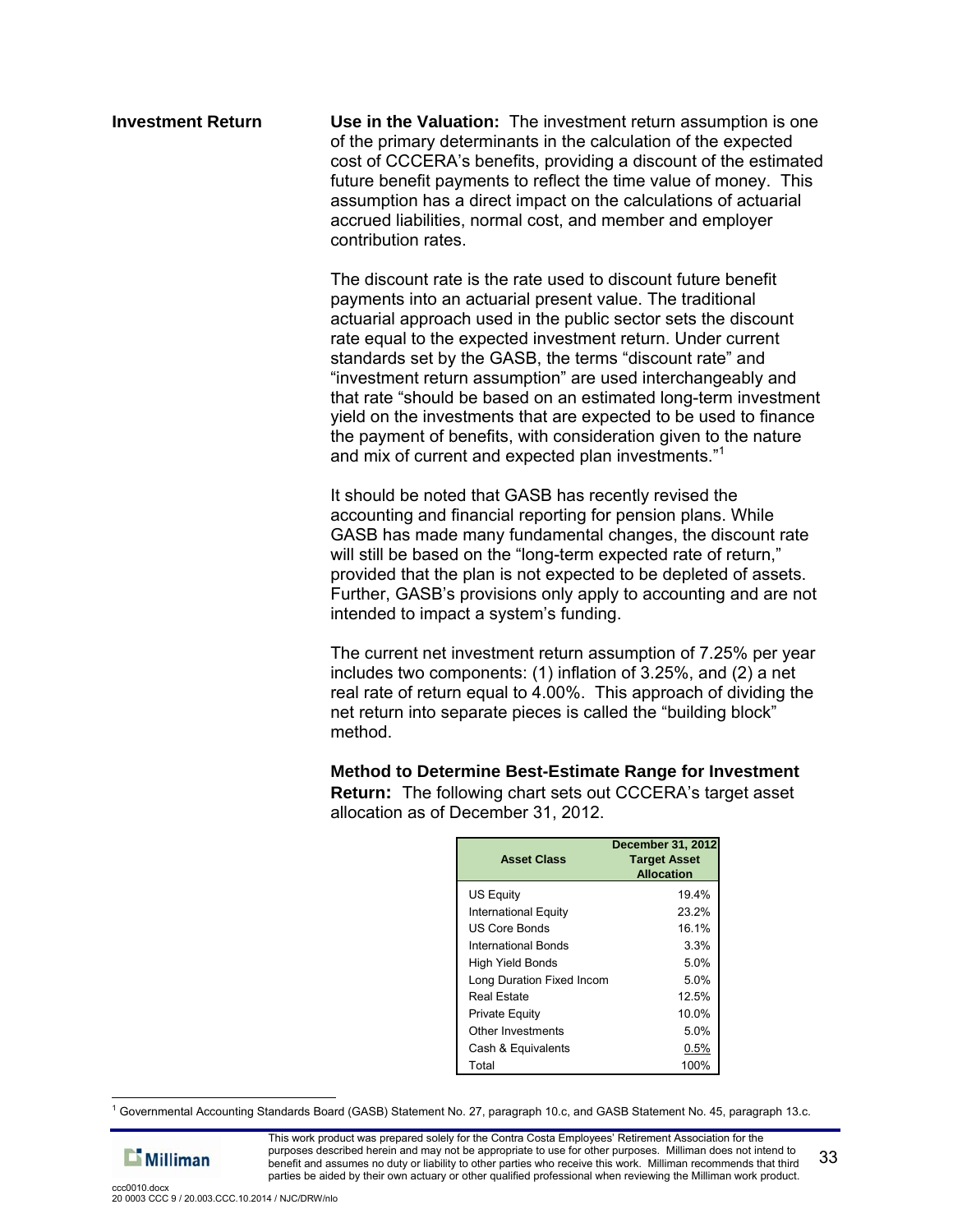### **Investment Return (continued)**

 We used a model to project future returns based on Milliman's capital market assumptions as of December 31, 2012, the asset allocation, and assumed annual rebalancing. The result was a median real return of about 4.53% over the next 30 years, net of investment expenses. After adding the 3.25% assumption for inflation and subtracting 0.12% based on recent administrative expenses, the median expected rate of return was 7.66%, which is higher than the 7.25% assumed. However, as mentioned above, we feel that the 3.25% assumption for inflation is toward the top of the reasonable range.

Note that we also considered capital market assumptions as of December 31, 2013. Those show slightly lower expectations for equity returns, but this would not impact our conclusion that the 7.25% investment return assumption is reasonable.

We agree with Segal's approach of not including any additional returns for alpha from active management.

Using properties of the lognormal distribution, we calculated the  $25<sup>th</sup>$  and 75<sup>th</sup> percentiles of the long-term total return distribution. This becomes our best-estimate range because 50% of the outcomes are expected to fall within this range and it is the narrowest symmetric range with 50% of the probable outcomes.

The results are summarized below:

**Expected Return with 3.25% Inflation and Milliman's Expected Rate of Return**  (net of investment and administrative expenses)

| <b>Horizon</b>  | <b>Percentile Results for Nominal Rate of Return</b> |                  |                  |                  |                  |  |
|-----------------|------------------------------------------------------|------------------|------------------|------------------|------------------|--|
| <b>In Years</b> | 5 <sup>th</sup>                                      | 25 <sup>th</sup> | 50 <sup>th</sup> | 75 <sup>th</sup> | $95^{\text{th}}$ |  |
|                 | $-10.1%$                                             | $0.0\%$          | 7.66%            | 15.9%            | 29.0%            |  |
| 5               | $-0.7%$                                              | $4.1\%$          | 7.66%            | 11.3%            | 16.7%            |  |
| 10              | 1.7%                                                 | 5.2%             | 7.66%            | 10.2%            | 14.0%            |  |
| 20              | 3.4%                                                 | 5.9%             | 7.66%            | 9.5%             | 12.1%            |  |
| 30              | 4.2%                                                 | 6.2%             | 7.66%            | 9.1%             | 11.3%            |  |

 Over a 30-year time horizon, we estimate there is a 25% chance the nominal rate of return will be less than 6.2% and a 25% chance the return will be greater than 9.1% (bold numbers on the bottom line in the table above). Therefore, we can say the return is just as likely to be within the range from 6.2% to 9.1% as not.

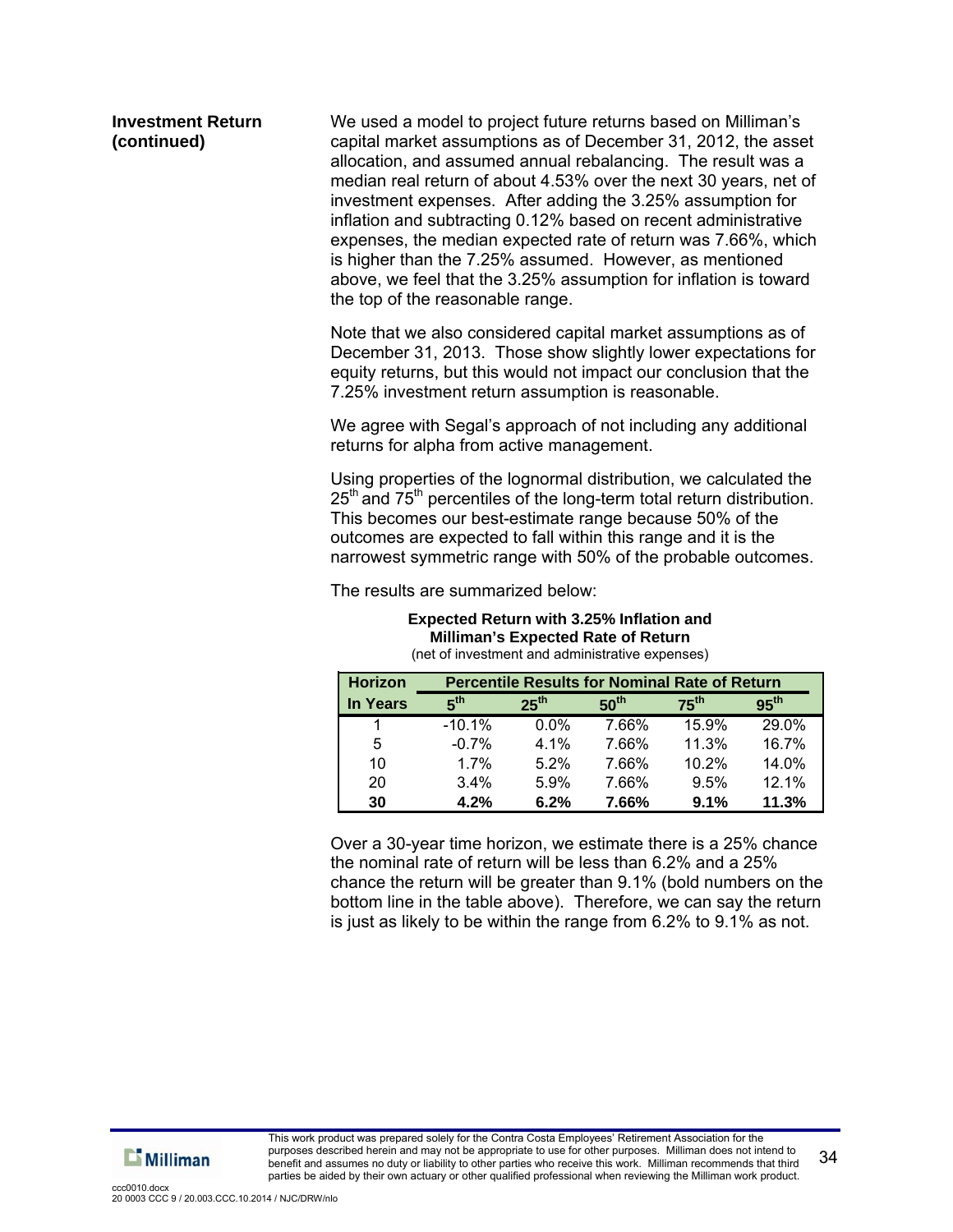#### **Investment Return (continued)**

**Excess Earnings:** Section 31592.2 of the 1937 Act provides the Retirement Board with the authority to set aside earnings of the retirement fund during any year in excess of the total interest credited to contributions when such surplus exceeds one percent of the total assets of the retirement system. Based on the law, the excess earnings are considered on a year-by-year basis, so excess earnings are not based upon overall funded status. This means that the Board can choose to distribute excess earnings at a time when actuarial accrued liabilities exceed assets.

Also, if earnings are diverted from funding the base pension benefits when returns exceed the assumption, these earnings will not be available to make up the difference when earnings are less than assumed. Ultimately, this will result in a decrease in the long-term investment return.

CCCERA has addressed these issues with the Board's Interest Crediting and Excess Earnings Policy.

One of our main concerns about excess earnings is that money may be diverted from funding the pension liability, even if the system is poorly funded. By requiring earnings in excess of the targeted return to be first used to make up for prior shortfalls through the Contra Tracking Account, CCCERA has mostly alleviated this concern. As of December 31, 2012, the Contra Tracking Account was approximately \$1.7 billion.

Even with this policy, it is still possible that there will be some impact on the long-term investment return due to excess earnings; however, this depends on the future investment returns of CCCERA and the Board's discretion. We have not made any adjustments in our analysis of the investment return assumption due to the potential impact of excess earnings.

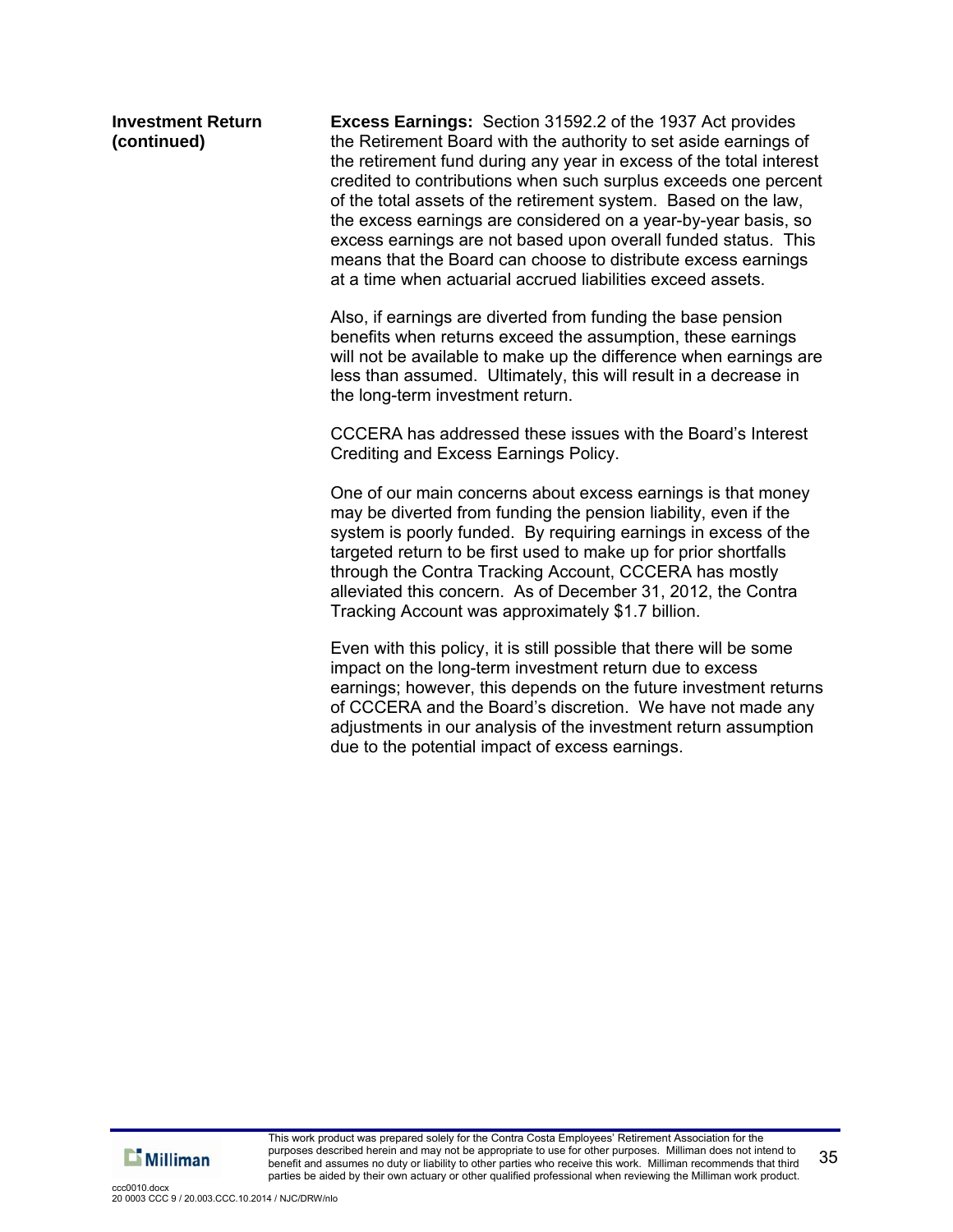### **Investment Return (continued)**

**Peer System Comparison:** Looking at other selected '37 Act systems, CCCERA's current assumption is below average, with the return assumptions for most systems being either 7.50% or 7.75%. Similar to statewide systems throughout the country, the trend among '37 Act Systems has been toward lower investment return assumptions.



 The investment return assumptions shown above are based on the latest available valuation reports as of December 2013.

**Conclusion:** We find Segal's recommendation for a 7.25% investment return assumption to be reasonable.

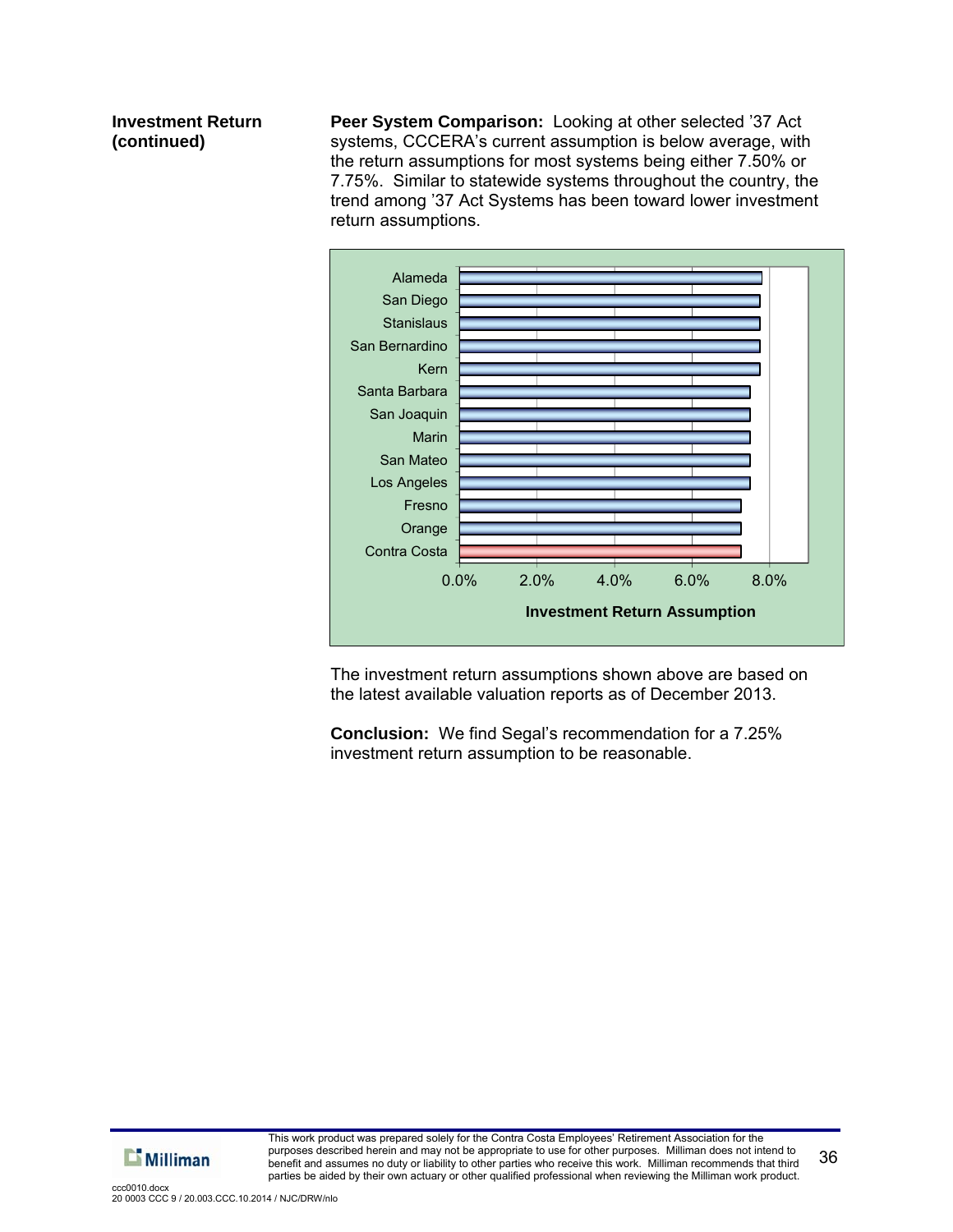**General Wage Growth** 

**Use in the Valuation:** Estimates of future salaries are based on two types of assumptions. Rates of increase in the general wage level of the membership are directly related to inflation, while individual salary increases due to promotion and longevity (referred to as the merit scale) occur even in the absence of inflation. This section will address the general wage growth assumption (price inflation plus productivity increases). The merit scale is discussed in Section 8 of this report (demographic assumptions).

The current wage growth assumption is 0.75% above the price inflation rate, or 4.00% per year. Note that the 4.00% includes increases in wages due to productivity as discussed below.

**Historical Perspective:** We have used statistics from the Social Security Administration on the National Average Wage back to 1951. For years prior to 1951, we studied the Total Private Nonagricultural Wages as published in *Historical Statistics of the U.S., Colonial Times to 1970*.

There are numerous ways to review this data. For consistency with our observations of other indices, the table below shows the compounded annual rates of wage growth for various 10-year periods, and for the 75-year period ended in 2012.

| <b>Decade</b>         | Wage<br><b>Growth</b> | <b>CPI</b><br><b>Increase</b> | <b>Real Wage</b><br><b>Inflation</b> |
|-----------------------|-----------------------|-------------------------------|--------------------------------------|
| 2003-2012             | 2.8%                  | 2.4%                          | 0.4%                                 |
| 1993-2002             | 3.8%                  | 2.5%                          | 1.3%                                 |
| 1983-1992             | 4.7%                  | 3.8%                          | 0.9%                                 |
| 1973-1982             | 7.4%                  | 8.7%                          | $-1.3%$                              |
| 1963-1972             | 5.2%                  | 3.4%                          | 1.8%                                 |
| <b>Prior 75 Years</b> |                       |                               |                                      |
| 1938-2012             | 5.1%                  | 3.8%                          | 1.3%                                 |

 The excess of wage growth over price inflation represents the increase in the standard of living, also called the real wage inflation rate.

**Forecasts for Future Wage Growth:** Wage inflation has been projected by the Office of the Chief Actuary of the Social Security Administration. In the 2013 Trustees Report, the long-term annual increase in the National Average Wage is estimated to be 1.1% higher than the Social Security intermediate inflation assumption of 2.8% per year. The range of the assumed real wage growth in the 2013 Trustees Report was from 0.5% to 1.7% per year.

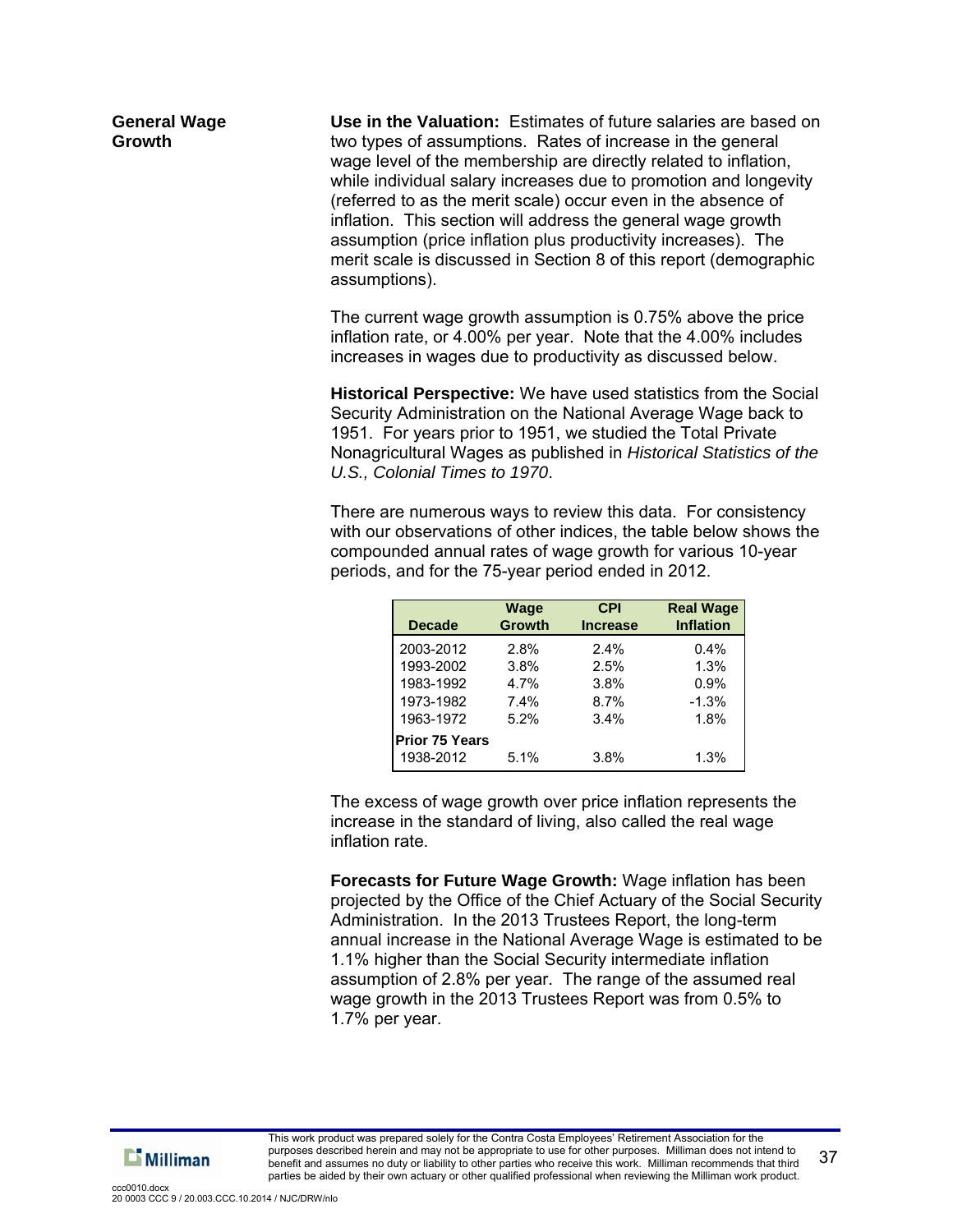| <b>General Wage</b><br>Growth<br>(continued)                    | <b>Best-Estimate Range:</b> We believe that a range between 0.00%<br>and 1.25% is reasonable for the actuarial valuation. We believe<br>that the current estimate of 0.75% is a reasonable estimate.<br>Note that over the last 50 years, real wage inflation has<br>averaged 0.60% per year.                                                                                                                                                                                                                                                                                                                                                                                                            |  |  |  |
|-----------------------------------------------------------------|----------------------------------------------------------------------------------------------------------------------------------------------------------------------------------------------------------------------------------------------------------------------------------------------------------------------------------------------------------------------------------------------------------------------------------------------------------------------------------------------------------------------------------------------------------------------------------------------------------------------------------------------------------------------------------------------------------|--|--|--|
|                                                                 | <b>Real Wage Inflation</b>                                                                                                                                                                                                                                                                                                                                                                                                                                                                                                                                                                                                                                                                               |  |  |  |
|                                                                 | <b>Current Assumption</b><br>0.75%                                                                                                                                                                                                                                                                                                                                                                                                                                                                                                                                                                                                                                                                       |  |  |  |
|                                                                 | Reasonable Range<br>$0.00\% - 1.25\%$                                                                                                                                                                                                                                                                                                                                                                                                                                                                                                                                                                                                                                                                    |  |  |  |
| <b>Payroll Increase</b><br><b>Assumption</b>                    | The UAAL is amortized as a level percentage of payroll in<br>determining contribution rates as a percentage of pay. The<br>current payroll increase assumption is equal to the general wage<br>growth assumption of 4.00%. It is our general recommendation<br>to set these two assumptions equal, unless there is a specific<br>circumstance that would call for an alternative assumption;<br>therefore, we agree with this assumption. Note, however, that<br>we do feel that the inflation assumption upon which it is based is<br>at the top of the reasonable range. If the inflation assumption is<br>lowered, both the general wage growth and payroll increase<br>assumptions could be lowered. |  |  |  |
| <b>Post-Retirement Cost-</b><br>of-Living Adjustments<br>(COLA) | The current assumption is that retiree COLAs will be equal to the<br>maximum COLA level provided by the Association when the<br>maximum is under the inflation assumption, and COLAs equal to<br>the inflation assumption if that is less than the maximum COLA<br>level. In other words, the valuation effectively assumes that the<br>COLA will be the minimum of the inflation assumption or the<br>maximum COLA allowable.                                                                                                                                                                                                                                                                           |  |  |  |
|                                                                 | It is expected that actual inflation in the future will sometimes be<br>greater than the assumption and sometimes less. The result is<br>that there is some probability that the actual COLA paid will<br>average less than the maximum amount, even when considering<br>the COLA bank provision.                                                                                                                                                                                                                                                                                                                                                                                                        |  |  |  |
|                                                                 | As Segal states in its Review of Economic Assumptions, there is<br>some indication (based on stochastic modeling) that a lower<br>assumption could be considered for those with a 3% maximum<br>COLA. The current assumption will result in some actuarial<br>gains for years in which the maximum COLA is not granted.<br>However, in years where the assumption is met there would be<br>an actuarial loss if a lower COLA was assumed. For this reason,<br>we generally recommend using the lower of the maximum COLA<br>and the inflation assumption, consistent with Segal's approach.<br>If there is a further decrease in the inflation assumption, this<br>assumption should be reviewed.        |  |  |  |

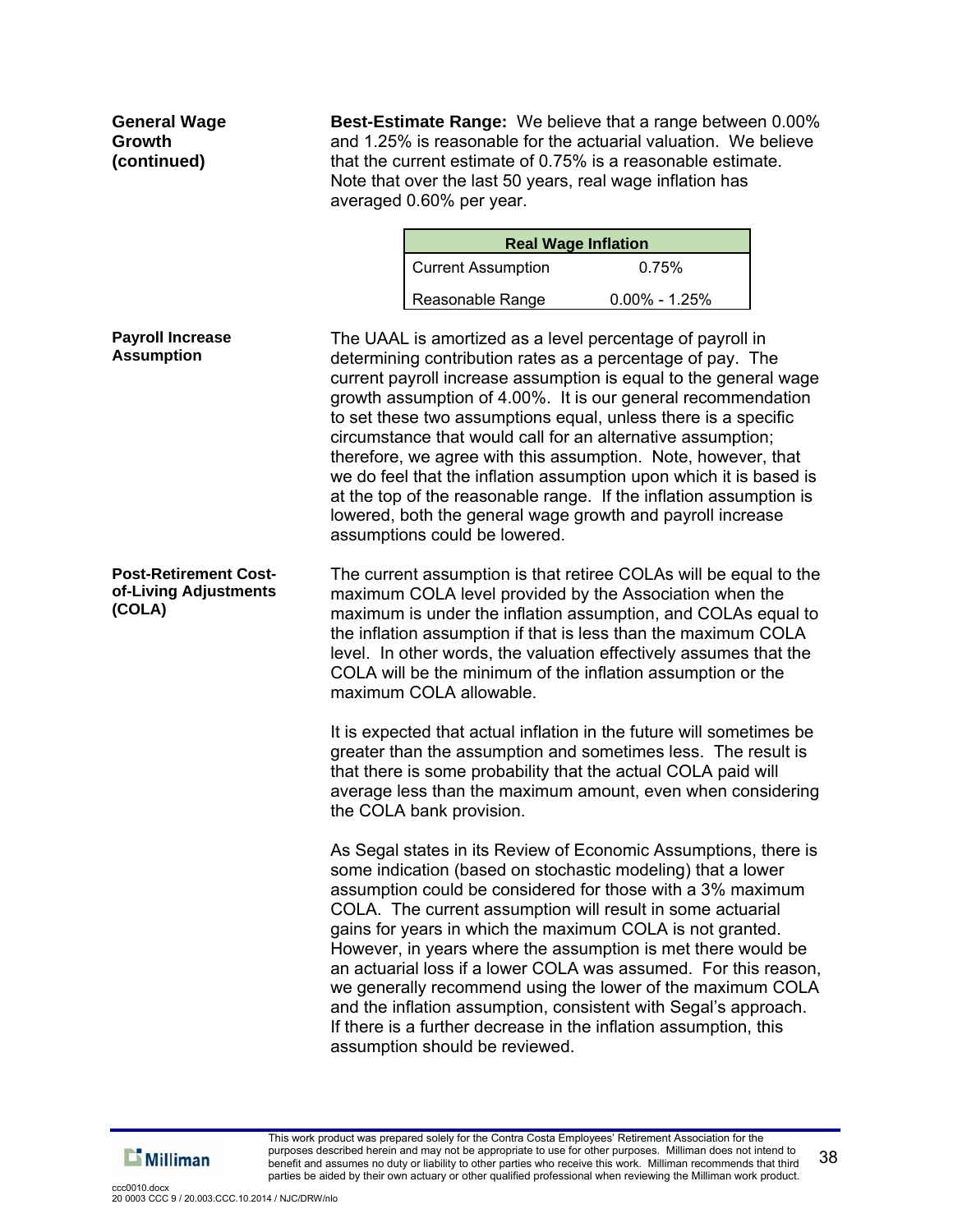**Post-Retirement Costof-Living Adjustments (continued)** 

 Because the current inflation assumption is higher than the maximum COLA applied to almost all members and given the CCCERA has a COLA bank, we feel it is appropriate to use an assumption that the COLA will equal the 2% or 3% maximum each year for members with that maximum. In addition, those with a 4% maximum and a COLA bank should see average increases close to inflation. Therefore, we agree with Segal's approach.

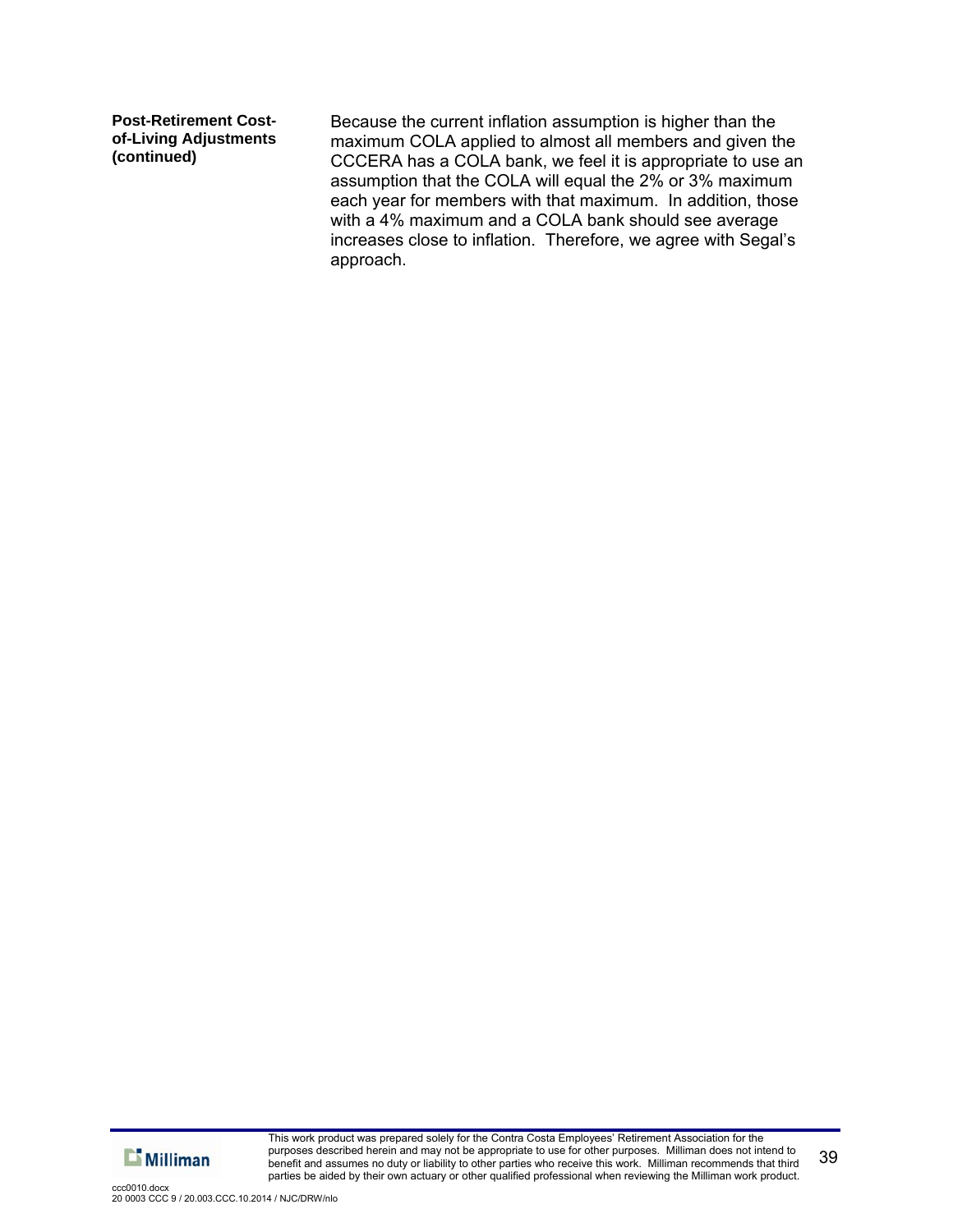This page intentionally left blank.

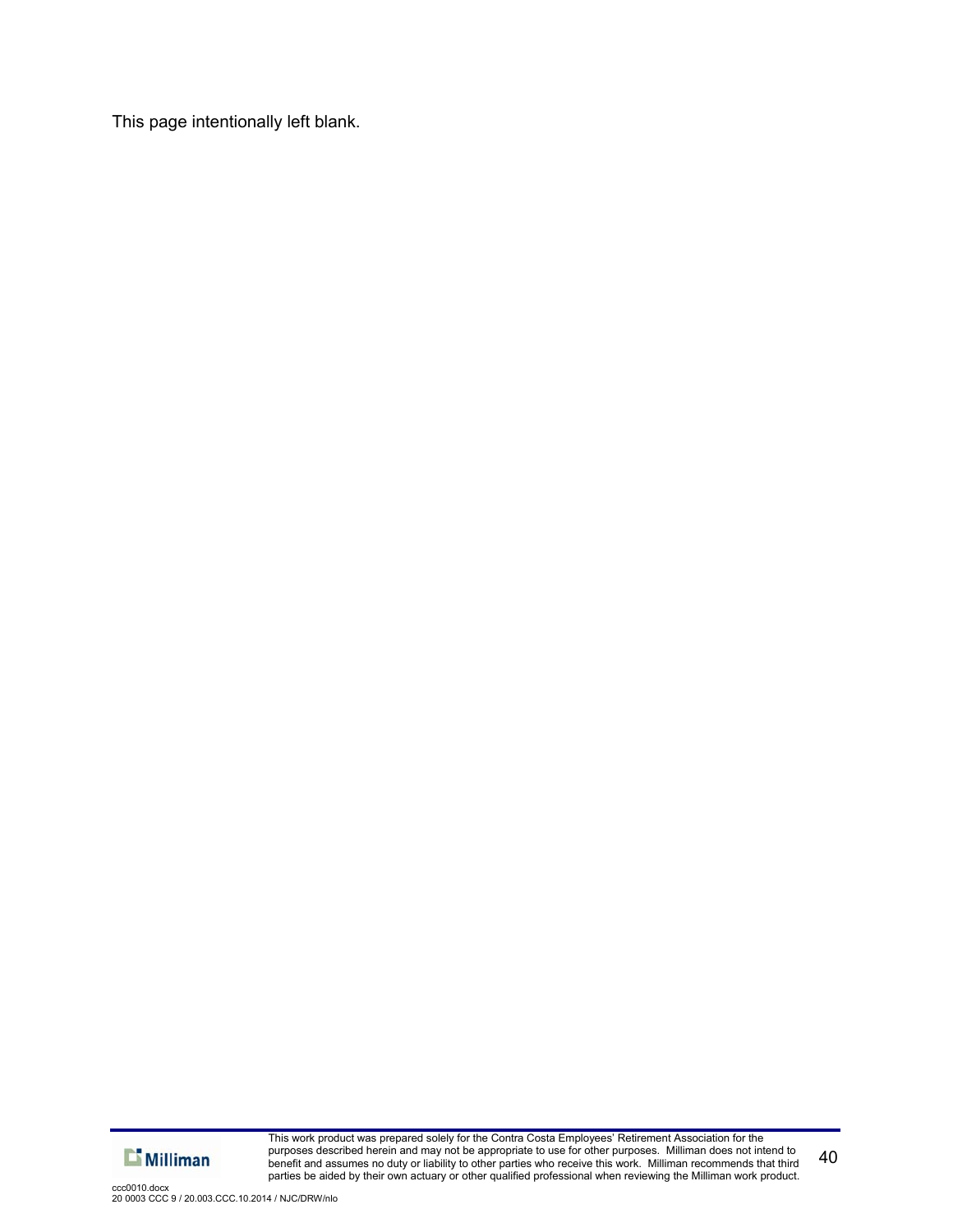# **Section 8 Actuarial Assumptions (Demographic)**





# **Actuarial Standard of Practice No. 35: Selection of Demographic Assumptions**

# **Actual-to-Expected Ratio**

**Audit Conclusion** We performed a full replication of the Experience Study. Based on this analysis, we reviewed the demographic assumptions used in the valuation and found them to be reasonable. We are making a few comments to consider for the next Experience Study.

**Comments** Studies of demographic experience involve a detailed comparison of actual and expected experience. If the actual experience differs significantly from the overall expected results, or if the actual pattern does not follow the expected pattern, new assumptions are considered. Recommended revisions normally are not an exact representation of the experience during the observation period. Judgment is required to predict future experience from past trends and current evidence, including a determination of the amount of weight to assign to the most recent experience.

> Actuarial Standard of Practice No. 35 (ASOP 35) governs the selection of demographic and other noneconomic assumptions for measuring pension obligations. ASOP 35 states that the actuary should use professional judgment to estimate possible future outcomes based on past experience and future expectations, and select assumptions based upon application of that professional judgment. The actuary should select reasonable demographic assumptions in light of the particular characteristics of the defined benefit plan that is the subject of the measurement. A reasonable assumption is one that is expected to appropriately model the contingency being measured and is not anticipated to produce significant cumulative actuarial gains or losses over the measurement period.

 In performing an Experience Study, an actuary will compare the actual results of the study with those the assumptions would have predicted. This comparison is called the "Actual-to-Expected" (A/E) ratio. If, for example, the A/E ratio for service retirement is 120%, this would indicate that the actual number of service retirements exceeded the number expected by the assumptions by 20%. For purposes of our analysis, we have used the assumptions from the December 31, 2012 valuation as the expected amounts.

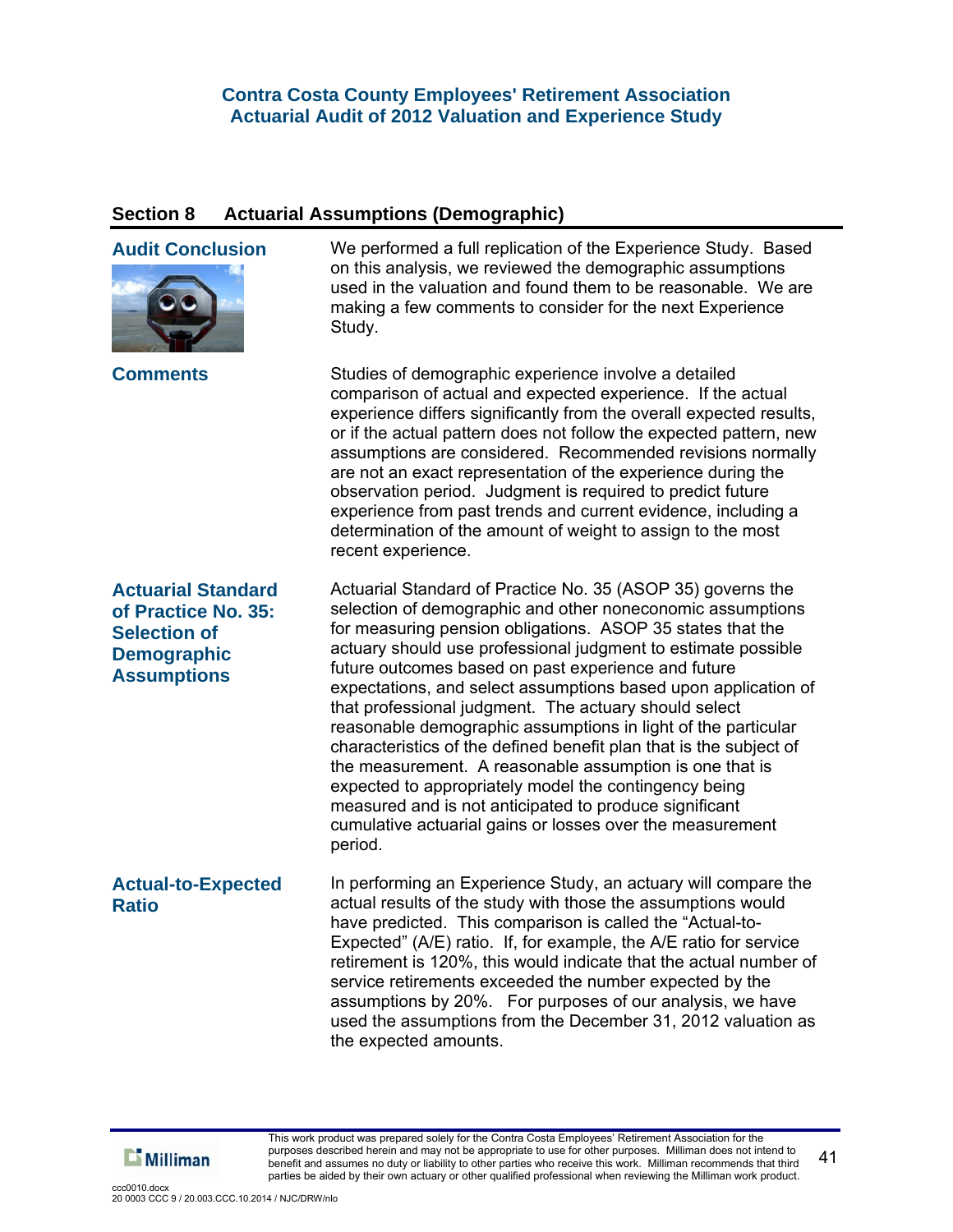# **Post-Retirement Mortality – Healthy Retirement**

 We studied the probability of death at each age for healthy retired members (service retirements). Overall our results are similar to Segal's. Based on these results, we believe that the current assumptions are reasonable; however, consideration should be given to changing the assumption to reflect increased life expectancies with the next triennial experience study.

The overall actual-to-expected ratio is 110% in Segal's study, so there were fractionally more deaths than the assumptions predicted (i.e., retirees did not live quite as long as expected). However, we generally like to see a higher actual-to-expected ratio. The two main reasons for this are:

- **Margin for Anticipated Improvements in Mortality:** It is generally accepted that life expectancies will continue to increase, and it is prudent to either have a "margin" in the rates used (i.e., predict fewer deaths in the future than actually occurred in the past) or project future mortality improvements directly. Segal mentions that "general actuarial practice is to include some margin for improvements in mortality in the future"; however, we generally like to see a margin greater than 9% (the A/E ratio reported by Segal for healthy retirees was 109%). We normally look to have a margin above 10%, although a 10% margin is in the mainstream of actuarial practice. A recent study from the Society of Actuaries has indicated greater increases in life expectancies than previously predicted. This also argues for an increased margin.
- **-** Differences by Benefit Amount: Our analysis has shown that retirees with above-average benefit amounts tend to live longer than those with below-average benefit amounts. This means that although the current assumptions may be accurately predicting the number of deaths, they are overstating the release of liability expected when retirees die, which is what impacts the valuation. Based on our analysis with other systems, an additional adjustment of 5% to 10% in the actual-to-expected ratio is needed to account for this.

 The following table shows a comparison of the results of our study of mortality on a count basis with the results reported by Segal.

|                   | <b>Healthy (Milliman)</b> |                 |              |           | <b>Healthy (Segal)</b> |              |
|-------------------|---------------------------|-----------------|--------------|-----------|------------------------|--------------|
| Group             | Actual                    | <b>Expected</b> | Act/Exp      | Actual    | <b>Expected</b>        | Act/Exp      |
| General<br>Safety | 373<br>40                 | 336<br>40       | 111%<br>100% | 373<br>39 | 339<br>-39             | 110%<br>100% |
| Total             | 413                       | 376             | 110%         | 412       | 378                    | 109%         |

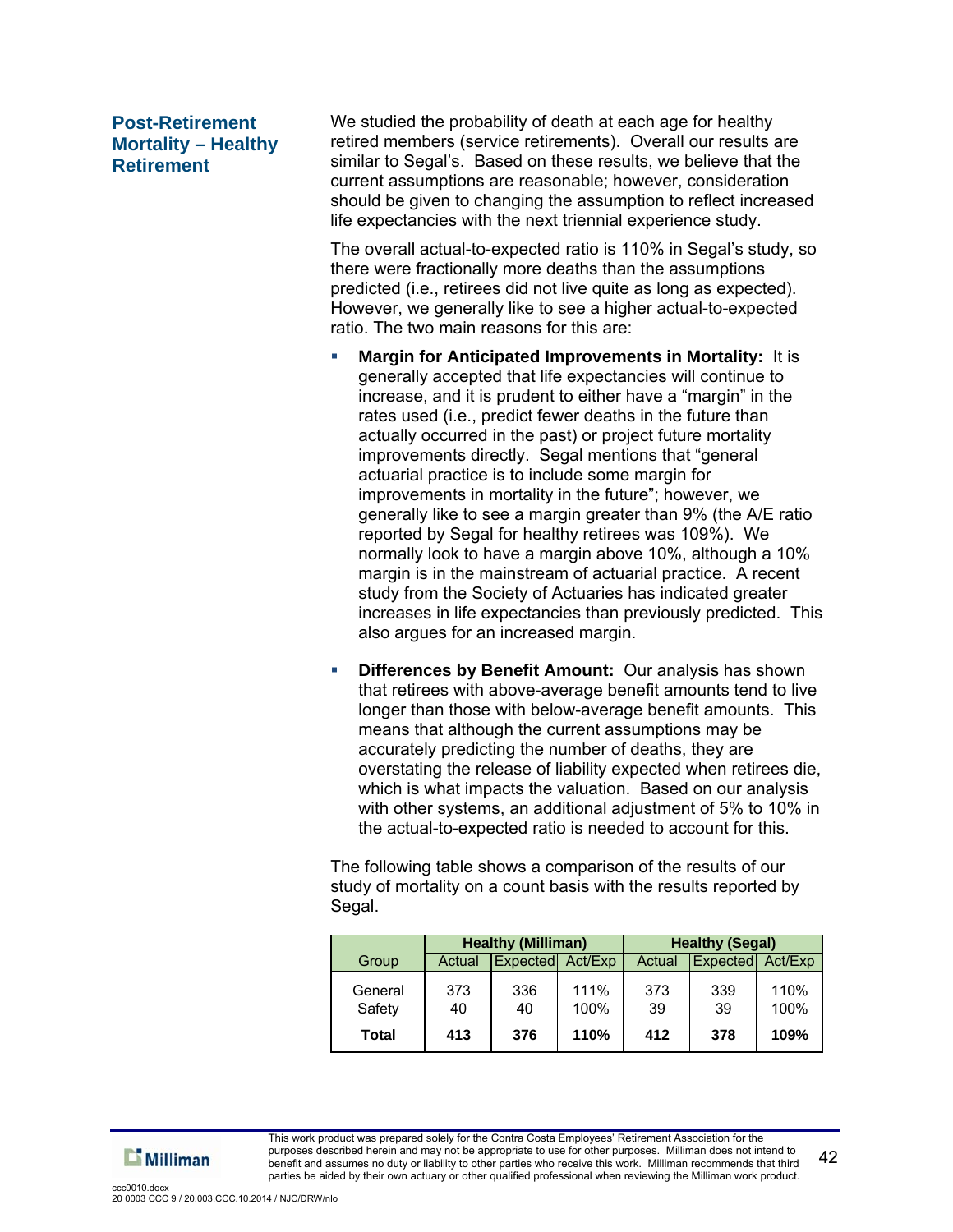# **Post-Retirement Mortality – Disabled Retirement**

 We performed a similar study of mortality for disabled retirements. The results of our study were consistent with those reported by Segal. Segal's actual-to-expected ratio was 115% which indicates there is some margin for future increases in life expectancies. We believe the current mortality assumptions for disabled retirees are reasonable.

The following table shows a comparison of the results of our study of mortality on a count basis with the results reported by Segal.

|                            | <b>Disabled (Milliman)</b> |                  |                      |                | <b>Disabled (Segal)</b> |                      |
|----------------------------|----------------------------|------------------|----------------------|----------------|-------------------------|----------------------|
| Group                      | Actual                     | Expected Act/Exp |                      | Actual         | Expected Act/Exp        |                      |
| General<br>Safety<br>Total | 58<br>28<br>86             | 51<br>21<br>72   | 114%<br>133%<br>119% | 57<br>26<br>83 | 50<br>22<br>72          | 114%<br>118%<br>115% |

# **Merit and Longevity Salary Increases**

 We studied the individual salary increases due to promotion and longevity – the merit component of salaries. These increases are in addition to the assumed increases due to general wage inflation (price inflation plus real "across the board" increases). We believe the current assumption is reasonable.

The method varies merit increases based on service. Members earlier in their career (i.e., low levels of service) are expected to receive larger increases than those later in their career. We agree that service is the most significant factor in expected future merit increases, and this is the approach we generally recommend.



43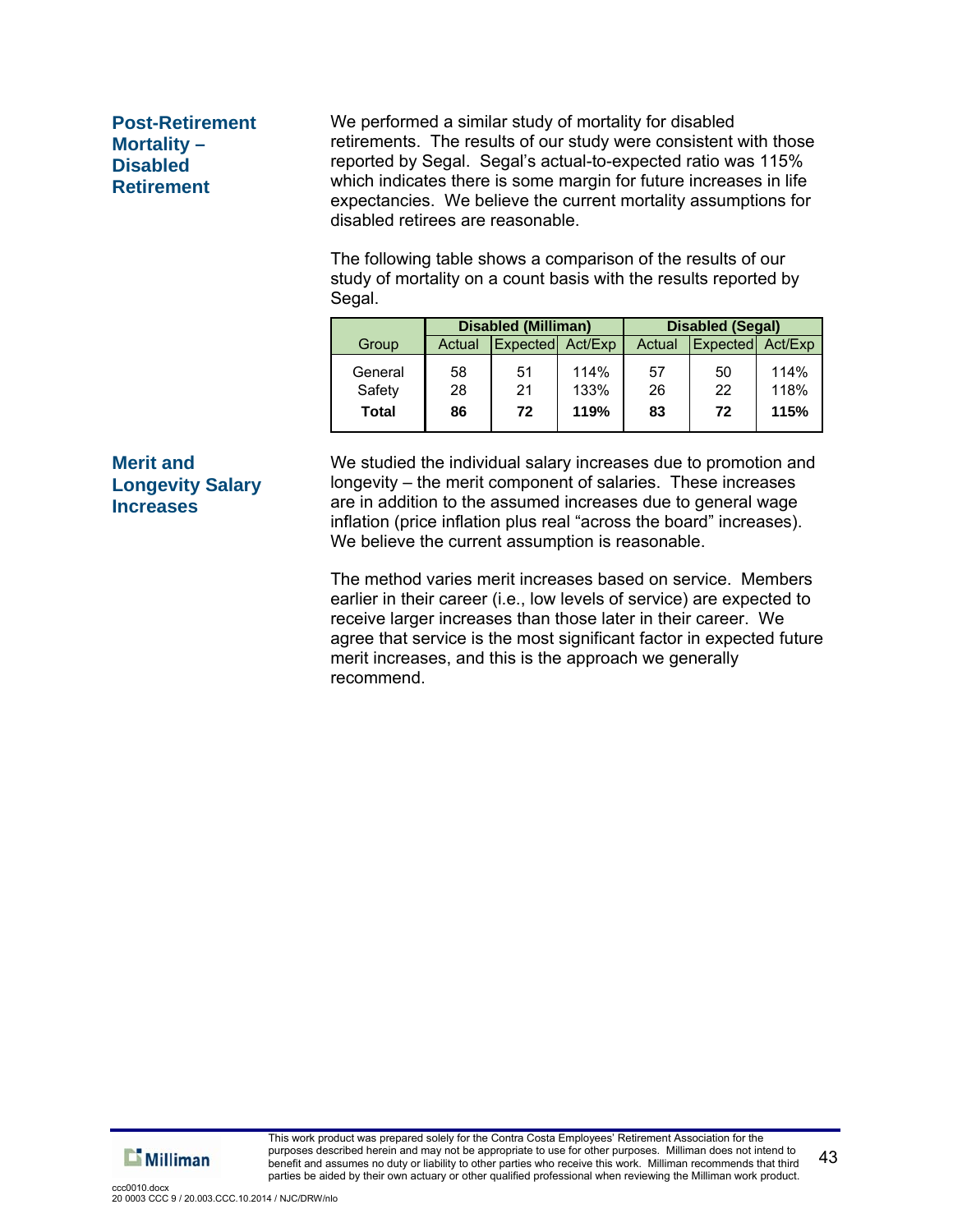# **Merit and Longevity Salary Increases (continued)**

 The following graph shows how CCCERA's actual merit increases (blue bars), as calculated by Milliman, are somewhat higher than the assumption, but consistent with the results of Segal's study. Segal only gave partial recognition to the recent experience, so the assumption is less than the experience. We agree with this approach, particularly in light of the somewhat anomalous period where across-the-board increases (salary increase exclusive of merit) were slightly negative.



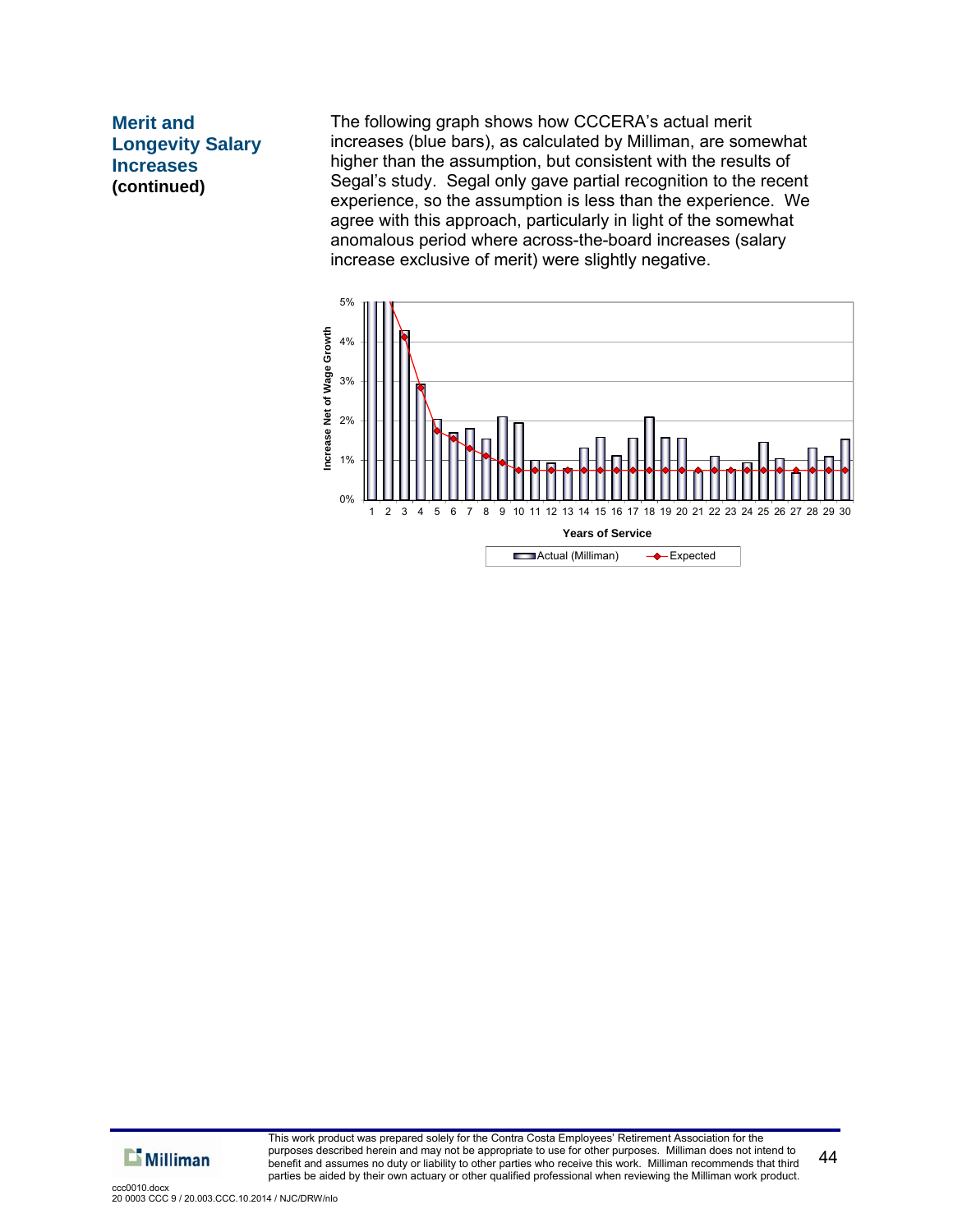# **Rates of Service Retirement**

 We studied service retirement rates for both General and Safety members. We found our results to be generally consistent with Segal's and believe the current assumptions are reasonable.

The following chart shows the results of our analysis for all retirements from active service. Note how the blue (Milliman) and green (Segal) bars tend to be close in height. This indicates that the observed rates of Milliman and Segal are consistent. Both clearly indicate that the experience during the period exceeded the assumption. This may be a short-term fluctuation or a long-term trend. Our understanding is that flat-to-declining pay during the period may have prompted more people to retire. In any case, we believe that Segal's approach of only partially recognizing this experience in their recommendation was appropriate.



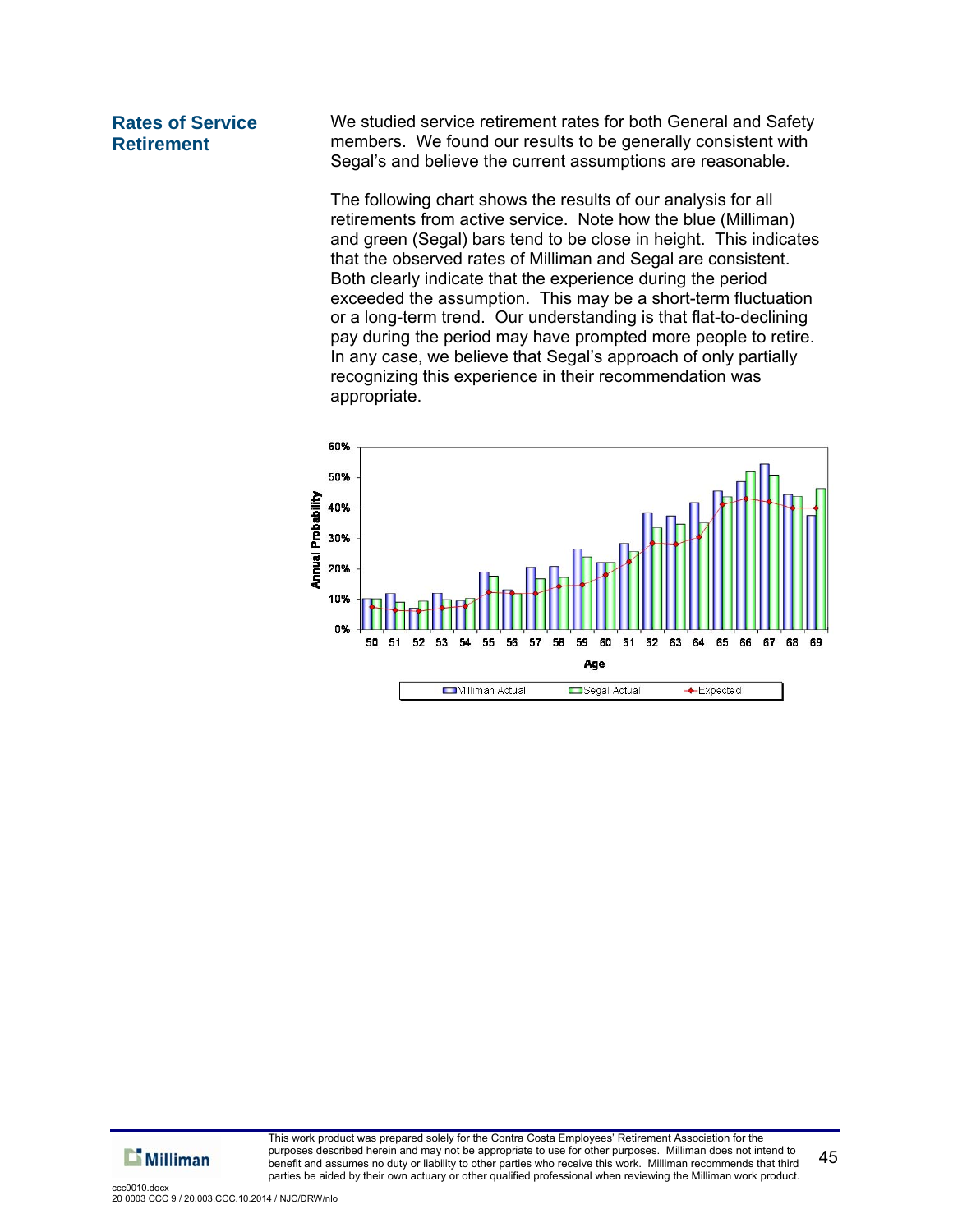# **Rates of Disability Retirement**

 We studied rates of disability retirement for both General and Safety members. We found our results to be reasonably consistent with Segal's and believe the current assumptions are reasonable. Results of our study are shown by group below.

|                       | All Disability Retirements by Group |                                    |         |           |  |
|-----------------------|-------------------------------------|------------------------------------|---------|-----------|--|
| Group                 | Expected                            | Actual (Milliman)   Actual (Segal) |         | S/M Ratio |  |
| <b>General Tier 1</b> | 11                                  |                                    |         | $\star$   |  |
| <b>General Tier 3</b> | 26                                  | 16                                 | ÷       | $\star$   |  |
| Safety                | 52                                  | 42                                 | $\star$ | $\star$   |  |
| Total                 | 89                                  | 67                                 | 66      | 102%      |  |

Additionally, we reviewed the split between service-connected and nonservice-connected disabilities and found that to be reasonable also.

|                          | All Disability Retirements by Type |          |            |             |
|--------------------------|------------------------------------|----------|------------|-------------|
| Tvpe                     | Duty                               | Non-Duty | % Duty     | Assumption  |
| <b>General Tier 1</b>    | 6                                  |          | 67%        | 70%         |
| General Tier 3<br>Safety | 39                                 |          | 44%<br>93% | 35%<br>100% |

 We studied rates of termination for both General and Safety members. We found our results to be generally consistent with Segal's and believe the current assumptions are reasonable.

The following graph shows a comparison of the rates of termination for all active members by years of service.



#### **Termination Rates for All Active Members**



This work product was prepared solely for the Contra Costa Employees' Retirement Association for the purposes described herein and may not be appropriate to use for other purposes. Milliman does not intend to benefit and assumes no duty or liability to other parties who receive this work. Milliman recommends that third parties be aided by their own actuary or other qualified professional when reviewing the Milliman work product. 46

**Rates of Termination (Withdrawal and Vested Termination)**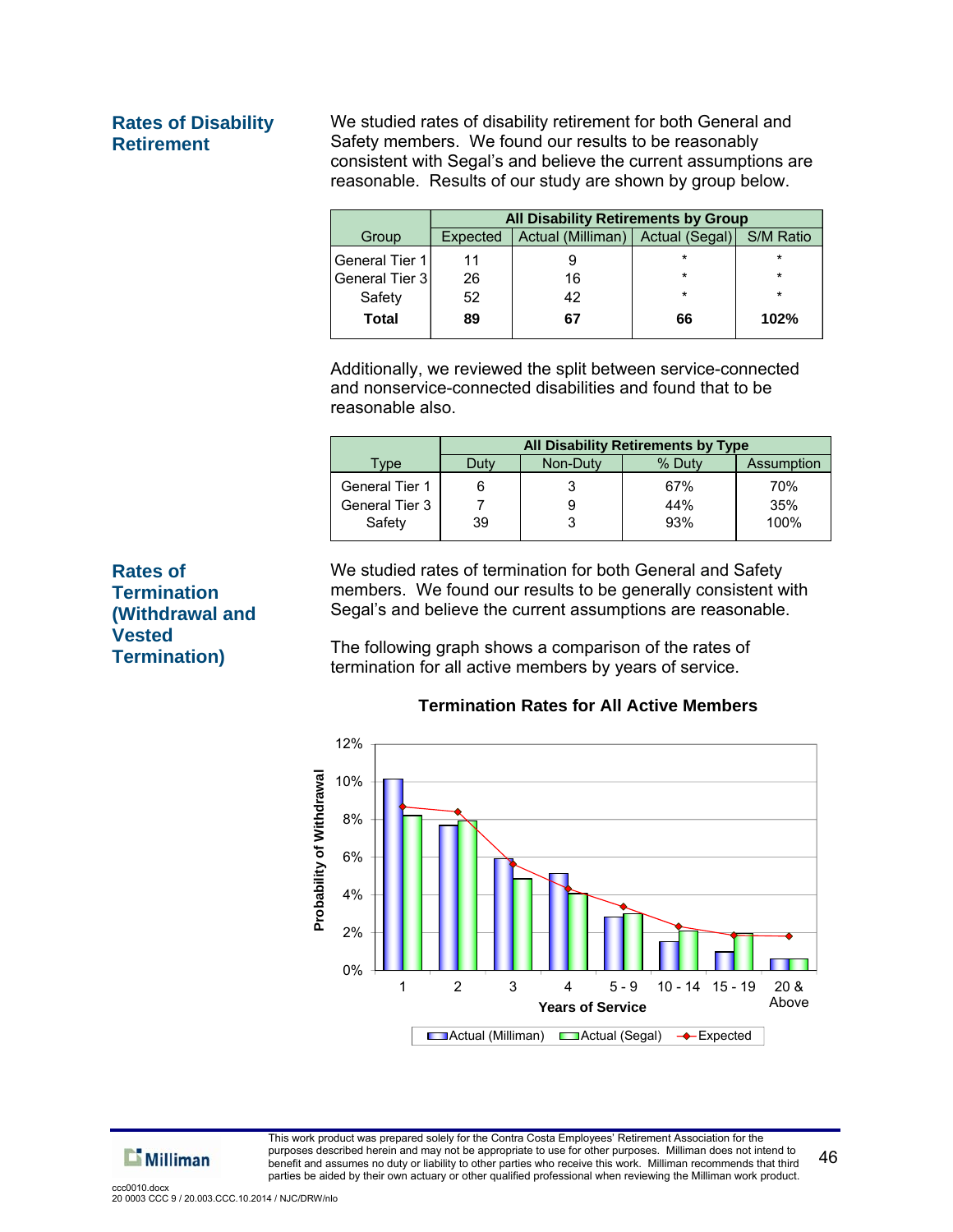| <b>Rates of</b><br><b>Termination</b><br>(continued) | Our one comment for future consideration would be to reflect<br>gradual decreases in rates of termination for members with<br>service at 20 years and above. It has been our experience with<br>other systems that these rates continue to decline later in a<br>member's career, and this appears to be consistent with<br>CCCERA's data.                                                                                                                                             |
|------------------------------------------------------|----------------------------------------------------------------------------------------------------------------------------------------------------------------------------------------------------------------------------------------------------------------------------------------------------------------------------------------------------------------------------------------------------------------------------------------------------------------------------------------|
| <b>Other Assumptions</b>                             | We reviewed the remaining assumptions and have the following<br>comments:                                                                                                                                                                                                                                                                                                                                                                                                              |
|                                                      | <del>✓</del> Commencement Age for Deferred Vested Members: For<br>current and future Safety members who terminate with a<br>deferred vested benefit, it is assumed that they will retire at<br>age 54. Given that Safety Enhanced members can get their<br>full retirement benefit with a COLA starting at age 50, it<br>seems unlikely that many would wait until age 54, with the<br>possible exception of reciprocal members. Based on our<br>analysis, we found this was the case. |

Given that this assumption has a very small impact on the valuation, some simplification may be appropriate. As the overall retirement age for the Safety group averaged age 52.7 based on our analysis, we recommend that consideration be given to lowering this assumption with the next triennial experience study.

For current General members the actual experience was in line with the assumption.

| <b>Class</b> | <b>Milliman</b><br><b>Results</b> | <b>Assumption</b> |
|--------------|-----------------------------------|-------------------|
| General      | Age 59.3                          | Age 59            |
| Safety       | Age 52.7                          | Age 54            |

 **Percent Married (or with an Eligible Domestic Partner):** Segal studied the percentage of recent retirees who had an eligible survivor. They found that the actual percent was somewhat lower. Based on their results Segal recommended the current assumption be retained, males set at 75% and females at 50%. This is in line with the results of our study and studies we have done for other California counties, and we believe it is a reasonable assumption.

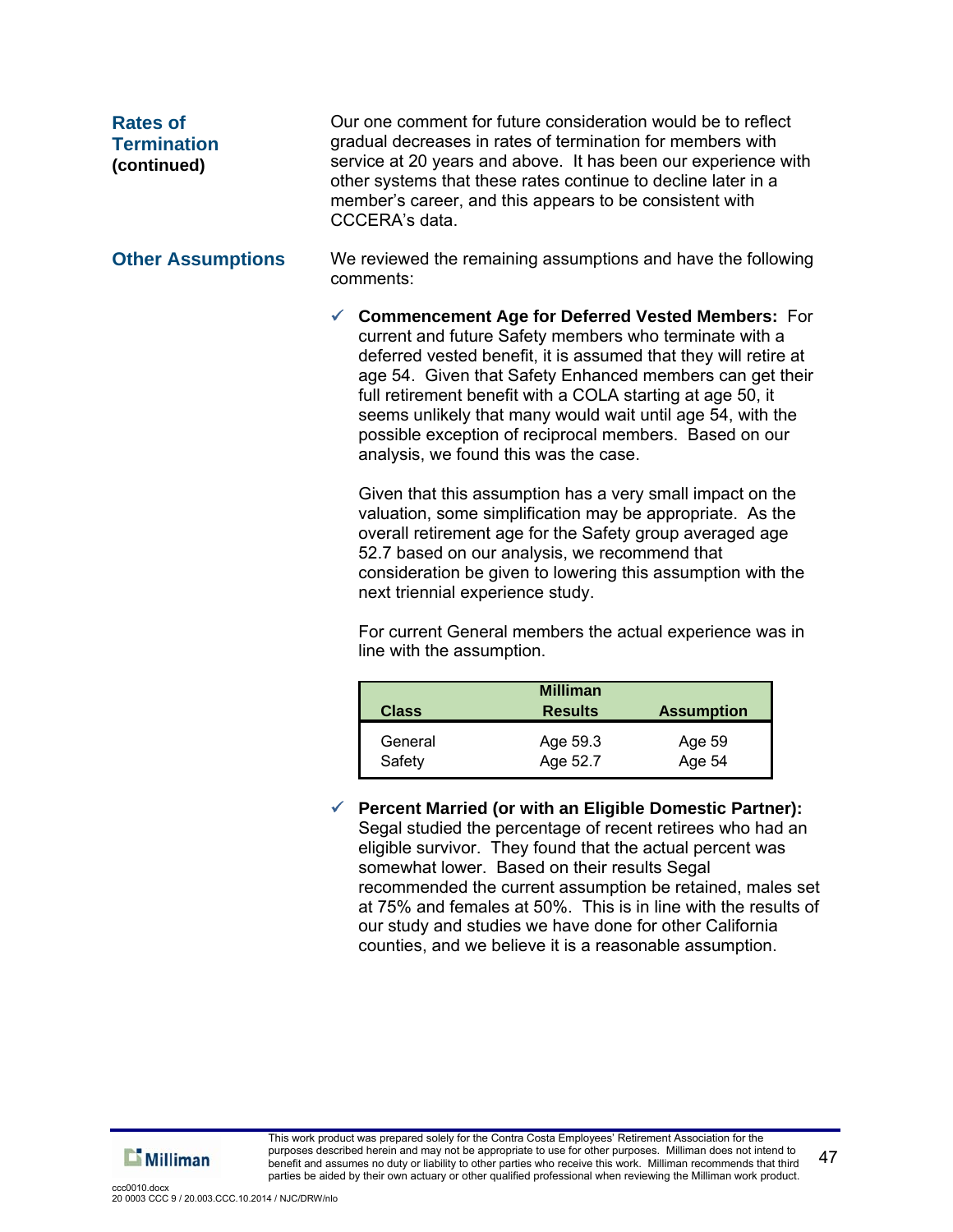# **Other Assumptions (continued)**

 **Terminal Pay:** Segal studied the amount of terminal pay that is included in the final compensation at retirement. We did not have complete data isolating the terminal pay component, but we estimated the amount of terminal pay at retirement by analyzing the expected benefit without terminal pay based on the valuation the year before retirement and the actual benefit for each member who retired during that period. For some cost groups, the data was not sufficiently significant to be included in our study. For those with at least 20 retirements during the period, the results were as follows. These results indicate the current assumptions are reasonable.

| <b>Cost Group</b> | <b>Assumption</b> | <b>Actual</b> |
|-------------------|-------------------|---------------|
| Cost Group #1     | 12.50%            | 11.15%        |
| Cost Group #2     | 8.00%             | 9.86%         |
| Cost Group #3     | 24.00%            | 21.39%        |
| Cost Group #7     | 12.00%            | 12.05%        |
| Cost Group #8     | 10.50%            | 8.71%         |

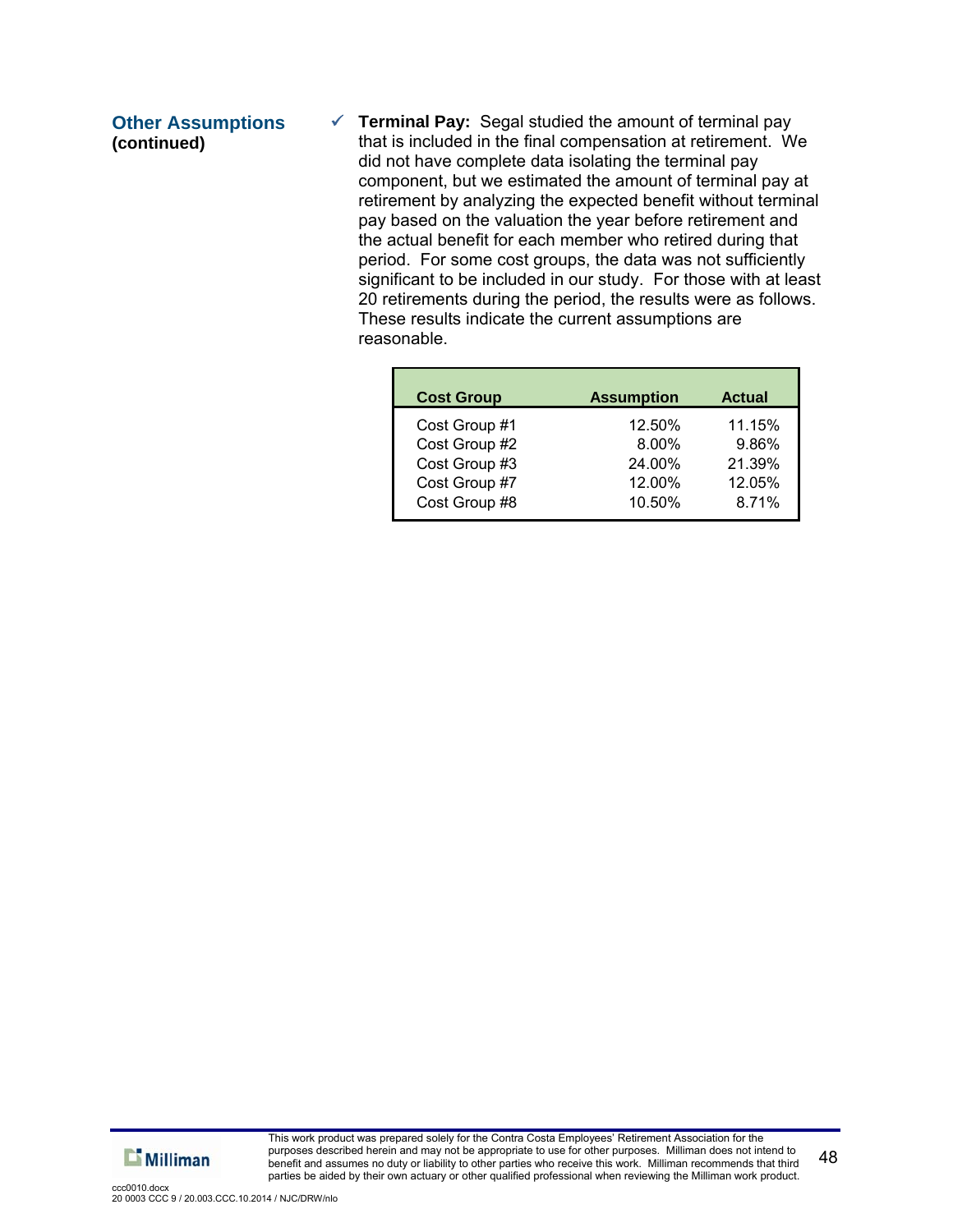# **Section 9 Valuation and Experience Study Reports**



**Audit Conclusion** Overall, we found Segal's reports to be clear and complete. We have made a few comments for consideration where additional information could be included to enhance the understanding of an outside reader.

**Comments** In our opinion, Segal's valuation report includes all the necessary information for a valuation report. In particular, we believe it satisfies Actuarial Standard of Practice No. 41 dealing with actuarial communication. Further, the report includes all the basic disclosures included in the model disclosure elements published by the California Actuarial Advisory Panel.

> We also believe that Segal's reports reviewing the economic assumptions and studying the actuarial experience satisfy the relevant actuarial standards. We offer the following comment on the Actuarial Experience Study report. This comment pertains to additional disclosure and does not impact the valuation results.

> On page 24 of the experience study report, results for the study of Post-Retirement Mortality are shown for males and females combined and split out by year of death. In our opinion, it would be informative to the reader to show the results separately for males and females, as they have different mortality and consequently different assumptions. To avoid a proliferation of numbers, a breakdown by gender could replace the current subtotals by each year of the study.

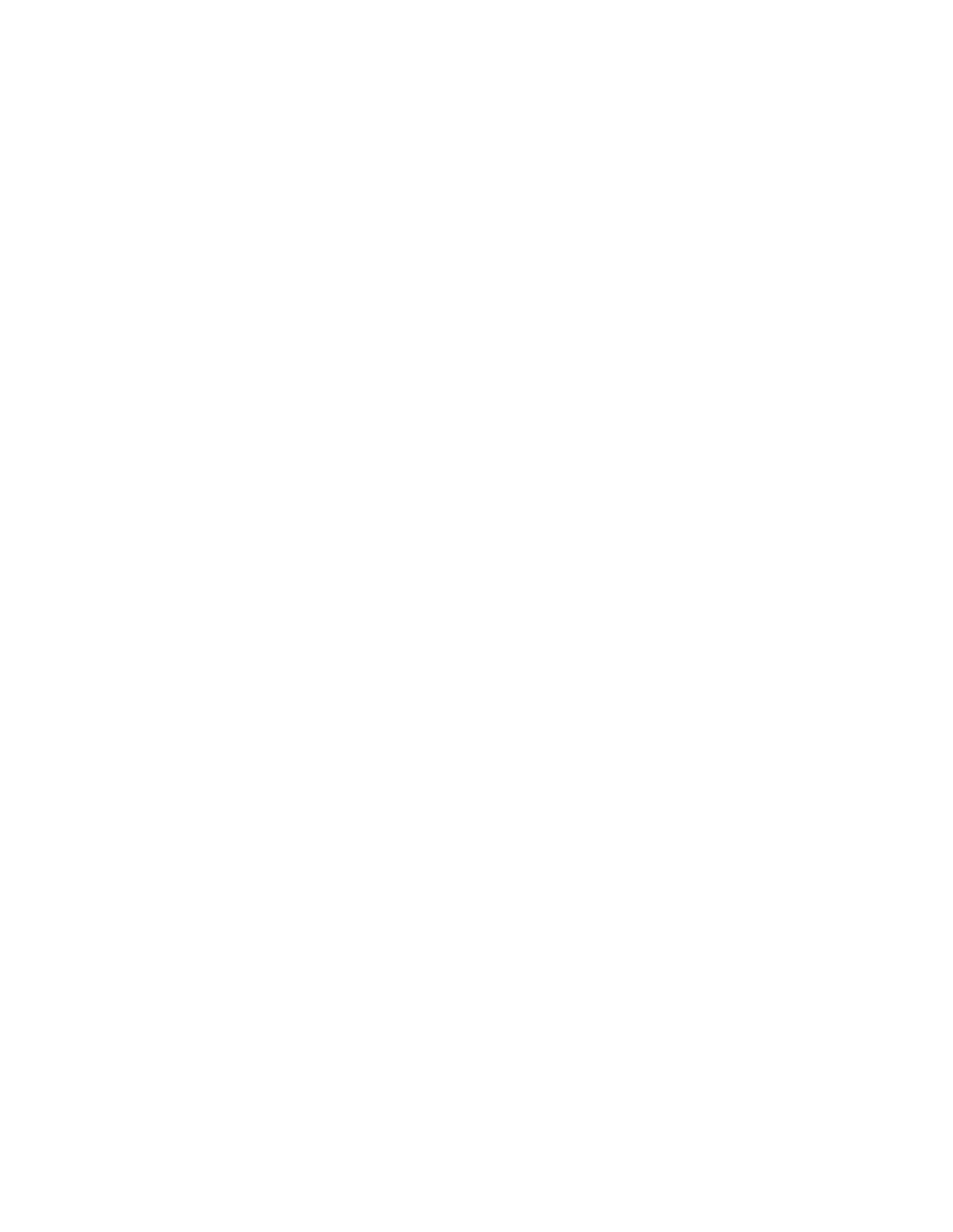**Appendix A Supporting Exhibits** 



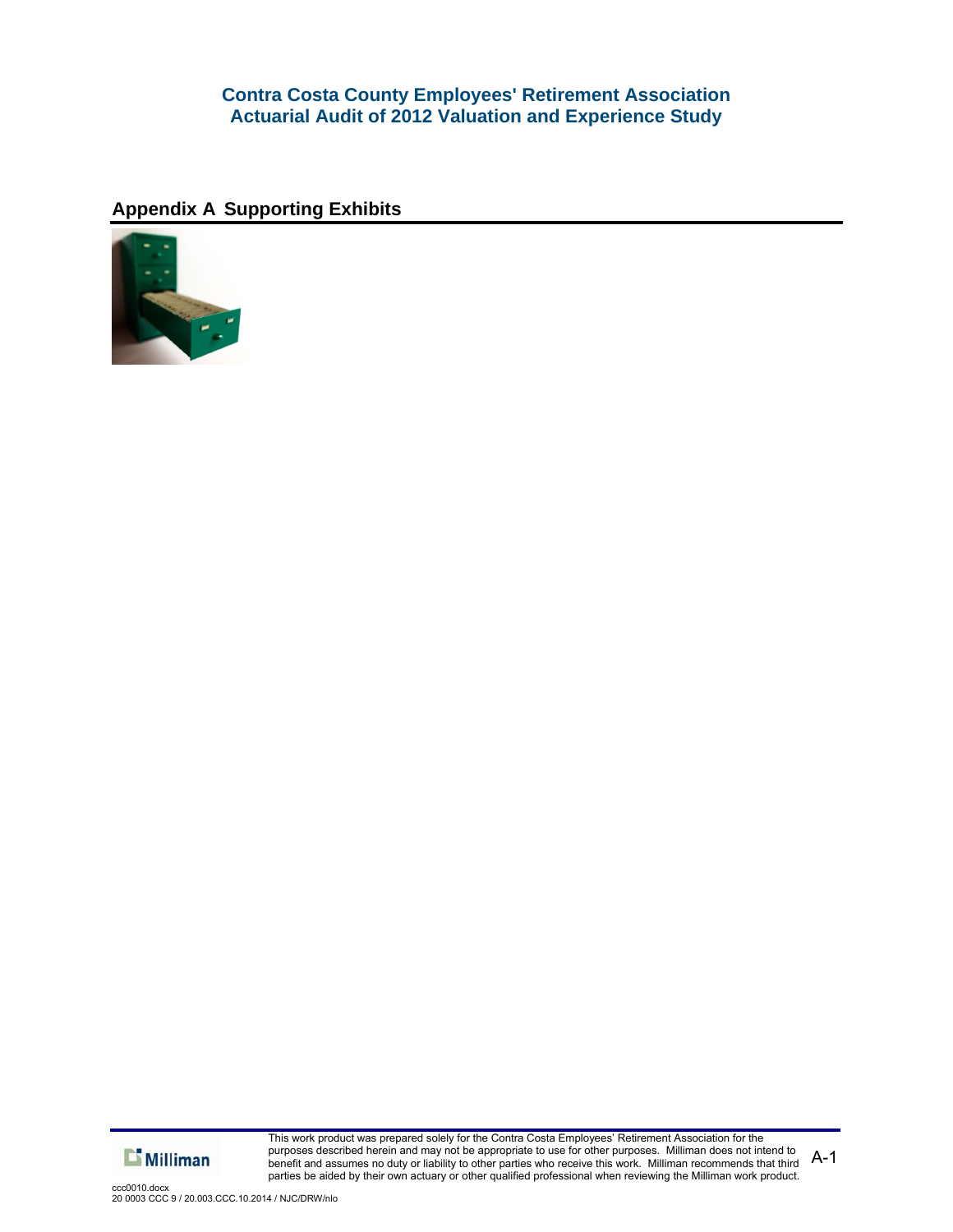| <b>Cost Group</b> | <b>Employer</b>                                                   | <b>Hire Date</b>                              | <b>Segal</b>                         | <b>Milliman</b>                      | <b>Ratio</b><br>Segal/Milliman       |
|-------------------|-------------------------------------------------------------------|-----------------------------------------------|--------------------------------------|--------------------------------------|--------------------------------------|
| Cost Group #1     | County<br>(3% COLA)<br>$(2\%$ COLA)                               | Pre-2011<br>2011-12<br>Post-2012<br>Post-2012 | 38.15%<br>39.16%<br>32.17%<br>31.10% | 37.99%<br>38.22%<br>31.92%<br>30.82% | 100.4%<br>102.5%<br>100.8%<br>100.9% |
|                   | Districts w/out POB                                               | Pre-2011<br>2011-12<br>Post-2012              | 48.36%<br>49.37%<br>42.38%           | 48.20%<br>48.43%<br>42.14%           | 100.3%<br>101.9%<br>100.6%           |
|                   | Districts w/POB                                                   | Pre-2011<br>2011-12<br>Post-2012              | 34.48%<br>35.49%<br>28.50%           | 34.32%<br>34.56%<br>28.26%           | 100.5%<br>102.7%<br>100.9%           |
| Cost Group #2     | County<br>$(3%$ COLA)<br>$(2\%$ COLA)                             | Pre-2011<br>2011-12<br>Post-2012<br>Post-2012 | 37.10%<br>36.44%<br>31.55%<br>30.66% | 36.77%<br>35.83%<br>31.42%<br>30.50% | 100.9%<br>101.7%<br>100.4%<br>100.5% |
|                   | Districts w/out POB<br>Districts w/out POB<br>Districts w/out POB | Pre-2011<br>2011-12<br>Post-2012              | 47.31%<br>46.65%<br>41.76%           | 46.98%<br>46.04%<br>41.63%           | 100.7%<br>101.3%<br>100.3%           |
| Cost Group #3     | CCCSD                                                             | Pre-2011<br>2011-12<br>Post-2012              | 74.25%<br>71.81%<br>63.94%           | 72.79%<br>70.03%<br>62.75%           | 102.0%<br>102.5%<br>101.9%           |
| Cost Group #4     | <b>CC Housing Authority</b>                                       | Pre-2011<br>2011-12<br>Post-2012              | 47.06%<br>46.22%<br>41.76%           | 45.93%<br>44.20%<br>40.50%           | 102.5%<br>104.6%<br>103.1%           |
| Cost Group #5     | <b>CCCFPD</b>                                                     | Pre-2011<br>2011-12<br>Post-2012              | 42.71%<br>44.04%<br>37.17%           | 43.05%<br>43.69%<br>37.39%           | 99.2%<br>100.8%<br>99.4%             |
| Cost Group #6     | Districts w/out POB                                               | Pre-2011<br>2011-12<br>Post-2012              | 32.48%<br>30.80%<br>25.00%           | 31.98%<br>32.15%<br>25.90%           | 101.6%<br>95.8%<br>96.5%             |

# **Exhibit A-1 Employer Contribution Rate Detail**